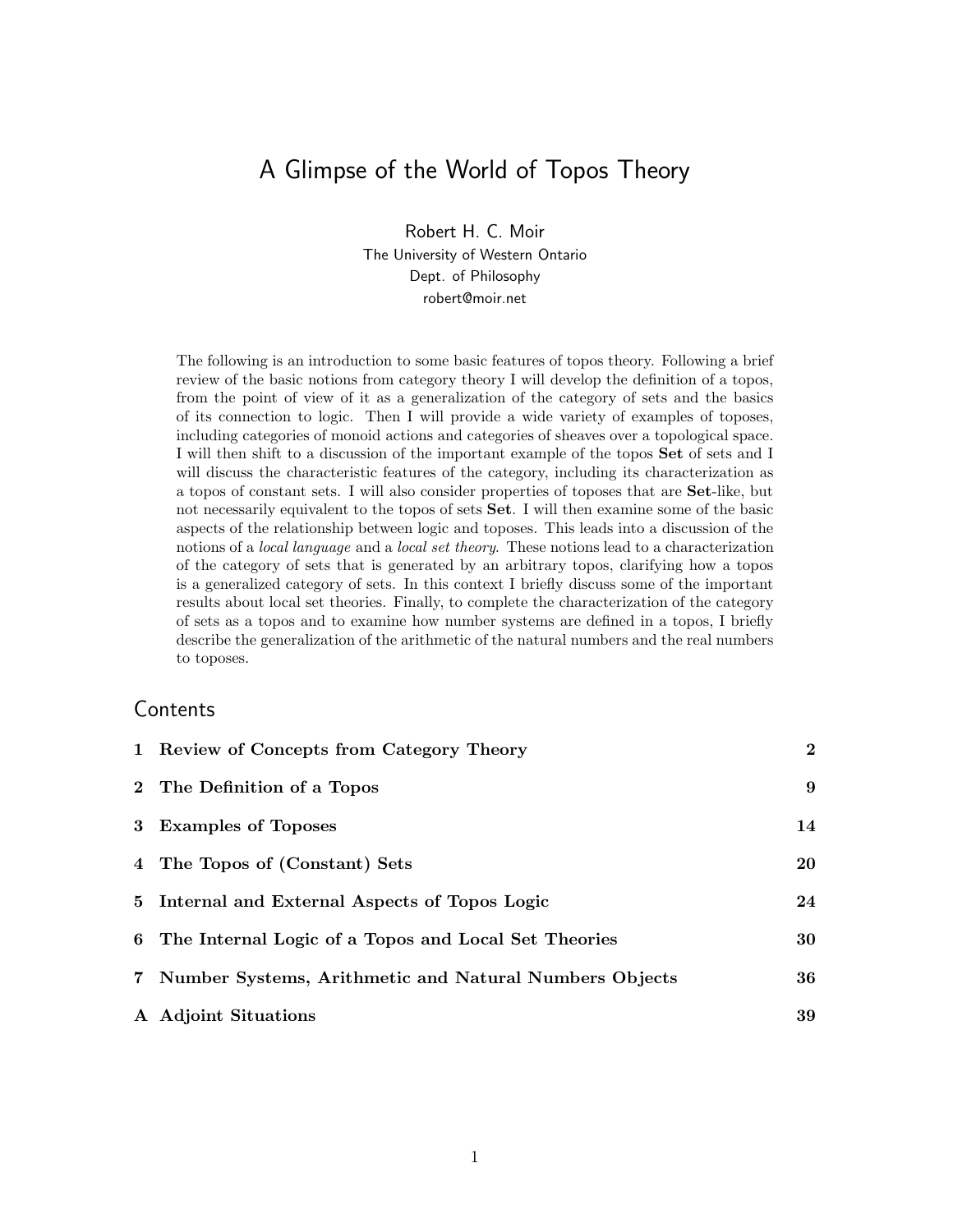## 1 Review of Concepts from Category Theory

Some background in category theory is being assumed for this presentation, but this section provides a brief review the basic notions coming from category. Recall that a category is a collection of objects  $A, B, C$  and arrows  $f, g, h$  that satisfies three simple axioms:

Definition 1 A *category* is a collection of objects  $A, B, C, etc.$  and arrows  $f, g, h, etc.$  such that the following axioms hold:

- 1. Each object A has an identity arrow  $1_A$  that goes from A to A;
- 2. For any two composable arrows  $f$  and  $g$ , there is a composite arrow from the domain of g,  $dom(g)$ , to the codomain of f,  $cod(f)$ ;
- 3. Composition of arrows is associative.

Since composition of arrows is associative, the composition of several arrows can be written unambiguously without brackets.

The axioms may be written in the form of a set of equations or, more attractively, in the form of a set of commutative diagrams. The axioms displayed in these two ways are the following:

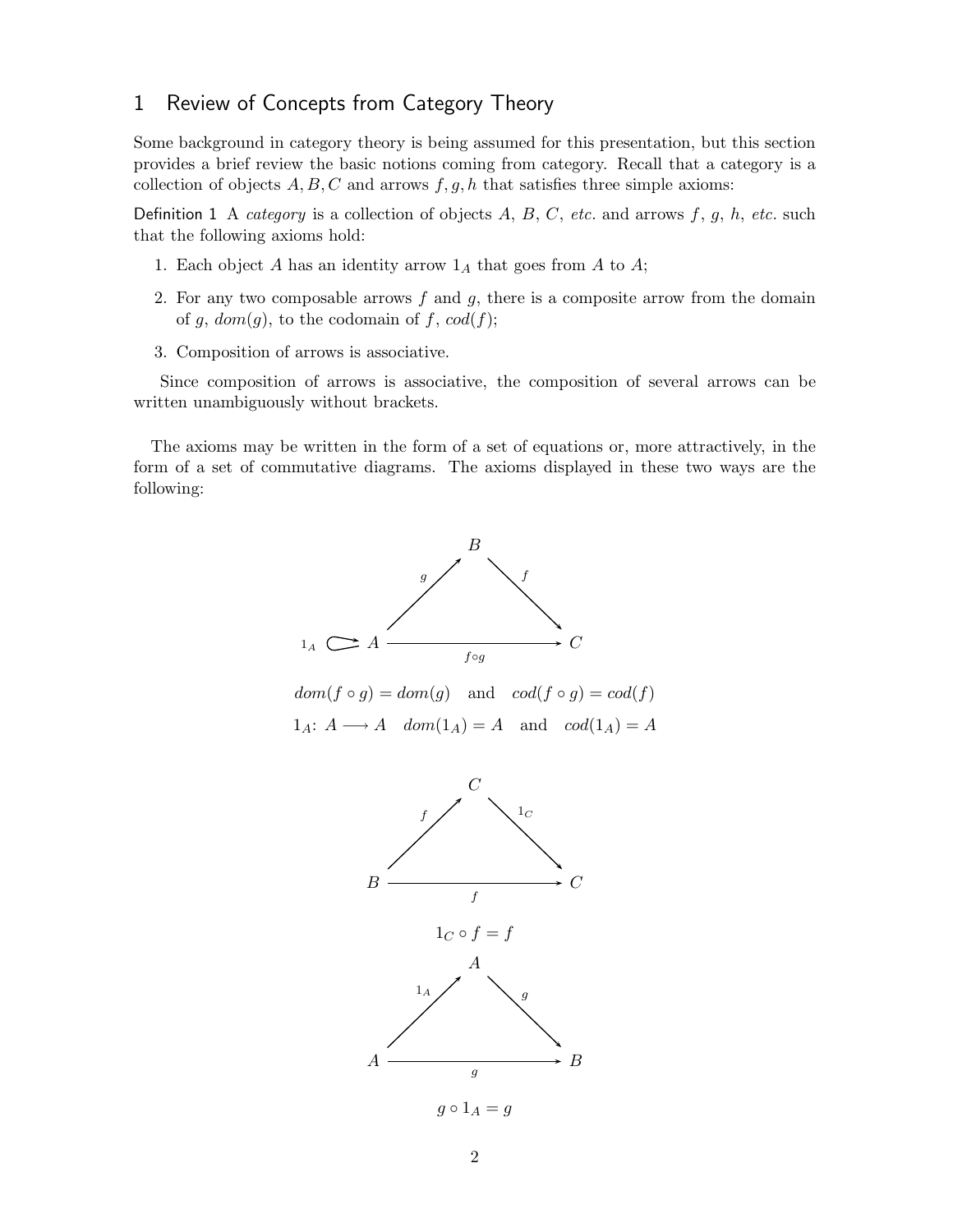

Definition 2 Let collection C be a category, then  $\mathbf{C}(A, B)$  is the collection of all arrows from  $A$  to  $B$  in  $C$ .

Since in many concrete categories arrows are homomorphisms between mathematical structures of a given kind,  $C(A, B)$  is sometimes call a *hom-set*.

There are three special kinds of arrows that can exist in a category. They are the categorical versions of monomorphisms, *i.e.* injective homomorphisms, epimorphisms, *i.e.* surjective homomorphisms, and isomorphisms. The generalization of a monomorphism is a monic arrow.

Definition 3 An arrow  $f: A \rightarrow B$  is monic if it is 'left-cancellable,' *i.e.* if for any pair of arrows  $x, y: T \rightarrow A$  to A,

$$
f \circ x = f \circ y \Longrightarrow x = y.
$$

A monic arrow can be denoted using a tailed arrow, *i.e.* as  $f: A \rightarrow B$ . The dual concept to a monic arrow is an epic arrow, the generalization of an epimorphism.

Definition 4 An arrow g:  $A \rightarrow B$  is epic if it is 'right-cancellable,' *i.e.* if for any pair of arrows  $x, y: B \to T$  from B,

$$
x \circ g = y \circ g \Longrightarrow x = y.
$$

An epic arrow can be denoted using a double headed arrow, *i.e.* as  $f: A \rightarrow B$ . The generalization of an isomorphism is an iso arrow.

Definition 5 An arrow  $f: A \rightarrow B$  is iso if there is an arrow  $g: B \rightarrow A$  such that

$$
f \circ g = 1_B
$$
 and  $g \circ f = 1_A$ .

In such a case g is called the *inverse* of f and is denoted  $f^{-1}$ .

An iso arrow can be denoted as  $f: A \overset{\sim}{\rightarrow} B$ .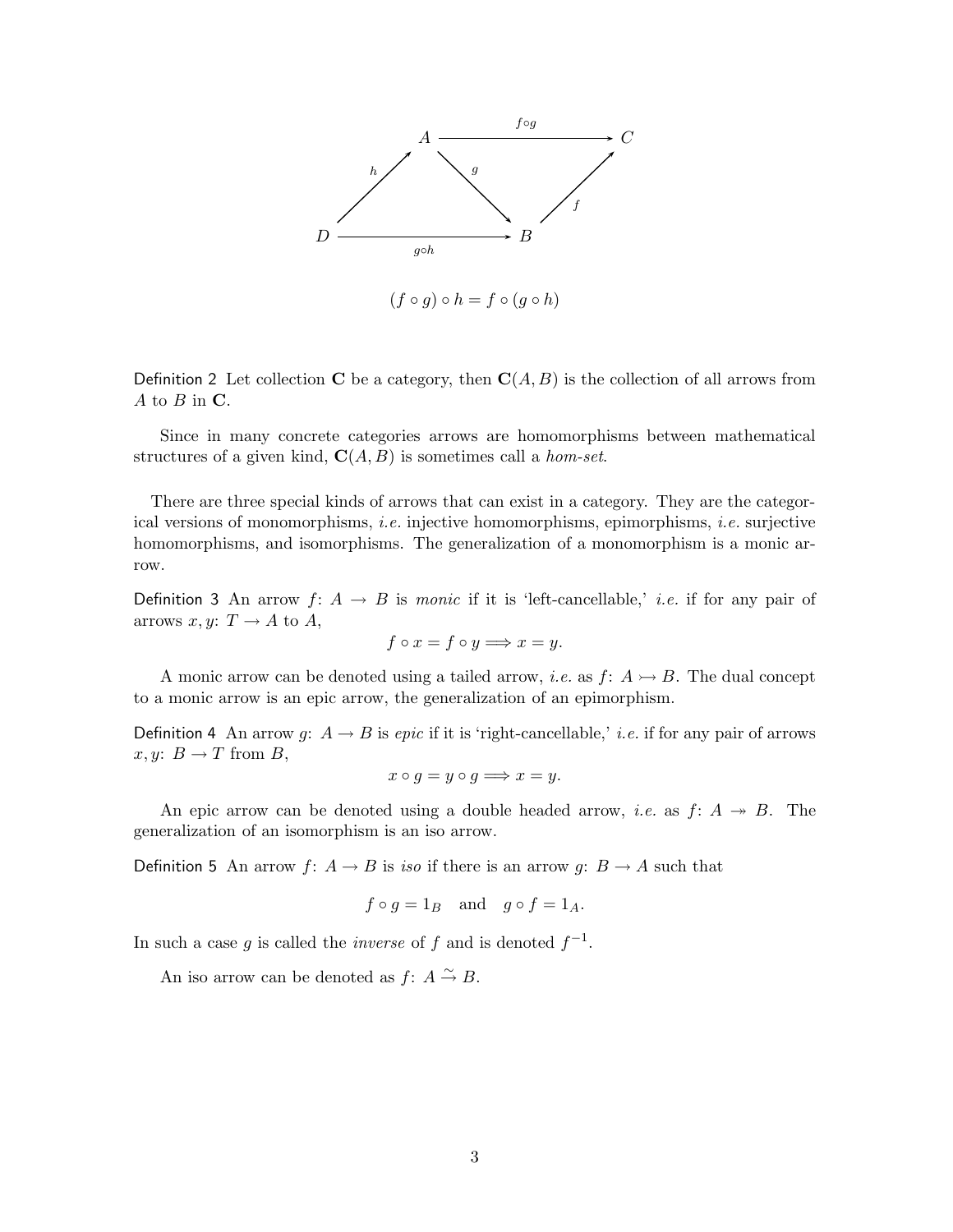There are also 'split' versions of epic and monic arrows.

Definition 6 An arrow f:  $A \rightarrow B$  is *split monic* if there is an arrow g:  $B \rightarrow A$  such that  $g \circ f = 1_A$ . Such an arrow g is called a *right inverse*.

Thus, an arrow is split monic if it has a right inverse. The dual notion is a split epic arrow.

Definition 7 An arrow  $f: A \to B$  is *split epic* if there is an arrow  $g: B \to A$  such that  $f \circ g = 1_B.$ 

Thus, an arrow is split epic if it has a left inverse. Any arrow that is monic and split epic is iso, and any arrow that is epic and split monic is iso. An arrow that is epic and monic is not always iso, but it every topos, each epic monic arrow is iso.

There are a wide variety of categorical structures that exist in many categories. The simplest are initial and terminal objects. Recall that

Definition 8 a terminal object is an object 1 in a category  $C$  such that there is a unique arrow to it from any object of C.

If a category has a terminal object, then this provides a way of talking about *elements* of an object A. The elements of A are the arrows  $1 \rightarrow A$ . In set theory, the elements of a set X are in 1-1 correspondence with the arrows from the set  $1 = \{0\}$  to X. Such arrows are sometimes called *global objects*, which reflects the origin of the notion as a global section of a sheaf. Another kind of element that can be considered is a *generalized element* of an object. A generalized element of an object  $A$  is just an arrow from some object  $T$  to  $A$ . Where global elements can be thought of as single, and constant, elements, a generalized element could be thought of as a *variable* element of an object. The dual notion a terminal object is an *initial object*, which is an object 0 in a category  $C$  such that there is a unique arrow from it to any object of C.

A more complex structure is a product.

Definition 9 Given two objects A and B, a product of A and B consists of an object P and two arrows  $p_1$  and  $p_2$  such that

$$
A \xleftarrow{p_1} P \xrightarrow{p_2} B
$$

and they satisfy the following universal mapping property: Let  $T$  be any object together with two arrows h and k such that  $A \stackrel{h}{\longleftarrow} T \stackrel{k}{\longrightarrow} B$ . Then there is a unique arrow  $\langle h, k \rangle: T \longrightarrow P$ such that the following diagram commutes:



In equations,  $p_1 \circ \langle h, k \rangle = h$  and  $p_2 \circ \langle h, k \rangle = k$ .  $p_1$  and  $p_2$  are called the projection arrows of the product  $P, p_1, p_2$ .

Given two products  $A \times B$ ,  $p_1, p_2$  and  $A' \times B'$ ,  $p_1, p_2$  and arrows  $f: A \to A'$  and  $g: A \to B$ there is a unique arrow  $f \times g$  from  $A \times B$  to  $A' \times B'$  that commutes with the arrows f and g. This is called the product arrow of f and g.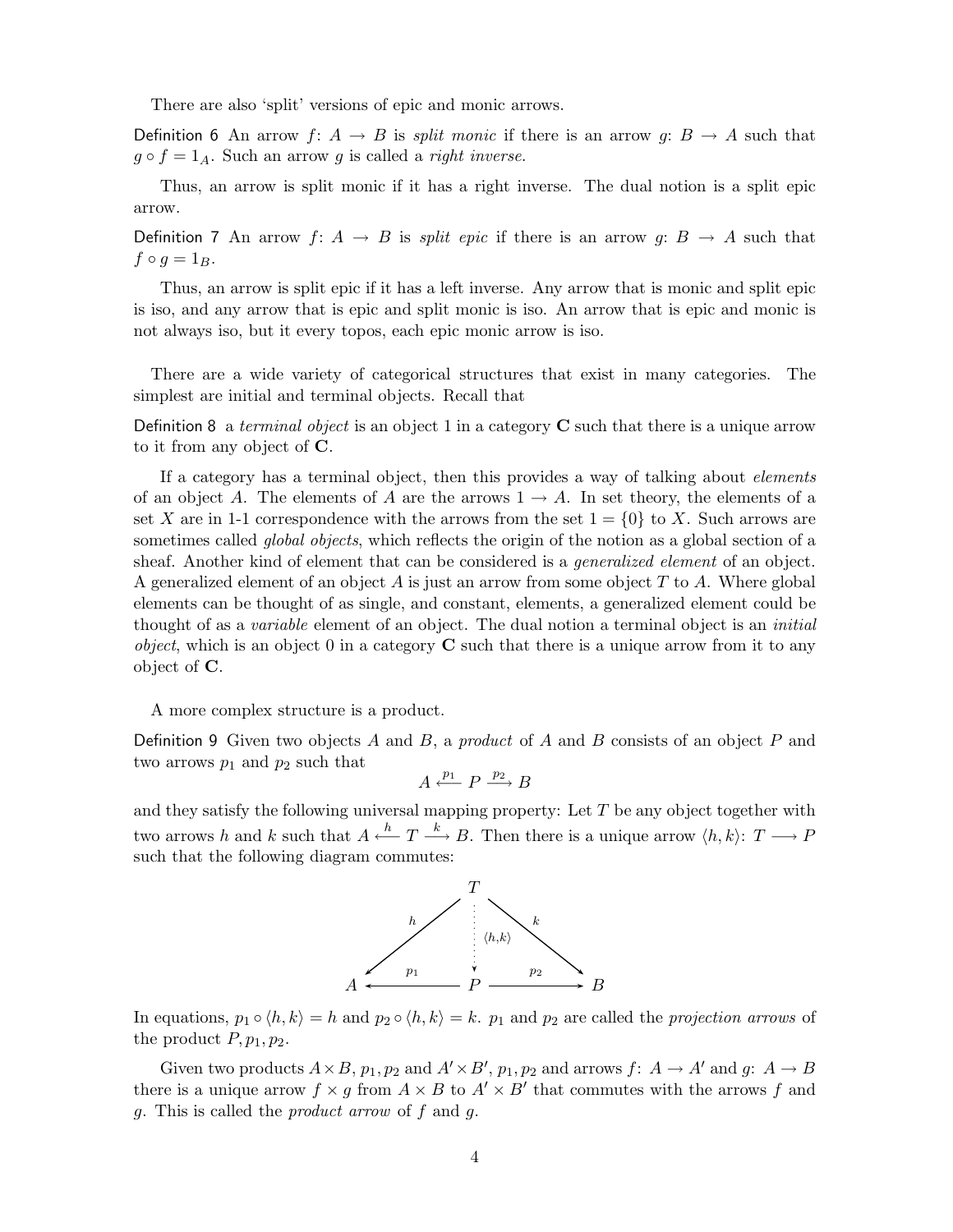The structure dual to a product is a *coproduct*, which is defined by reversing the arrows in the definition of the product. A coproduct of two objects A and B is denoted  $A + B$ ,  $i_1, i_2$ , where the arrows  $i_1: A \to A + B$  and  $i_2: B \to A + B$  are called *inclusion arrows*. The unique map in the definition of the coproduct is denoted  $[f,g]$ . Analogously to the definition of the product of two arrows, one may define the sum  $f + g$  of two arrows.

Another important structure is an equalizer.

Definition 10 Let C be a category and  $f,g: A \longrightarrow B$  a parallel pair of arrows of C. An equalizer of f and g is an arrow e:  $E \longrightarrow A$  that equalizes f and g, *i.e.* f  $\circ e = g \circ e$ , and for any arrow h:  $T \longrightarrow A$  that equalizes f and g, there is a unique arrow u making the following diagram commute:



It is not too difficult to show that all equalizers are monic. Equalizers  $e: E \rightarrow A$  for f, g:  $A \rightarrow B$  can be thought of as the part of A on which the arrows f and g agree. The dual notion of a *coequalizer* is defined by reversing the arrows in the definition of an equalizer. It is not too difficult, then, to show that all coequalizers are epic.

The last specific type of structure, and its dual, we will consider is a pullback.

Definition 11 A pullback of a corner of arrows  $f: A \longrightarrow C$  and  $g: B \longrightarrow C$  consists of an object  $P$  and two arrows such that the following diagram commutes:



and such that for any object T and arrows h:  $T \longrightarrow A$  and k:  $T \longrightarrow B$  such that the outer square below commutes, *i.e.*  $f \circ h = g \circ k$ , then there is a unique  $u: T \longrightarrow P$  making the entire diagram commute, *i.e.* also  $h = p_1 \circ u$  and  $k = p_2 \circ u$ :



In such a case we may call  $p_1$  the pullback of g along f and  $p_2$  the pullback of f along g.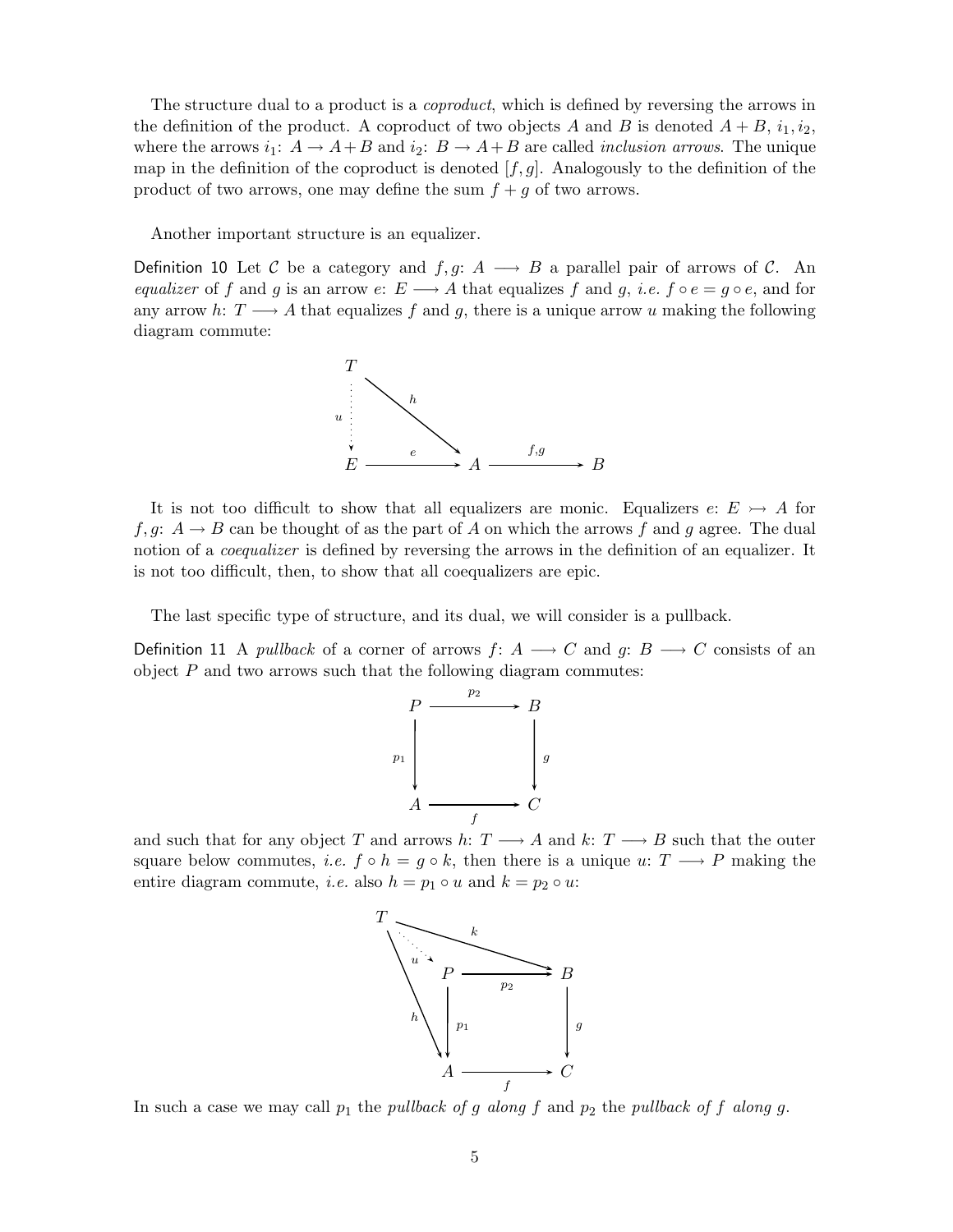In set theory many common structures can be seen to be pullbacks. This includes the intersection of two sets, the inverse image of a subset of a set and the kernel of a homomorphism. The notion of a pullback also appears in differential geometry, where one can 'pull back' structures on one manifold Y to another X along a smooth map  $f: X \to Y$ . The dual notion of a *pushout* is defined by reversing the arrows in the definition of a pullback. The union of two sets can be seen to be a pushout, and pushouts appear similarly in differential geometry, where they are called pushforwards.

All of the structures we have considered explicitly are examples of limits, and their duals are all examples of colimits. Thus, these notions encompass all those structures mentioned here and many others. To define limits we first need the notion of a diagram and a cone. Let C be a category.

Definition 12 A *diagram* D in C is a directed graph where the vertices are objects of C and the edges are arrows of C.

Definition 13 Let D be a diagram in  $\bf{C}$ . Then a *cone* over D consists of an object C together with an arrow  $p_i: C \longrightarrow A_i$  to each object  $A_i$  of D such that if  $f: A_i \longrightarrow A_j$  is an arrow of D, then  $f \circ p_i = p_j$ .

Then we have the following definition of a limit:

Definition 14 Then a *limit*  $L, p_i$  for a diagram  $D$  is a cone over a diagram  $D$  in  $C$  such that for each cone C,  $q_i$  over D, there is a unique arrow u from C to L such that  $p_i \circ u = q_i$  for all i. The arrows  $p_i$  of  $L$  are called *projection arrows*.

If a category has a limit for a diagram  $D$ , then it is *unique up to isomorphism*, in the sense that any two limits for the same diagram are isomorphic and if there is an iso arrow from a limit to a cone, then that cone is also a limit. Thus, all of the structures we have considered explicitly are unique up to isomorphism. The dual notion of a *colimit* is defined by reversing the arrows in the definition of a limit, which requires the notion of a cocone, the dual to a cone. Just as for limits, if a category has a colimit for a diagram then it is unique up to isomorphism. Thus, the duals to all the structures we have defined explicitly are unique up to isomorphism.

An important special kind of object that categories may obtain is an exponential object.

Definition 15 Given objects A and B an exponential of B by A consists of an object  $B^A$  and an arrow ev:  $B^A \times A \longrightarrow B$ , called an *evaluation arrow*, such that for any object C and arrow g:  $C \times A \longrightarrow B$  there is a unique arrow  $\overline{g}$ :  $C \longrightarrow B^A$  such that the following diagram commutes:



An exponential object  $B^A$  can be thought of as the object of all arrows from A to B. In set theory, the exponential set  $X<sup>Y</sup>$  is the set of all functions from Y to X.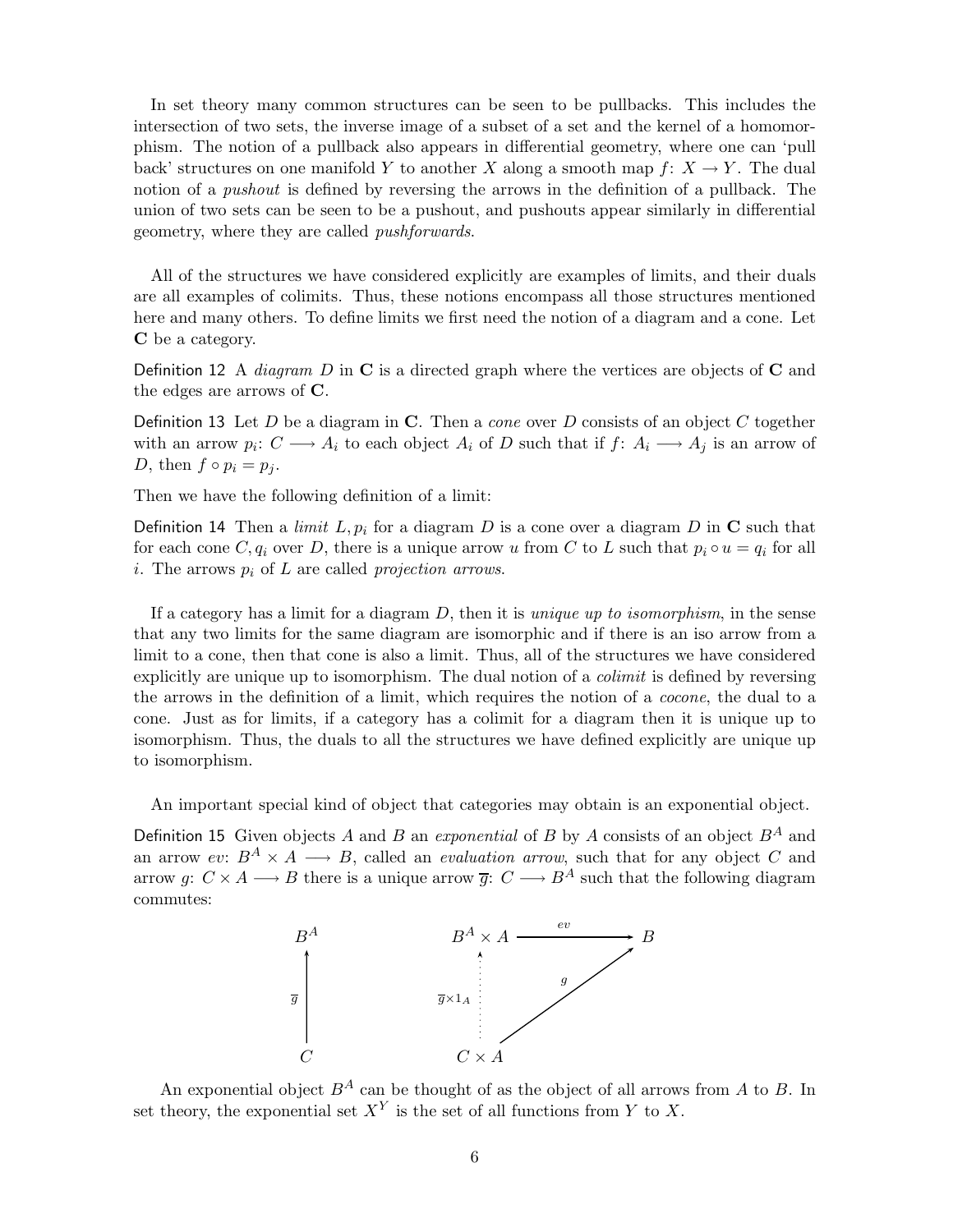Definition 16 A category that has limits for all finite diagrams is said to have all finite limits.

It can be shown that a category has all finite limits iff it has a terminal object and pullbacks for all corners of arrows. It can also be shown that a category has all finite limits if it has a terminal object, binary products and equalizers for every parallel pair of arrows. A category that has all finite limits and exponentials is called cartesian closed.

Definition 17 A category is called cartesian closed if is has all finite limits and an exponential for each pair of objects.

Part of the definition of a topos is that it is a cartesian closed category.

Definition 18 A category that has colimits for all finite diagrams is said to have all finite colimits.

Thus, a category has all finite colimits iff it has an initial object and pushouts for all corners of arrows, and iff it has an initial object, binary coproducts and coequalizers for every parallel pair of arrows. Toposes also have all finite colimits, but as we shall see this need not be included in the definition.

The last collection of notions that we need all involve relations between categories. The first is the notion of a structure preserving map between two categories.

Definition 19 A functor from a category C to a category D, written  $\mathbf{F: C \longrightarrow D}$ , maps each object A of C to an object FA of D, and each arrow f:  $A \longrightarrow B$  of C to an arrow Ff of D, such that the following conditions are satisfied:

- 1. Given f:  $A \longrightarrow B$  of **A**, we have that  $\mathbf{F}f: \mathbf{F}A \longrightarrow \mathbf{F}B$  (preservation of domains and codomains);
- 2. For any A of C,  $F(1_A) = 1_{FA}$  (preservation of identities);
- 3. If f and g are composable arrows in C, then  $\mathbf{F}(g \circ f) = \mathbf{F} g \circ \mathbf{F} f$ , which is the composite of  $\boldsymbol{F}f$  and  $\boldsymbol{F}g$  in  $\boldsymbol{D}$  (preservation of composition).

There are two important functions that may be obtained from any functor.

Definition 20 Let  $\mathbf{F}$  be a functor from  $\mathbf{C}$  to  $\mathbf{D}$ . Then the function on the collection of objects of C such that  $A \mapsto FA$  is called the *object function* of F. The function on the collection of arrows of **C** such that  $f \mapsto \mathbf{F} f$  is called the arrow function of **F**.

Four important classes of functors are defined in terms of whether these functions are injective or surjective.

Definition 21 Let  $\mathbf{F}:\mathbf{C}\longrightarrow\mathbf{D}$  be a functor. Then we define the following four classes of functors (recall that  $\mathbf{C}(A,B)$  is the collection of all arrows from A to B in C):

- F is full if for any objects A and B of C, F maps  $C(A, B)$  onto  $D(FA, FB)$ , i.e. the restriction of the arrow function of F to any  $\mathbf{C}(A, B)$  is onto  $\mathbf{D}(\mathbf{F} A, \mathbf{F} B)$ ;
- F is faithful if for any objects A and B of C, F is one-to-one on  $C(A, B)$ , *i.e.* the restriction of the *arrow* function of **F** to any  $C(A, B)$  is injective;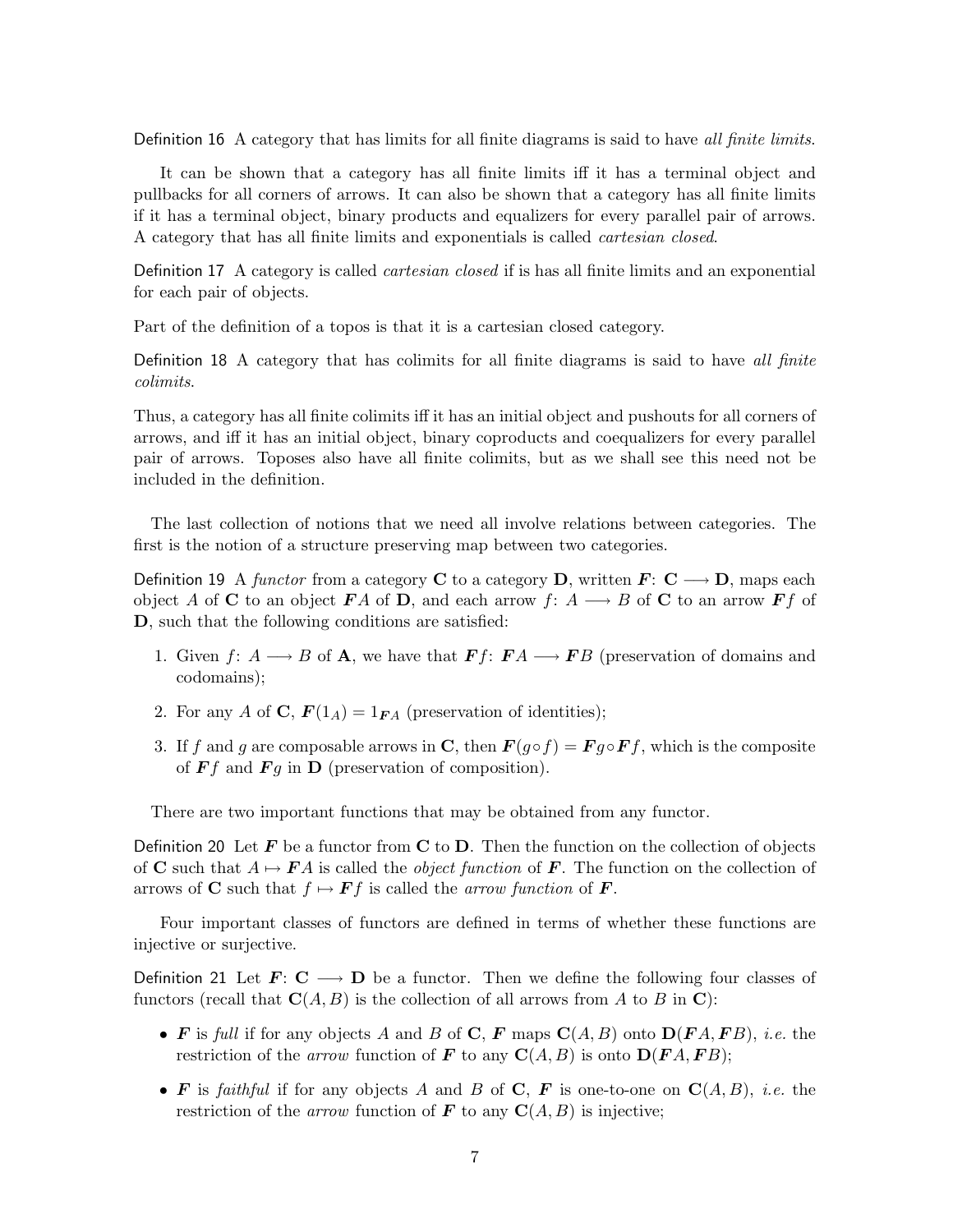- F is dense if for any D-object B, there is a C object A such that  $FA \simeq B$ , *i.e.* the object function is 'onto up to isomorphism';
- F is an embedding if it is faithful and the object function is injective, i.e.  $FA = FB \Longrightarrow$  $A = B$ .

The following important notion is the precise notion of a structure preserving mapping between two functors.

Definition 22 Given a parallel pair of functors  $\mathbf{F}, \mathbf{G}: \mathbf{C} \to \mathbf{D}$ , a natural transformation from **F** to **G** is a family of arrows  $\nu_A: \mathbf{F}A \to \mathbf{G}A$ , one for each object A of **C**, such that for every arrow  $f: A \to A'$  in C, the following diagram commutes:



We write  $\nu: \mathbf{F} \to \mathbf{G}$  for the natural transformation and we call the arrows  $\nu_A$  the components of the natural transformation  $\nu$ .

Definition 23 A natural transformation such that every component is an iso arrow is called a natural isomorphism.

Given three functors F, G and H and two natural transformations  $\nu: F \to G$  and  $\varphi: G \to$ H, then one may obtain a natural transformation  $\varphi \circ \nu : \mathbf{F} \to \mathbf{H}$  by composing each of the components  $\nu_A$  and  $\varphi_A$ :

$$
\begin{array}{ccc}\nA & F A & \xrightarrow{\nu_A} & GA & \xrightarrow{\varphi_A} & H A \\
\downarrow f & & F f & & G f & \\
A' & & F A' & \xrightarrow{\nu_{A'}} & GA' & \xrightarrow{\varphi_{A'}} & H A'\n\end{array}
$$

This enables the construction of categories of functors.

Definition 24 Given two categories **A** and **B**, a functor category  $B^A$  is a category of functors from A to B and natural transformations between functors. The identity natural transformation for any given functor **F** is  $1_F$ :  $F \to F$ , which has components  $1_{FA}$ , and composites of natural transformations are defined as above.

Definition 25 An equivalence situation is a pair of functors  $\mathbf{F: X \rightarrow A}$  and  $\mathbf{G: A \rightarrow X}$  such that there are natural isomorphisms  $\varphi: \mathbf{1}_X \to \mathbf{G}\mathbf{F}$  and  $\psi: \mathbf{1}_A \to \mathbf{F}\mathbf{G}$ 

It can be shown that in an equivalence situation, both functors  $\bm{F}$  and  $\bm{G}$  are full and faithful. In an equivalence situation, every object X of  $X$  is isomorphic to an object in the image of  $G$ , e.g.  $GFX$ , and each object A of **A** is isomorphic to an object in the image of  $\boldsymbol{F}$ , e.g.  $\boldsymbol{F} \boldsymbol{G} \boldsymbol{X}$ .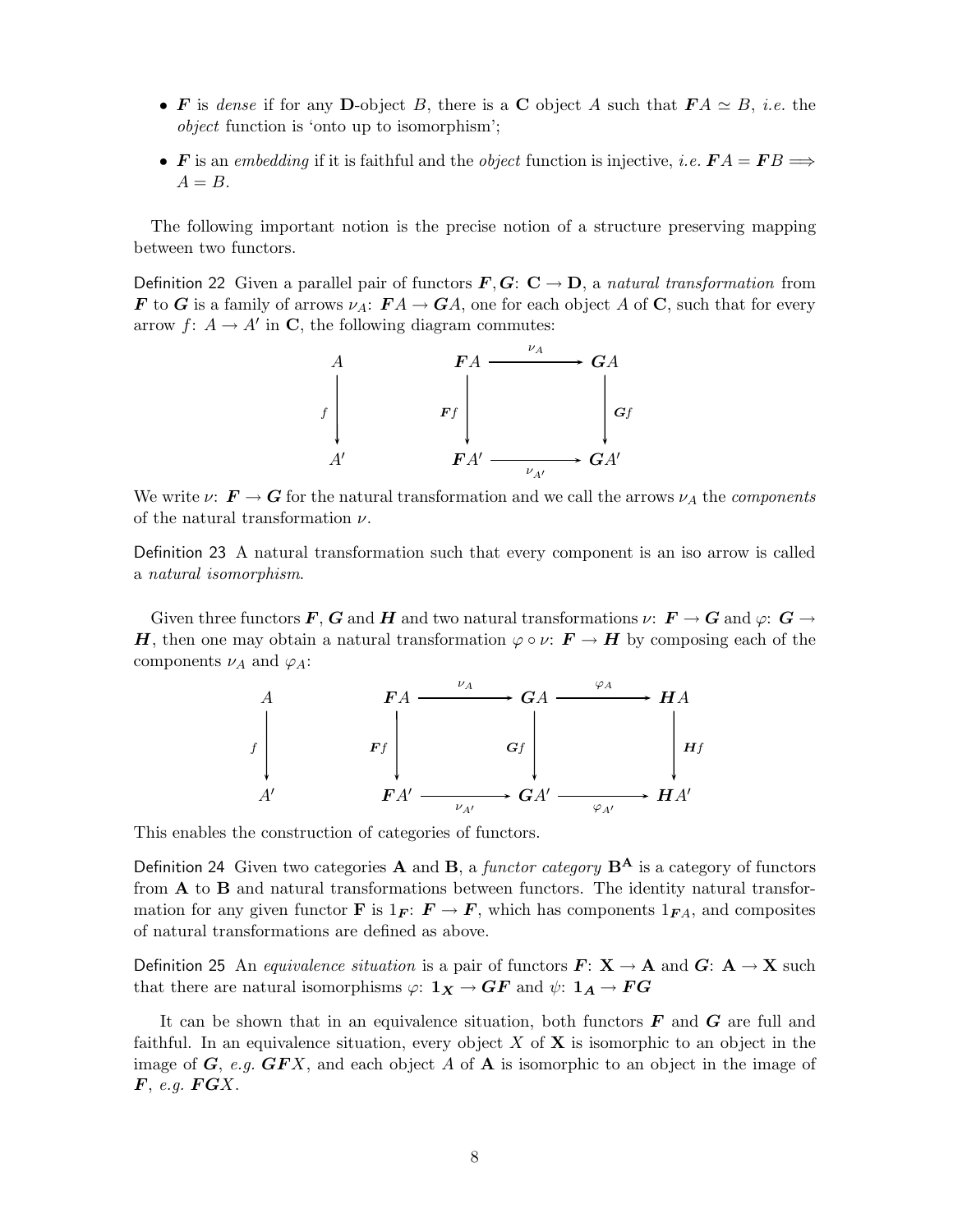Definition 26 An *adjunction*  $\langle \mathbf{F}, \mathbf{G}, \eta, \varepsilon \rangle$  is a pair of functors **F** and **G** and natural transformations  $\eta$  and  $\varepsilon$ , such that

$$
F: X \to A, \quad G: A \to X, \quad \eta: 1_F \to GF, \quad \varepsilon: FG \to 1_A
$$

and  $\varepsilon_F \circ F \eta = 1_F$  and  $G \varepsilon \circ \eta_G = 1_G$ , which is to say that  $\varepsilon_{FX} \circ F \eta_X = 1_{FX}$  and  $G \varepsilon_A \circ \eta_{GA} =$  $1_{GA}$ .

Definition 27 Let C be a category, and A an object of C. A *subobject* of A is a monic arrow i:  $S \rightarrowtail A$  from some object S to A.

Definition 28 Let i:  $A \rightarrow C$  and j:  $B \rightarrow C$  be monic arrows. Then i is included in j, written  $i \subseteq j$ , if i factors through j, i.e. there is some s:  $A \longrightarrow B$  such that the following diagram commutes:



Definition 29 Let i:  $A \rightarrow C$  and j:  $B \rightarrow C$  be subobjects of C. Then i is equivalent to j, written  $i \equiv j$ , provided that  $i \subseteq j$  and  $j \subseteq i$ . In such a case the arrow from A to B is iso and so we may also say that *i* is *isomorphic* to *j* and write  $i \approx j$ .

# 2 The Definition of a Topos

Now that we have reviewed many of the important notions coming from category theory, we are nearly in a position to define a topos. I will provide the remaining concepts we need shortly, but it will perhaps be useful to start by giving a picture of what toposes are and involve. Toposes are often described as categories of "generalized sets." This is because the objects in a topos behave in many ways like sets in the universe  $V$  of sets. What I mean by 'behave' here is that toposes are analogous to the universe of sets in various ways. Some of these are the following:

- 1. Unlike categories in general, toposes are equipped with a (internal) logical language which enables the objects of the topos to be talked about and thought of as sets. This is because all toposes have an object of truth values  $\Omega$ , and arrows from objects A to  $\Omega$  can be interpreted as propositions in a (local) language, just as in set theory where functions from a set X to 2 correspond to propositions about the set  $X$ ;
- 2. Unlike categories in general, all toposes have a terminal object, so it is possible to talk about (global) elements of an object;
- 3. Unlike categories in general, it is always possible to perform the common sorts of operations that are possible with sets. Let  $\mathcal E$  be a topos. Then, we have the following:
	- (a) Given objects A and B, their product  $A \times B$  is in  $\mathcal{E}$ , so we can talk about products and powers  $A^n$  of objects;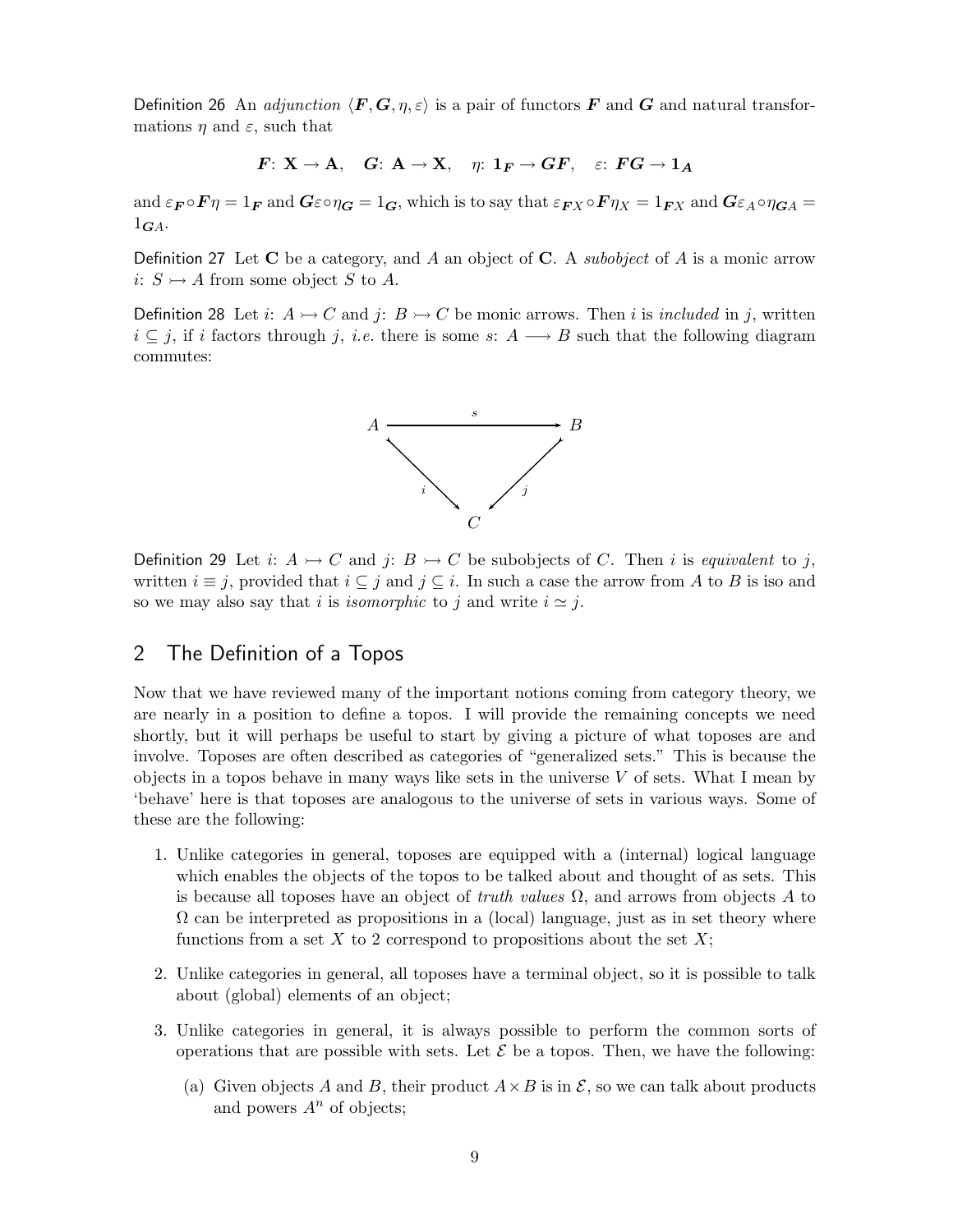- (b) Given objects A and B, their coproduct  $A + B$  is in  $\mathcal{E}$ ;
- (c) Given two parallel arrows,  $f, g: A \to B$ , they have an equalizer  $e: E \to A$  in  $\mathcal{E},$ so we can talk about the part on which two parallel arrows agree;
- (d) Given two parallel arrows,  $f, g: A \to B$ , they have a coequalizer  $q: B \to Q$  in  $\mathcal{E},$ which (together with other topos axioms) enables us to construct quotient objects;
- (e) Given any corner of arrows,  $f: A \to C$ ,  $g: B \to C$ , their pullback  $P$ ,  $p_1, p_2$  is in  $\mathcal{E}$ , which enables us to talk about intersections, inverse images, kernels and all sorts of other things;
- (f) Given any two objects A and B, their exponential  $B^A$  is in  $\mathcal{E}$ , which enables us to talk about all the 'maps' from one object to another.

In fact, toposes have all finite limits and all finite colimits. Thus, a wide variety of different kinds of mathematical constructions are possible.

4. Unlike categories in general, it is possible to pick out parts S of a given object A and to talk about all the parts of an object in a topos; just like we have the power set  $\mathcal{P}(X) \simeq 2^X$  the subsets of a set X in set theory, we have a power object  $\Omega^A$  of an object  $A$ , the (global) elements of which are (externally) in 1-1 correspondence with the parts of A.

Thus, in a topos, we have a set-theoretic language, a specification of all the parts of an object, and a great variety of different mathematical operations and constructions are possible. This fleshes out a bit the claim that toposes are like generalized categories of sets. This enables toposes to be thought of as alternative universes in which to do mathematics, which has inspired a philosophy surrounding topos theory, which is playfully called "toposophy." In the words of Bell (2005), the "chief tenet [of this philosophy] is the idea that, like a model of set theory, any topos may be taken as an autonomous universe of discourse or "world" in which mathematical concepts can be interpreted and constructions performed." (p. 284) Thus, mathematical statements are not seen to be true *simpliciter* (*i.e.* true of sets), but rather as true *relative* to a mathematical framework in which they are interpreted.<sup>1</sup>

With a perspective now on what toposes are all about, we are ready to better appreciate the definition. First of all, any topos is a *cartesian closed category*. This is what can be seen to enable much of the wide variety of mathematical constructions possible in a topos. Not only this, however, since, for example, this does not provide one with a logical language or the ability to talk about all the subobjects of an object. What brings toposes to life, as it were, is a that they contain a subobject classifier.

As pointed out above, the category of sets **Set** contains an object of truth values  $2 =$  $\{0,1\}$ , and functions to 2 from a given set X correspond to subsets Y of X. The subset Y picked out by a function  $\chi_Y: X \to 2$  is the set of all elements that are mapped to 1, which may be thought of as the truth value true. Thus, given  $a \in X$ , we have that  $a \in Y$ is true if and only if  $\chi_Y(a) = 1$ . The functions  $\chi_{(.)}$  are called *characteristic functions*. Each such function is characteristic of a particular subset of a set. You will see that the set of

<sup>1</sup>This makes propositions that are true in any topos of particular interest, which turn out to be the propositions of constructive mathematics.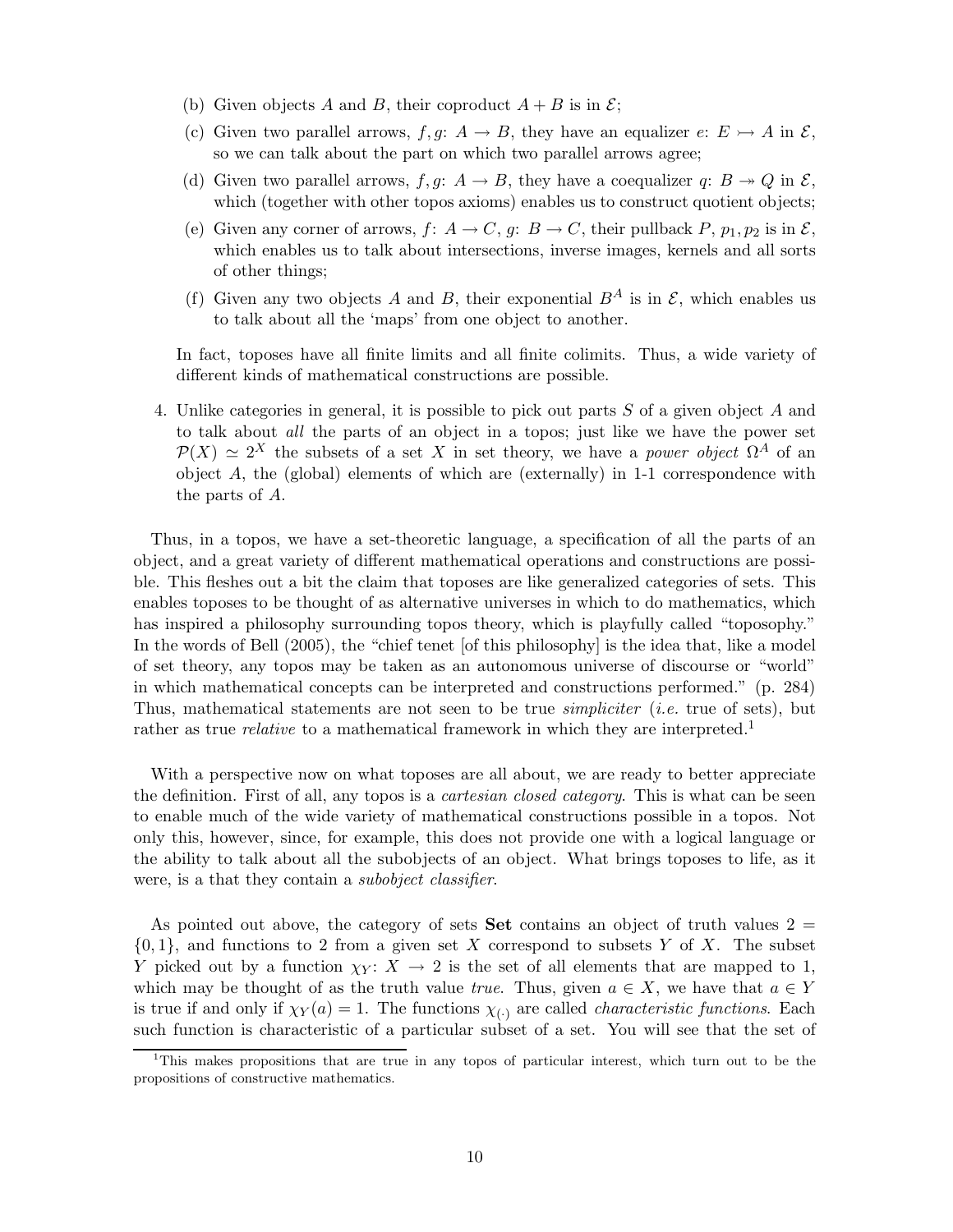characteristic functions is just the exponential set  $2<sup>X</sup>$ , and that the elements of this set are in 1-1 correspondence with subsets of  $X$ , *i.e.* 

$$
2^X \simeq \mathcal{P}(X).
$$

Now, to make the transition to categories, we need to reconstruct this in terms of functions. An element  $a \in X$  will thus be thought of as a function  $a: 1 \to X$ . If we want to do everything in terms of functions, given  $Y \subseteq X$  and  $a \in X$ , how do we express the propostion ' $a \in Y$  is true?' It is important to be clear about the difference between ' $a \in Y$ ' and ' $a \in Y$  is true.' The former is a proposition, which could be true or false, and the latter is an expression that the proposition takes the truth value 'true.' Thus, we are asking how to express ' $a \in Y$  is true' entirely in terms of functions!

First, we can label the truth values. Let 'true' be the arrow

$$
true\colon\thinspace 1\to 2
$$

defined by  $true(0) = 1$ , with the arrow *false* being the other possibility. Now, recall that it is true that  $a \in Y$  if and only if  $\chi_Y(a) = 1$ . Thus, we may see that  $\chi_Y(a)$  corresponds to the proposition ' $a \in Y$ ,' and the expression  $\gamma_Y(a) = 1$ <sup>-</sup> corresponds to the statement that  $a \in Y$  takes the truth value 1, *i.e.* that a actually is a member of Y. Thus, to express the membership of a in Y entirely in terms of functions we need to express  $\chi_Y(a) = 1$  entirely in terms of functions.

Consider the following diagram:



The composite of the two arrows on the lower left is  $\chi_Y \circ a = \chi_Y(a)$  and the composite of those on the upper right is  $true \circ !_1$ , which you will notice is just  $true$ . Now, suppose that it is true that  $a \in Y$ , then no matter which path we follow, *i.e.* the upper right or lower left, we get the same result. This is just to say that the diagram commutes! Thus, the expression that  $a \in Y$  is true is just

$$
\chi_Y(a)=true.
$$

This shows how we can express the truth of a proposition, in this case  $\lceil \chi_Y(a) \rceil$ , which we have seen can be thought of as the proposition ' $a \in Y$ ,' in terms of a commutative diagram. This illustrates how the truth value set 2 can be used to express the truth of propositions, i.e. functions from a set to 2, using only functions.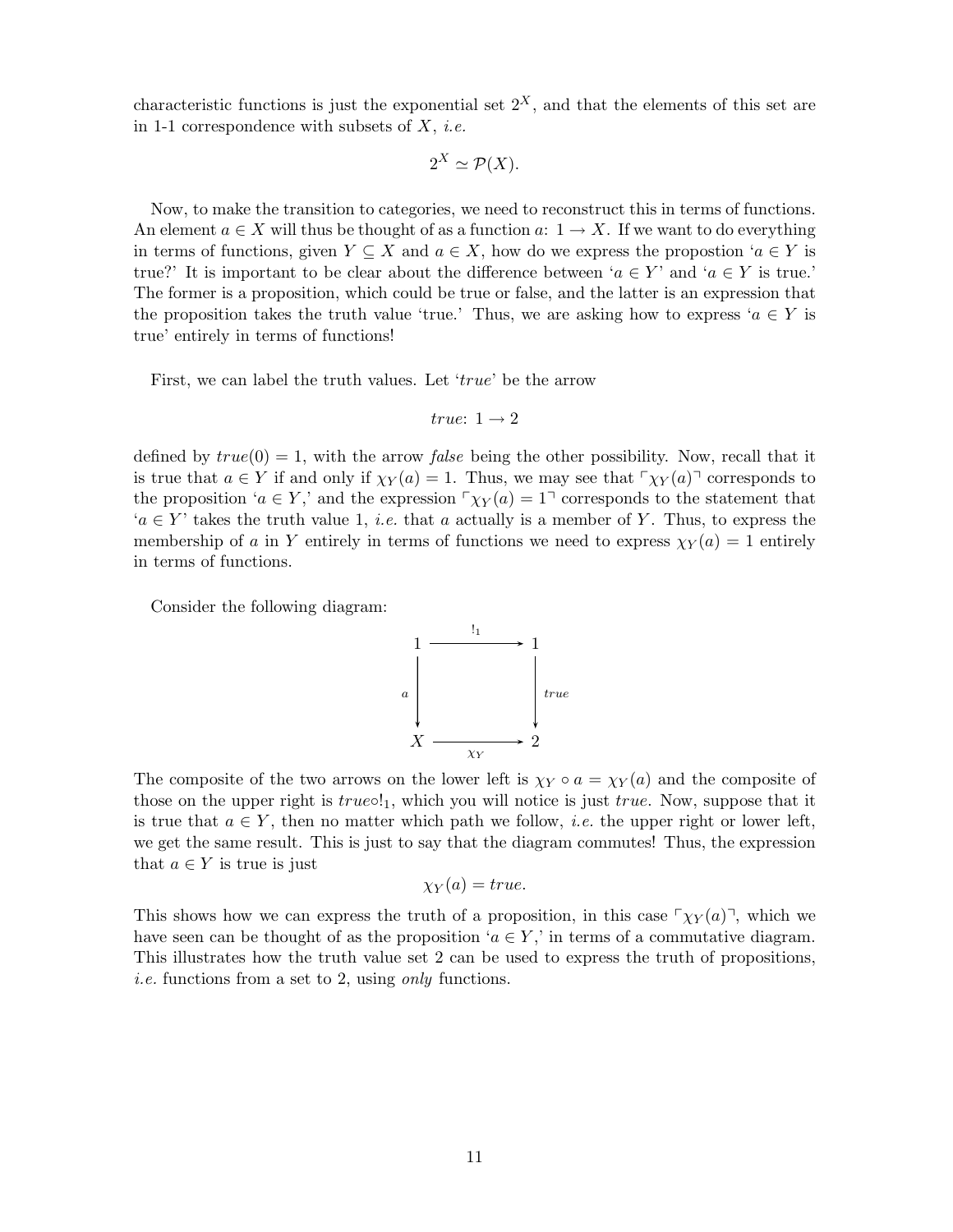One more thing before we define the subobject classifier. Notice the following. Let  $Y \subseteq X$ , let i:  $Y \rightarrow X$  be the inclusion arrow, and then consider the following diagram:



First of all notice that for each element  $a: 1 \rightarrow Y$  of Y,

$$
(\chi_Y \circ i)(a) = 1 = (true \circ !_Y)(a) = true_Y(a),^2
$$

which is seen to express the commutativity of the diagram.<sup>3</sup> You will also notice that  $Y$  is the inverse image of 1 along  $\chi_Y$ , *i.e.* Y is the part of X that gets mapped to 1 by  $\chi_Y$ . Thinking just in terms of functions, the inclusion arrow i:  $Y \rightarrow X$  is the inverse image of true along  $\chi_Y$ . Recalling the relation of inverse images to pullbacks, it will not be too surprising that the above diagram is a pullback. That this diagram is a pullback, together with the fact that each subset Y of X has a unique characteristic function  $\chi_Y$ , is an expression of the fact that the truth value set 2 together with the function *true* is a *subobject classifier*.

We are now ready to define a subobject classifier.

Definition 30 Let C be a category. A *subobject classifier* in C is an object  $\Omega$  and a (global) element true:  $1 \rightarrow \Omega$ , such that for any monic arrow s:  $S \rightarrow A$  there is a unique arrow  $\chi_s$ :  $A \to \Omega$  such that the following diagram is a pullback:



The object  $\Omega$  is called a *truth value object* and the unique arrow  $\chi_s$  for each subobject s is called the classifying arrow or characteristic arrow. The arrow true is sometimes denoted as ⊤.

The subobject classifier, like the categorical structures mentioned in the previous section, is unique up to isomorphism, in the sense that the characteristic arrows between them are iso. Recall that one subobject s:  $A \rightarrowtail C$  of C is contained in another t:  $B \rightarrowtail C$  if there is an arrow from A to B that produces a commuting triangle. In such a case we write  $s \subseteq t$ . Also recall that two subobjects s and t are isomorphic if they contain each other, *i.e.*  $s \subseteq t$ and  $t \subseteq s$ . In such a case we write  $s \simeq t$ . Now, it is not too hard to prove the following theorem:

<sup>&</sup>lt;sup>2</sup>I abbreviate true $\circ$ !<sub>Y</sub> as true<sub>Y</sub>, which expresses that all of Y is mapped to 1, *i.e.* true<sub>Y</sub> is the function from Y to 2 that 'factors through' true.

<sup>&</sup>lt;sup>3</sup>The commutativity follows becasue the terminal set 1 separates mappings, *i.e.* any two mappings with the same domain and codomain that agree on all the elements of the domain are identical.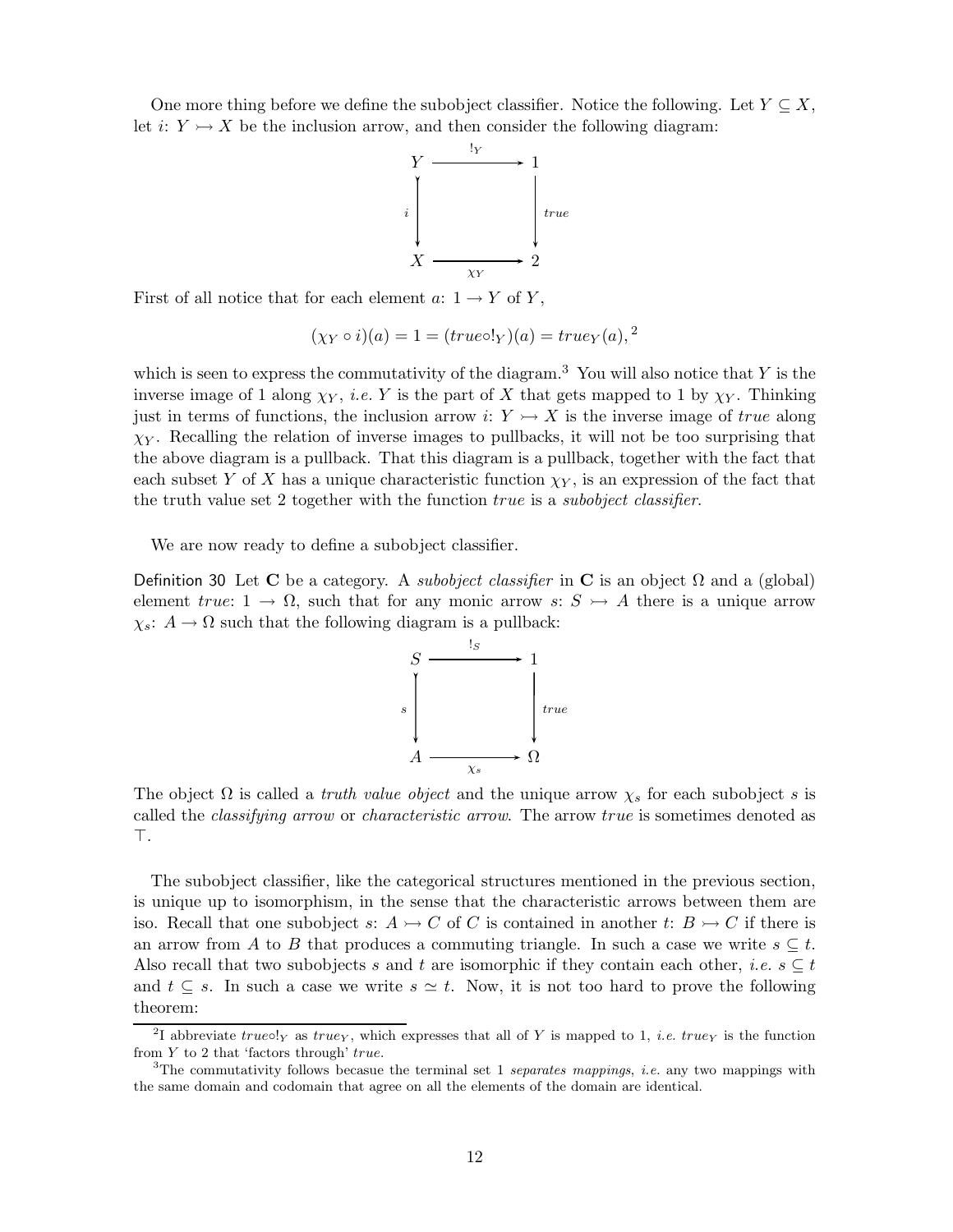Theorem 31 Let s:  $A \rightarrowtail C$  and t:  $B \rightarrowtail C$  be subobjects of C. Then

$$
s \simeq t \Longleftrightarrow \chi_s = \chi_t.
$$

Thus, characteristic arrows  $\chi_{(\cdot)}\colon C\to\Omega$  are in 1-1 correspondence with equivalence classes of subobjects—each arrow from C to  $\Omega$  picks out an equivalence class of subobjects. You will notice that the same is true in the category of abstract sets and arbitrary maps, since any two equinumerous subsets of a set are isomorphic.

Since toposes contain exponentials, it follows that given any object A, the object  $\Omega^A$  exists. This is seen to be the object of all arrows from A to  $\Omega$ , each of which, as we have just seen, is the the characteristic arrow of an equivalence class of subobjects of A. Thus, the object  $\Omega^A$ picks out all of the subobjects of the object A. Since this is a generalization of the power set,  $\Omega^A$  is called a *power object* of a topos. Power objects have a definition in terms of arrows, but it is complicated it will not be useful to consider it here.

An expanded definition of a topos is a category that has:

- all finite limits,
- all finite colimits,
- exponentials, and
- a subobject classifier.

Since a cartesian closed category is one that has all finite limits and exponentials, we see from this that cartesian closedness, together with the existence of a subobject classifier, ensures the existence of finite colimits. Thus, expanding our original definition, a topos is a category that has:

- all finite limits,
- exponentials, and
- a subobject classifier.

It is also possible to define an topos in terms of the existence of a power object instead of a subobject classifier. This equivalent definition of a topos is a category that has:

- all finite limits; and
- a power object.

Thus, the existence of a power object together with all finite limits is enough to ensure the existence of all finite colimits and exponentials for each pair of objects. Topos theory can be developed from this definition, which is desirable from a mathematical point of view because it is the most compact definition. Despite its advantages, Goldblatt (2006) has the following to say about this definition: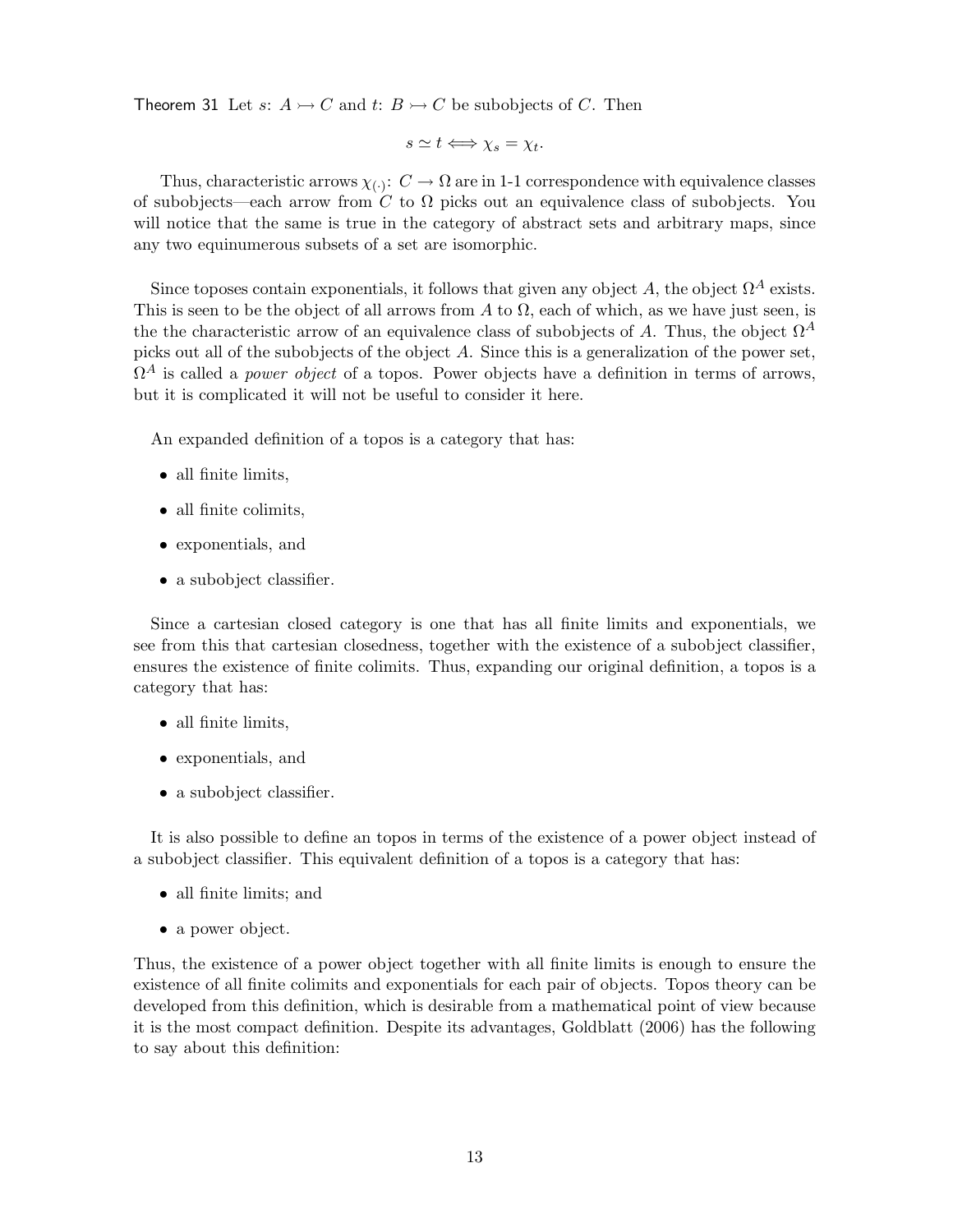Paedagogically it is not however the best [definition], for a number of reasons. Historically the idea of an elementary topos arose through the examination of subobject classifiers, and this path provides the most suitable motivation. As will be evident it is the  $\Omega$ axiom, *i.e.* the existence of a subobject clasifier, that is the key to the basic structure of a topos and it would have to be introduced anyway for the theory to get off the ground. Moreover, each of the  $\Omega$ -axiom and the notion of exponentiation, is conceptually simpler than the description of power objects. (p. 106)

## 3 Examples of Toposes

With the definition of a topos in hand we may now consider some examples. The principal example of a topos, and one of the important motivations for the notion of a topos in the first place, is the category Set of sets and functions. The truth value object is, of course, the set  $2 = \{0, 1\}$  and the subobject classifier is a map  $\top: 1 \rightarrow 2$ . The subcategory **FinSet** of finite sets and maps is also a topos, with the same classifying arrow as **Set**. The subcategory Finord of finite ordinals is also an example of a topos, since each finite set is isomorphic to a finite ordinal, so all the categorical constructions with finite sets are possible with finite ordinals. Also, the terminal object and the truth value object in all these cases are the finite ordinals  $\{0\}$  and  $\{0, 1\}$ .

The category **Set**<sup>2</sup>, where  $2 = \{0, 1\}$ , of pairs  $\langle X, Y \rangle$  of sets and pairs  $\langle f, g \rangle$  of functions is another example of a topos. This really is a functor category since 2 is a category with two objects and only two arrows, the identity arrows. Where  $1 = \{0\}$  is a terminal object in Set, a terminal object in Set<sup>2</sup> is the set  $\langle 1, 1 \rangle$  and a subobject classifier is a function  $\top_2: \langle 1, 1 \rangle \rightarrow \langle 2, 2 \rangle$ , which can be thought of as an ordered pair  $\langle \top, \top \rangle$  of subobject classifiers from Set. The categorical structures in this category are formed by "doubling up" the corresponding structures in Set. For example, given two arrows  $\langle f, g \rangle$ :  $\langle A, B \rangle \rightarrow \langle E, F \rangle$  and  $\langle h,k \rangle: \langle C,D \rangle \rightarrow \langle E,F \rangle$ , if they form pullbacks





is a pullback in  $\operatorname{Set}^2$ .

This situation generalizes. If I is any index set, then  $\mathbf{Set}^I$  is also a topos. Objects of this topos are elements of  $\prod_{i \in I} X_i$  for some sets  $X_i$ .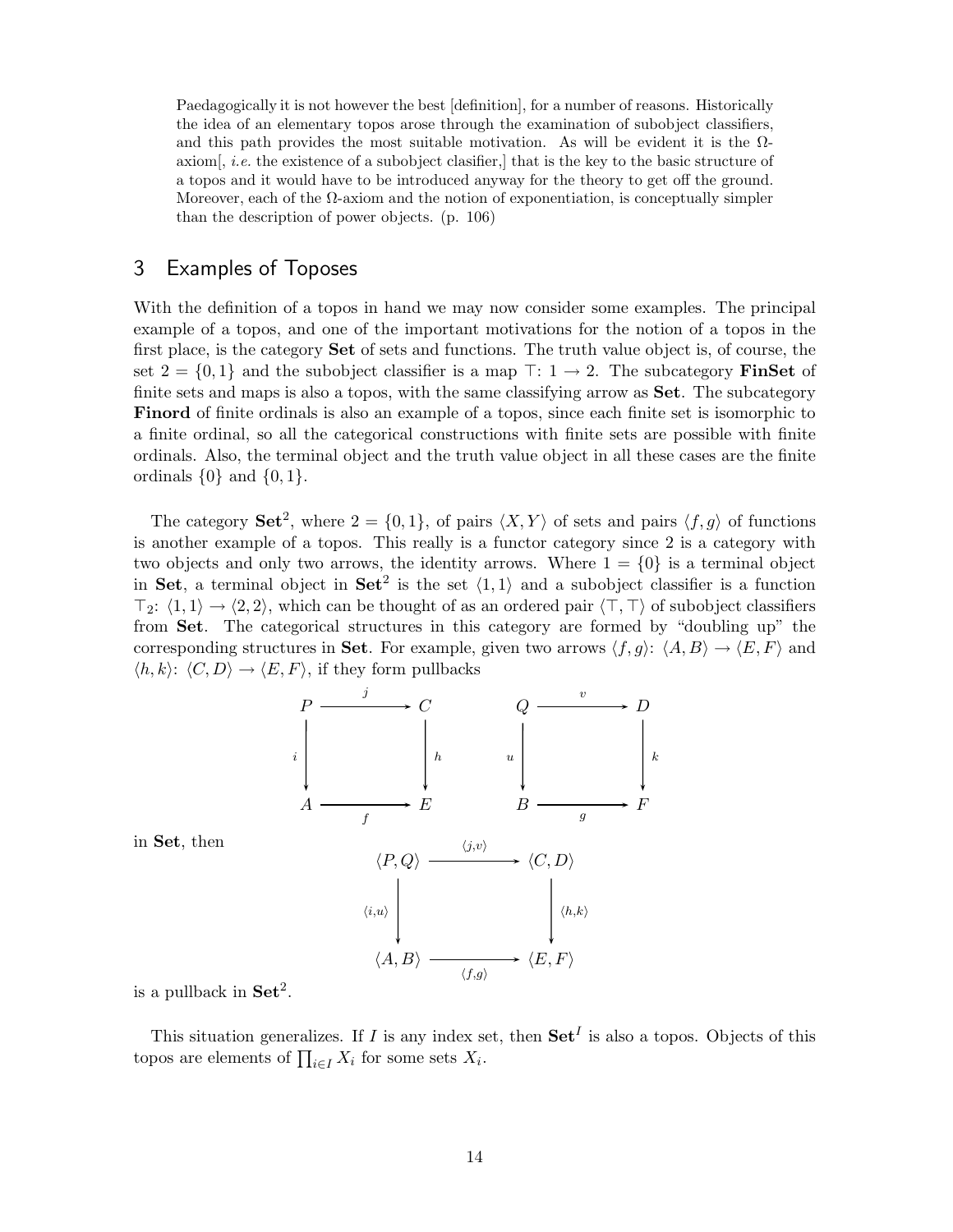The topos  $\mathbf{Set}^2$  category *could* be thought of as the simplest category of "varying" sets, it being the category of sets varying over 2. Similarly, given a set I, a category with  $card(I)$ objects and arrows, the topos  $\mathbf{Set}^{I}$  would be the topos of sets varying over the index set I. This is not really a true kind of *variation*, however, since it is more like concatenation. Each of the elements of the index set I is unrelated to the others—the set I is a *discrete* category, *i.e.* the only arrows are identity arrows. So the objects of  $\mathbf{Set}^I$  are just concatenations of a particular number, *viz.* card( $I$ ), sets. For a proper kind of variation, the domain category **D** of the functor category  $\mathbf{Set}^{\mathbf{D}}$  must have more *structure*, which is to say that the category  $\mathbf{D}$ must have non-identity arrows.

The simplest example of a topos that involves true variation is the category of "two-stage" sets,  $\textbf{Set}^{\rightarrow}$ , or  $\textbf{Set}^2$ , where 2 is the category with two objects and three arrows:



In this case we have a category of sets varying over a "time-ordered" pair of objects. This "time-ordering," which is given by the arrow from 0 to 1, gives a definite sense to the objects of the topos being variable sets. You will notice that  $\mathbf{Set}^{\rightarrow}$  is a category of functions, not simply a concatenation of sets. Since  $\mathbf{Set}^{\rightarrow}$  is a functor category, 0 and 1 get mapped to some sets  $A$  and  $B$  respectively, and the arrow from 0 to 1 gets mapped to some function f:  $A \rightarrow B$ . The functor could be thought of as a "filling in" of the schema defined by 2.

To get a sense of what the categorical structures in this category are like, first notice that an arrow in  $\textbf{Set}^{\rightarrow}$  between two objects  $f: A \rightarrow B$  and  $q: C \rightarrow D$  is a commutative square



f is a subobject of g if both u and v are monic arrows. Given a "corner of arrows"  $f \to h$ and  $g \to h$  (i and j map f to h and k and l map g to h), where f:  $A \to B$ , g:  $C \to D$ , h:  $E \rightarrow F$ ,

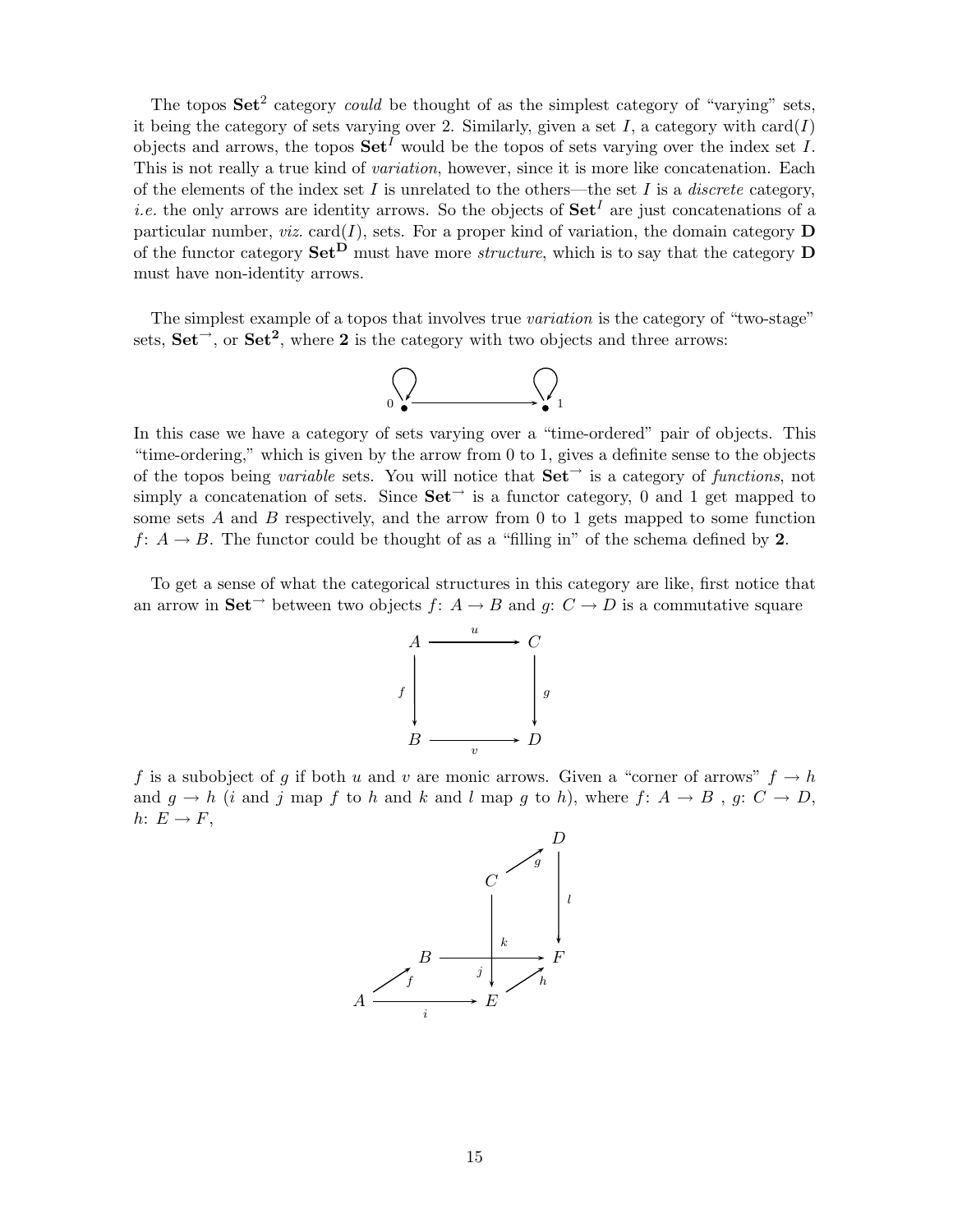and pullbacks



in Set, there is a u:  $P \to Q$  making the following diagram a pullback (the pair  $p_1$  and  $q_1$  of Set-arrows mapping u to f and the pair  $p_2$  and  $q_2$  of Set-arrows mapping u to g form the projection arrows in Set<sup>2</sup> that together with u are a pullback in Set<sup>2</sup>).



The truth value object  $\Omega$  in  $\mathbf{Set}^{\to}$  is interesting. Let  $f: A \to B$  be a subobject of  $g: C \to D$ , then there is a commutative Set square



We may interpret this as saying  $A \subseteq C$  and  $B \subseteq D$ , and that f is the restriction of g to A. Now, given an element  $x$  of  $C$ , there are three ways of classifying it:

- 1.  $x \in A$  (in which case  $g(x) \in B$ );
- 2.  $x \notin A$ , and  $q(x) \notin B$ ; and
- 3.  $x \notin A$ , but  $q(x) \in B$ .

Thinking of  $f$  as a varying set contained in another varying set  $g$ , corresponding to the above three possibilities, there are three possibilities for "membership in  $f$ " of a (global) element  $x \text{ of } q$ :

- 1.  $x$  is in  $f$ , in which case it is always in  $f$  (truth value 1);
- 2.  $x$  is never in  $f$  (truth value 0); and
- 3. x is "initially" not in f, i.e.  $x \notin f$  at stage 0, but "eventually" is in f, i.e.  $x \in f$  at stage 1.

Consequently, there are three truth values, calling the truth value for the "transitionary" case  $\frac{1}{2}$ , the truth value object is  $\Omega = \{0, \frac{1}{2}$  $\frac{1}{2}$ , 1. It is interesting to note that in the case of this topos the lattice of parts of  $\Omega$  (ordered by inclusion) is not a boolean algebra, unlike the lattice formed from  $P(2)$  in Set which is, so the internal logic of this topos is intuitionistic.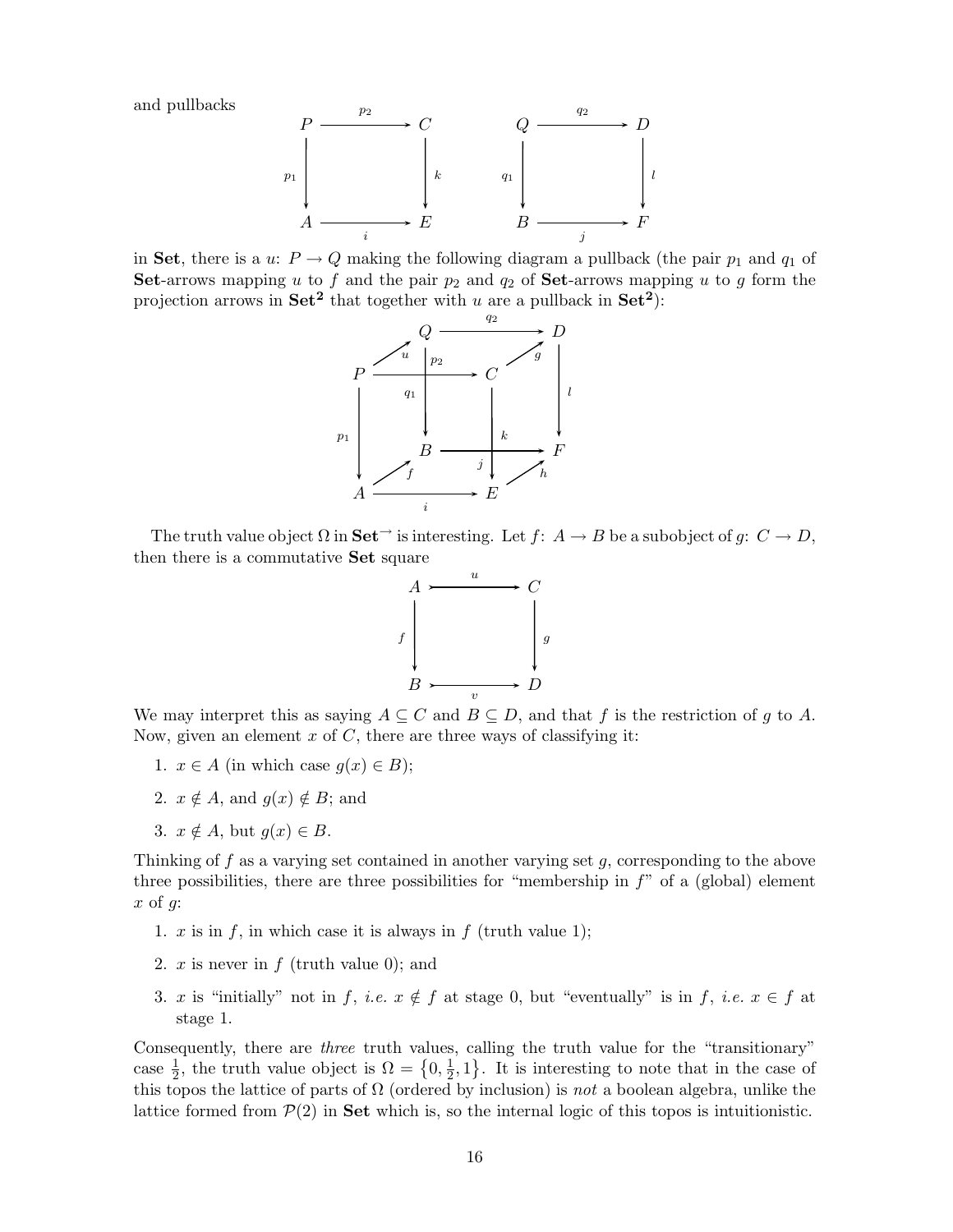The natural extension of the category  $\textbf{Set}^2$ , is the topos  $\textbf{Set}^3$  of three-stage sets, where there are 4 truth values (always in, always out, out-in-in, and out-out-in). Then, for any natural number category **n**,  $\mathbf{Set}^n$  is a topos of *n*-stage sets. In the case of the natural number category  $N$ , the category  $Set^N$  is also a topos, which could be seen as a category of sets with infinitely many discretely spaced stages.



That there are so many examples of toposes that are functor categories is a result of the fact that for any category  $C$ , the functor category  $Set^C$  is a topos (for a proof see Bell (2008)). The ability to do this with any category gives rise to a vast range of possibilities for variable sets.

Consider the case of the natural numbers and real number as comprehended in set theory. Although the sets of natural numbers  $\mathbb N$  and real numbers  $\mathbb R$  thought of as categories are discrete categories, *i.e.* the only arrows are identity arrows, it can be useful to think of the toposes  $\mathbf{Set}^{\mathbb{N}}$  and  $\mathbf{Set}^{\mathbb{R}}$  as categories of variable sets. That  $\mathbb{N}$  and  $\mathbb{R}$  are discrete categories means that the toposes  $\mathbf{Set}^{\mathbb{N}}$  and  $\mathbf{Set}^{\mathbb{R}}$  do not involve variation in the strong sense of the examples just considered. But it can be useful to think of the objects of these toposes as 'time indexed' sets, discrete time indexing in the case of  $\mathbf{Set}^{\mathbb{N}}$  and continuous time indexing in the case of  $\mathbf{Set}^{\mathbb{R}}$  (where we appeal to the natural ordering of N and R to keep track of the ordering even though they are being regarded as discrete categories). In a similar way, the objects of the topos  $\textbf{Set}^{\mathbb{R}^3}$  could be thought of as 'space indexed' sets, a set being associated with each point in  $\mathbb{R}^3$ .

Another important class of toposes that are functor categories is comprised by categories of monoid actions. A monoid is a kind of algebraic structure, namely a set with an associative binary operation and an identity element. But it is not too hard to see that a monoid is a category with a single object—the object corresponds to the monoid itself, the arrows correspond to the elements of the monoid, the identity arrow corresponds to the identity element and composition of arrows gives the binary operation. Thus, given any monoid M thought of as a one object category, the functor category  $\mathbf{Set}^{\mathbf{M}}$  is a topos.

Let us take a look at the structure of the objects of this topos. Since each element of the monoid M is an arrow, each object of  $\mathbf{Set}^{\mathbf{M}}$  is a functor that maps an arrow of M to a function between two sets in Set. But since M has only one object  $M$ , for any given functor **F** of Set<sup>M</sup>, the object M gets mapped to some set X and an arrow a:  $M \to M$ gets mapped to a function  $\boldsymbol{F}a: X \to X$  from X to itself. Thus, the images of the functors are collections of endomappings of some set. Now, given two arrows a, b:  $M \to M$ , that the mapping from M into Set is functorial entails that  $\mathbf{F}(a \circ b) = \mathbf{F}a \circ \mathbf{F}b$ . Thus, the function assigned to the monoid "product"  $a \circ b$  of the arrows a and b of M, is the same function obtained as the composite of the functions assigned to  $a$  and  $b$  individually. Thus, that the mapping from  $M$  into  $Set$  is functorial entails that the mapping from  $M$  to the collection of endomappings of X "respects the monoid structure." Such a mapping from a monoid to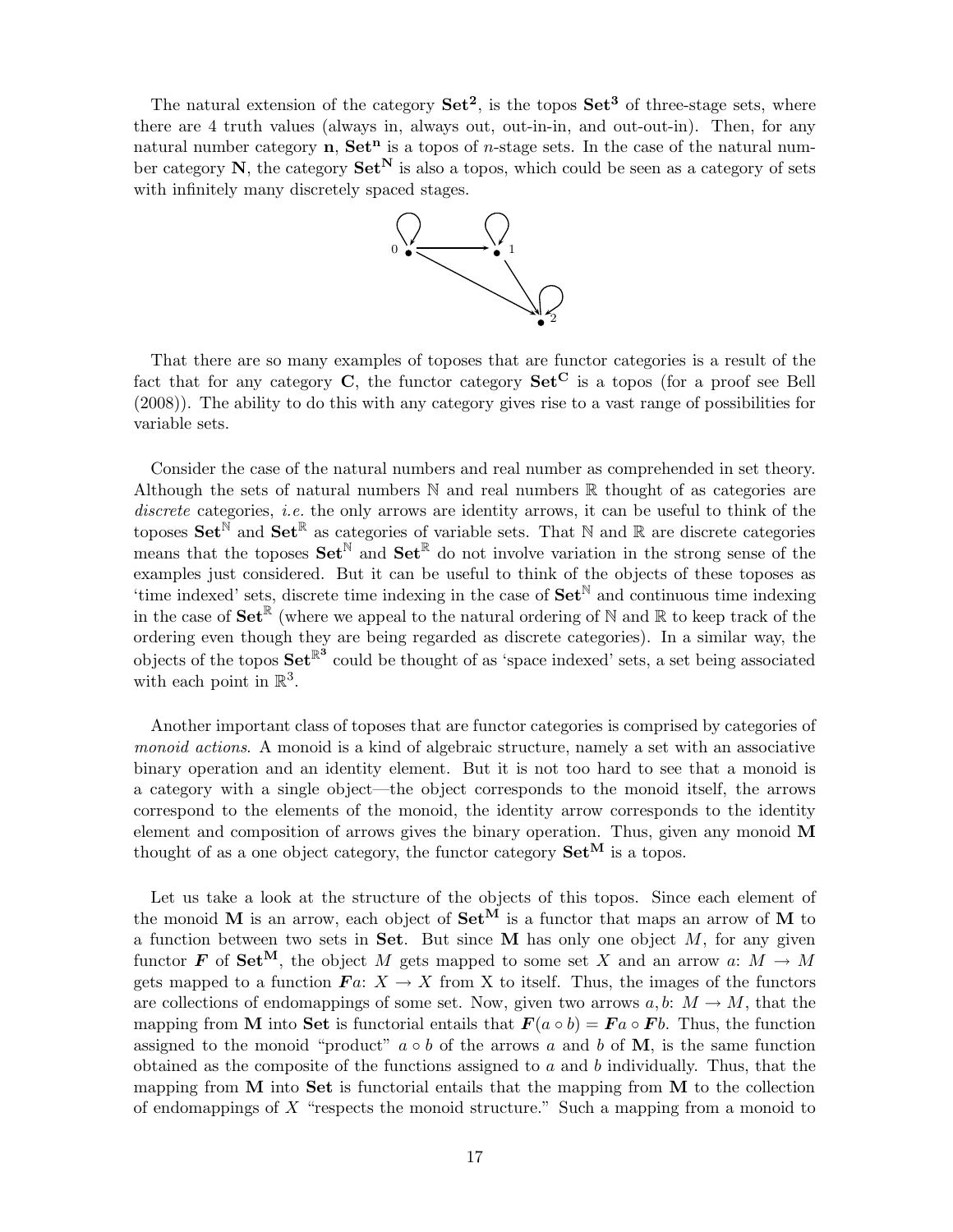a collection of endomappings of a set is called a *monoid action*. A set X together with a collection of endomappings compatible with the structure of a monoid  $M$  is called an  $M$ -set. Thus, given any monoid M, the category of M-sets is a topos. This category may also be denoted M-Set.

It might be helpful to think of a monoid action in terms of 'time evolution.' An element of the monoid could be thought of as a time shift, and the action of an element of the monoid on a set evolves that set forward in time. Elements of the set  $X$  get mapped to different elements, *i.e.* they move around in X over time. Thus, M-sets are sets varying in time. A special case of a monoid action is a group action, since a group is a special case of a monoid. Recall that a group is a monoid that has inverses for all its elements. Reflecting the 'time evolution' analogy into the context of groups, group actions could be thought of as shifting sets through a space, and then G-sets can be thought of as sets change as you shift locations in a space. This is because motions in time are not invertible, but motions in space are.

We can also consider functor categories  $\mathbf{Set}^{\mathbf{C}}$  where the category  $\mathbf C$  is some other kind of mathematical structure. Consider the case of a topological space  $X$ . What is important for the structure of a topological space are its collection of open sets and the inclusion relations between them. The collection of open sets related under inclusion forms a category, where the objects are the open sets U,V, etc. and the arrows are the inclusion maps  $i_{UV}: V \to U$ , where  $V \subset U$ . The category of open sets of a topological space X can be denoted  $\mathcal{O}_X$ . Thus, the functor category  $\textbf{Set}^{\mathcal{O}_X}$  is a topos. This can be thought of as a category of sets that vary over a topological space.

The functor category of interest in this context is not exactly  $\mathbf{Set}^{\mathcal{O}_X}$ , really it is the category  $\mathbf{Set}^{\mathcal{O}_X^{op}}$ , where  $\mathcal{O}_X^{op}$  is the *opposite category* of  $\mathcal{O}_X$ , *i.e.* the category obtained from  $\mathcal{O}_X$  by reversing the arrows. The reason we are interested in functors of  $\textbf{Set}^{\mathcal{O}_X^{op}}$  is the following. Given a functor  $\boldsymbol{F}$  in this category, it associates a set  $\boldsymbol{F}U$  of data to each open set U of X and to each inclusion arrow  $i_{U,V}: V \to U$  a restriction function  $r_{U,V}: FU \to FV$  (notice that the order of  $U$  and  $V$  is reversed). It is the restriction functions we are interested in in mathematical contexts, not inclusion functions  $\boldsymbol{F}V \to \boldsymbol{F}U$ , since we often want to consider how some data defined on an open set behaves on parts of that open set. We can keep the notation  $\mathbf{Set}^{\mathcal{O}_X}$  provided that it is understood that the functors are *contravariant* functors, *i.e.* functors that 'reverse' the direction of the arrows (for  $f: A \rightarrow B$ ,  $\mathbf{F} f: \mathbf{F} B \rightarrow \mathbf{F} A$ ).

The objects of the contravariant functor category  $\textbf{Set}^{\mathcal{O}_X}$  are called presheaves. The images  $\boldsymbol{F}U$  of the open sets U of  $\mathcal{O}_X$  are called *stalks* (of  $\boldsymbol{F}$  over U) and their elements are called sections (of  $\bf{F}$  over  $\bf{U}$ ) or germs. This is not a fully general definition of a presheaf, however, since a presheaf is any category of contravariant functors  $\mathbf{C}^{\mathcal{O}_X}$ , where  $\mathbf C$  is any category. The category  $\textbf{Set}^{\mathcal{O}_X}$ , then, is a category of presheaves of sets. We could also consider presheaves of groups, presheaves of rings, etc.

An important subclass of these categories presheaves are categories of sheaves. Sheaves are presheaves where the 'local behaviour determines the global behaviour' in a sense that I will make clear. We will just define sheaves in the case of a *concrete category*  $\mathbf{C}$ , *i.e.* a category such that each object A can be associated with its 'underlying set.' If s is a section in  $FU$ , and  $V \subset U$ , then  $s|_V$  is the *restriction* of s to V, which is the image of s under the restriction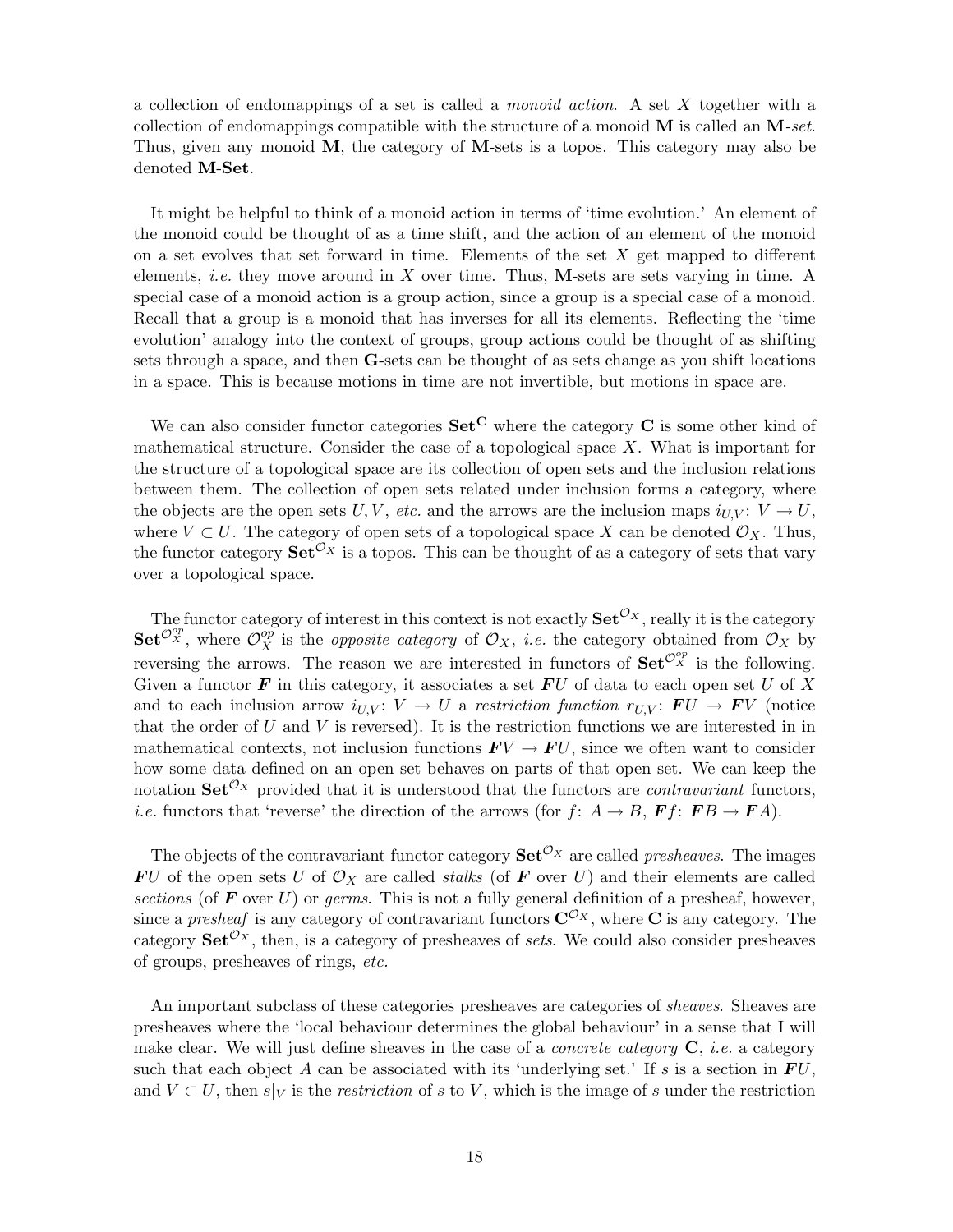function  $r_{UV}$ . In the case of a concrete category **C** a sheaf is a presheaf that satisfies the following axioms:

- 1. (Normalization)  $\mathbf{F}\mathcal{D}$  is the terminal object of C;
- 2. (Local Identity) If  $\{U_i\}$  is an *open covering* of an open set U, *i.e.* a set of open sets such that  $U = \bigcup \{U_i\}$ , and  $s, t \in FU$  are such that  $s|_{U_i} = t|_{U_i}$  for each  $U_i$  of the covering, then  $s = t$ ;
- 3. (Gluing) If  $\{U_i\}$  is an open covering of an open set U, and for each i, j there are sections  $s_i$  and  $s_j$  of  $\boldsymbol{F}$  over  $U_i$  and  $U_j$  respectively that 'agree on the overlap' of  $U_i$  and  $U_j$ , *i.e.*

$$
s_i|_{U_i \cap U_j} = s_j|_{U_i \cap U_j},
$$

then there is a section s of F over U that restricts to the  $s_i$  over  $U_i$  for each  $U_i$  of the covering, *i.e.*  $s|_{U_i} = s_i$  for all *i*.

The section s that is guaranteed to exist by the third axiom is called the *gluing*, *concatenation* or *collation* of the sections  $s_i$ , which is unique by the second axiom. Sections that satisfy the conditions of the third axiom are called compatible. Thus, the second and third axioms together entail that compatible sections can be glued together in a unique way. This is the sense in which in a sheaf local behaviour determines the global behaviour. If the local behaviour of a s section over U, *i.e.* how it behaves on open subsets of U, is known, then the global behaviour of the section on the entirety of  $U$  is determined.

That what is important for the structure of a topological space X are its collection of open sets and the inclusion maps relating them offers an interesting way of abstracting away from concrete topological spaces. The ordering of objects determined by the arrows of the category  $\mathcal{O}_X$ , *i.e.* the inclusion maps, form a *lattice*, *i.e.* a partially ordered set such that any pair of elements has a supremum (meet) and an infimum (join), with an important special property. Every infinite collection  $\{U_i\}$  of open sets of a topological space has a supremum  $\bigcup \{U_i\}$  such that for any open set V of X

$$
V \cap \bigcup \{U_i\} = \bigcup \{U_i \cap V\}.
$$

In lattice theoretic terms this means that finite meets distribute over arbitrary joins. The structure of the space X is specified by the structure of the lattice  $\mathcal{O}_X$ . The points of each open set  $U$ , *i.e.* the elements of  $U$ , are immaterial to the structure of the space.

Just considering these lattices, and forgetting about the points, leads naturally to the concept of a *pointless space*. To define these we must first define a frame. A *frame* is a lattice such that finite meets distribute over arbitrary joins. The collection of frames together with lattice homomorphisms that respect arbitrary joins form a category, the category of frames. The opposite category Loc is the category of *pointless spaces*, or *locales*. The arrows of the category Loc of pointless spaces correspond to continuous functions between topological spaces. Thus, we see the manner in which this category generalizes the category Esp of topological spaces. The opposite category of the category of frames is considered as a result of the definition of a continuous map between topological spaces. A *continuous map*  $f: X \to Y$ from a topological space  $X$  to another  $Y$  is a function from  $X$  to  $Y$  such that the inverse image of each open set in Y is an open set of X, *i.e.* for any open set U of Y,  $f^{-1}(U)$  is open. Thus, a continuous map  $f: X \to Y$  induces a map from  $\mathcal{O}_Y$  to  $\mathcal{O}_X$ . The sense of this induced map is opposite to that of the continuous function that induces it.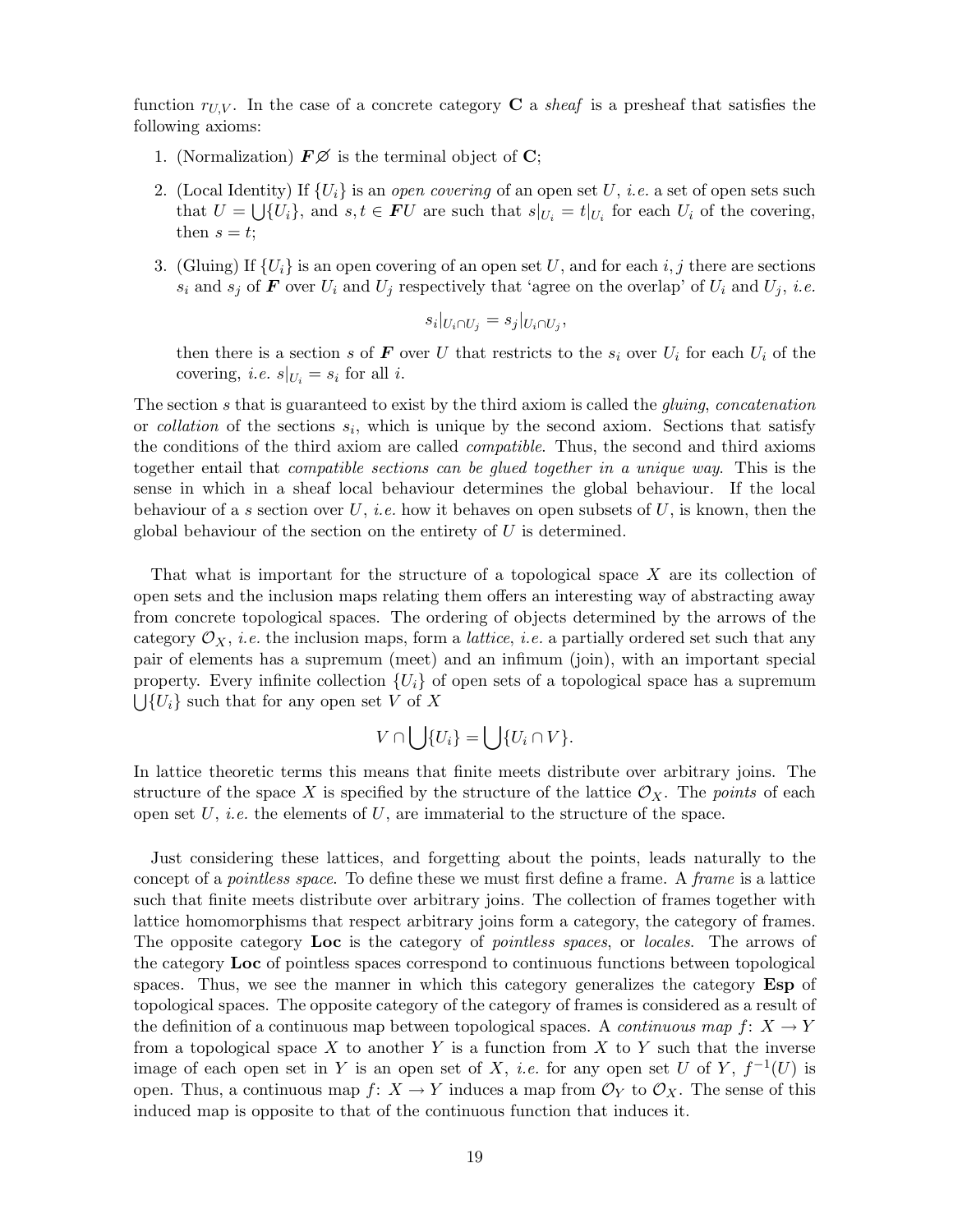A lattice itself can be seen to be a category. The ordering of the lattice determines the arrows between its elements. Given a lattice L and elements  $a, b \in L$ , then there is an arrow from a to b just in case that  $a \leq b$ . It is not hard to see that the elements of the lattice together with these arrows satisfies the axioms for a category. Thus, given any lattice  $\text{Set}^{L}$ is a topos! And, thus, given any pointless space  $S$ ,  $\textbf{Set}^S$  is the topos of sets varying over the pointless space.

Lattices are not the only kinds of ordered sets that form categories. A partially ordered set is also a category in the same way as a lattice. In fact, not even all the properties of a partial order are needed to satisfy the axioms for a category. For a set  $X$  together with a binary operation R to form a category the relation R must be reflexive, i.e. aRa for all  $a \in X$ , in order to have identity arrows, and the relation must be *transitive*, *i.e.* if aRb and  $bRc$  then  $aRc$ , in order to have composites of arrows. A binary relation that is reflexive and transitive is called a *preorder*. Thus, any preordered set  $P$  can be thought of as a category. Thus, given any preordered set P,  $\mathbf{Set}^P$  is a topos, the topos of sets varying over the preordered set. The objects of the preordered set  $P$  can be thought of as different stages, states or positions in a network of relations, and the objects of  $\mathbf{Set}^P$  are the sets varying over this network. In the way that the elements of a partially ordered set are thought of as 'states of knowledge' in the context of Kripke models, the topos of sets varying over a partially ordered set can be thought of as a category of sets varying over states of knowledge.

### 4 The Topos of (Constant) Sets

We have now seen a number of examples of toposes that can be thought of as categories of variable sets. Although we have not considered features of the structure of any of these toposes, many of them have properties quite unlike the category Set of sets and functions. This section is a consideration of the properties of Set that are considered to be characteristic of it as well as the properties of toposes that are considered to be Set-like. Before considering this we need to introduce some terminology and some basic facts about toposes.

One basic property that any topos must have if it is to be thought of as **Set**-like is that the initial object 0 should be like the empty set  $\emptyset$  of **Set**. If this property is not satisfied then there is an arrow x:  $1 \rightarrow 0$  from 1 to 0. This has the catastrophic effect of making every object in the topos isomorphic. Such a topos is called degenerate. Thus, the initial object of every non-degenerate topos has no elements, and we rule out degenerate toposes as being Set-like.

Another basic property that Set has is that any object not isomorphic to the empty set  $\emptyset$  is non-empty, *i.e.* contains elements. Thus, for a topos to be **Set**-like any object A not isomorphic to the initial object 0 must contain some element x:  $1 \rightarrow A$ . In such a case we say that every non-zero object is non-empty. It is not true in every topos that each nonzero object is non-empty. For example, in  $\textbf{Set}^2 \langle \{0\}, \emptyset \rangle$  is non-zero, *i.e.* not isomorphic to  $\langle \emptyset, \emptyset \rangle$ , but it is empty since there are no Set<sup>2</sup> arrows to it from  $1 = \langle \{0\}, \{0\} \rangle$ . Thus, for a topos to be Set-like, non-zero objects ought to be non-empty.

The category **Set** of sets has the property that sets are identified by their elements, *i.e.* any two sets that have the same elements are identical. This is called the *principle of*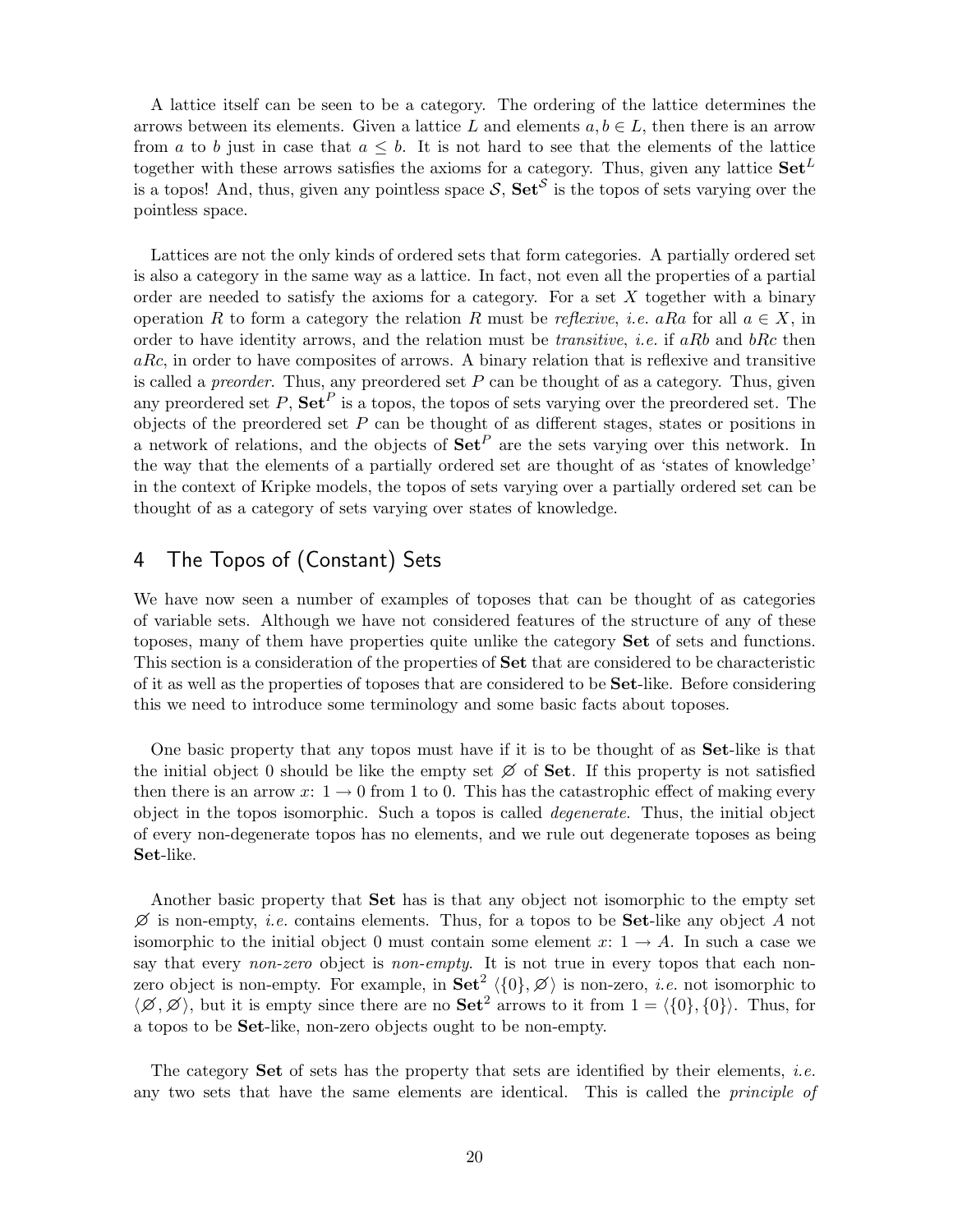extensionality, or extensionality for short. Expressed categorically, i.e. in terms of arrows, this principle amounts to saying that the terminal object 1 separates arrows.

Definition 32 The terminal object 1 separates arrows, or simply 1 is a separator, if for any two distinct parallel arrows  $f, g: A \to B$  there is an element  $x: 1 \to A$  such that  $f \circ x \neq g \circ x$ .

This can be summarized as saying that any two distinct parallel arrows disagree on some (global) element of the domain. The condition that 1 is a separator is also called the  $ex$ tensionality principle for arrows. Not all toposes satisfy extensionality. For example, in Set<sup>2</sup>, there are two distinct arrows from  $\langle \{0\},\varnothing\rangle$  to  $\langle 2,\varnothing\rangle$ , but  $\langle \{0\},\varnothing\rangle$  has no elements to separate them. For a topos to be Set-like it must satisfy extensionality.

A non-degenerate topos that satisfies the extensionality principle for arrows is called wellpointed. Thus, any Set-like topos ought to be well-pointed. The well-pointedness condition implies a number of other properties. First of all, if a topos is well-pointed, then each nonzero object is non-empty. To discuss the other properties entailed by well-pointedness, it is necessary to first define the arrow *false*. In **Set** the truth value object is  $2 = \{0, 1\}$ . The the two elements  $1 \rightarrow 2$  are the two truth values. *true* is the arrow to 1 and the other, the arrow to 0, is the arrow false. Since this is an arrow to the truth value object, it must classify some subset. Indeed, the set it classifies is the set

$$
\{x \mid false(0) = 1\} = \emptyset.
$$

Thus, false classifies the empty set. This gives rise to the following commutative diagram, which is a pullback:



Generalizing this to an arbitrary topos, the arrow false is defined to be the arrow such that the following diagram is a pullback:



The arrow *false* is also denoted by  $\perp$ . Thus, *false* =  $\chi_{0_1}$ . In any non-degenerate topos we are guaranteed that  $true \neq false$ . You might think of this situation intuitively as being such that the above diagram is trivially a pullback because  $true$  and  $false$  cover distinct, *i.e.* non-overlapping, parts of  $\Omega$ . So the pullback of one along the other is the empty part  $0 \rightarrow 1$ of 1.

An important property of the set of truth values in Set is that it contains only two elements, there are only two truth values. Thus, for a topos to be Set-like, then its truth value object ought to contain only two truth values.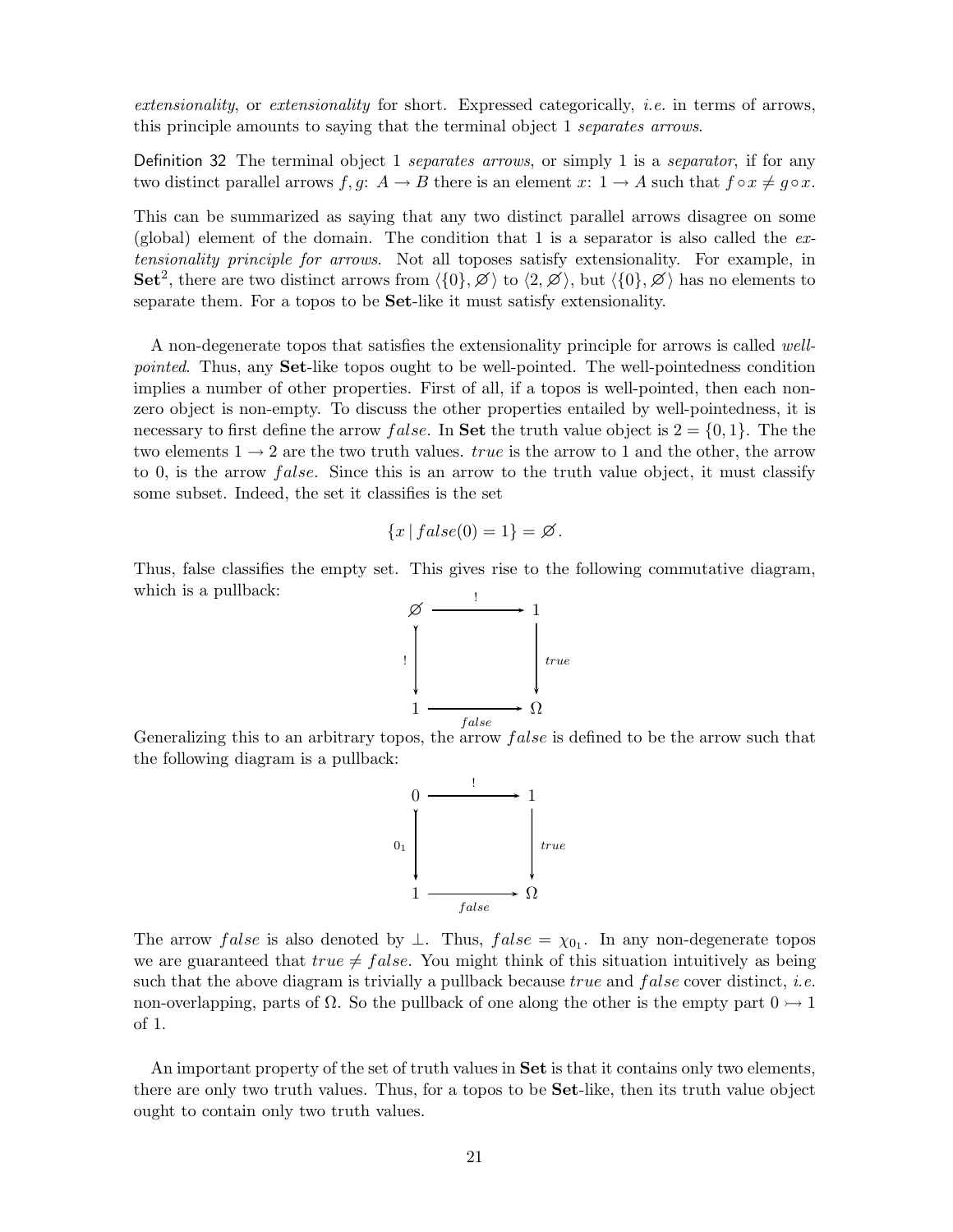Definition 33 A topos is called *bivalent* if *true* and *false* are its only truth values, *i.e.* elements of Ω.

It can be shown that if a topos is well-pointed then it is bivalent. Thus, well-pointedness also guarantees bivalency.

Another property of **Set** is that the coproduct  $1 + 1$  is a two element set and hence isomorphic to  $\Omega = 2$ . The isomorphism is given by the unique arrow from the coproduct  $1 + 1$  to  $\Omega$ :



Since any topos has a terminal element and coproducts, the arrow  $[\top, \bot]$  is always defined.

Definition 34 A topos in which  $[\top, \bot]$  is an iso arrow is called *classical*.

We will see in the next section the manner in which any topos has an *internal* logic that is in general intuitionistic. The reason for this definition is that a classical topos is precisely one in which this internal logic is classical.

It can be shown that in any topos  $[\top, \bot]$  is monic, but it is not true for all toposes that it is iso. Thus there are non-classical toposes.  $\mathbf{Set}^{\rightarrow}$  is an example  $([\top, \bot]$  cannot be epic since  $\Omega$  has three truth values). The truth value object of  $\mathbf{Set}^{\rightarrow}$  actually consists of three functions from  $2 = \{0, 1\}$  to 2. The truth value 1:  $2 \rightarrow 2$  is defined by  $1 \mapsto 1$  (in-in); the truth value 0:  $2 \rightarrow 2$  is defined by  $0 \rightarrow 0$  (out-out); and the truth value  $\frac{1}{2}$ :  $2 \rightarrow 2$  is defined by  $0 \mapsto 1$  (out-in). Thus, in  $\Omega = \{0, \frac{1}{2}\}$  $\frac{1}{2}$ , 1} the elements are functions. Since the terminal object is the function 1:  $\{0\} \rightarrow \{0\}$  there are three Set<sup>→</sup> arrows to  $\Omega$ . Thus,  $\Omega$  really does have three elements and  $\mathbf{Set}^{\rightarrow}$  is not classical. In a similar way you may see that the topos  $Set<sup>n</sup>$  is not classical for any  $n$ .

Now, it can also be shown that if a topos is well-pointed, then it is also classical. In fact, it can also be shown that a classical topos such that every non-zero object is non-empty is well-pointed. Thus, we have the following characterization of well-pointed toposes:

Theorem 35 A topos is well-pointed iff it is classical and every non-zero object is non-empty.

Another property of well-pointed toposes is that an arrow is surjective iff it is epic and injective iff it is monic (with the natural definition of injective and surjective in terms of arrows).

Another property that well-pointed toposes have is that they are boolean, a property that is actually equivalent to being classical. I will define this property in the following section. This property entails that any object A of the topos can be divided into two distinct (nonoverlapping) parts a:  $A_1 \rightarrow A$ ,  $\overline{a}$ :  $A_2 \rightarrow A$  that can be recombined into the object A, *i.e.* their intersection is empty,

$$
a \cap \overline{a} = 0_A, {}^4
$$

<sup>4</sup>Notice the similarity to the law of non-contradiction.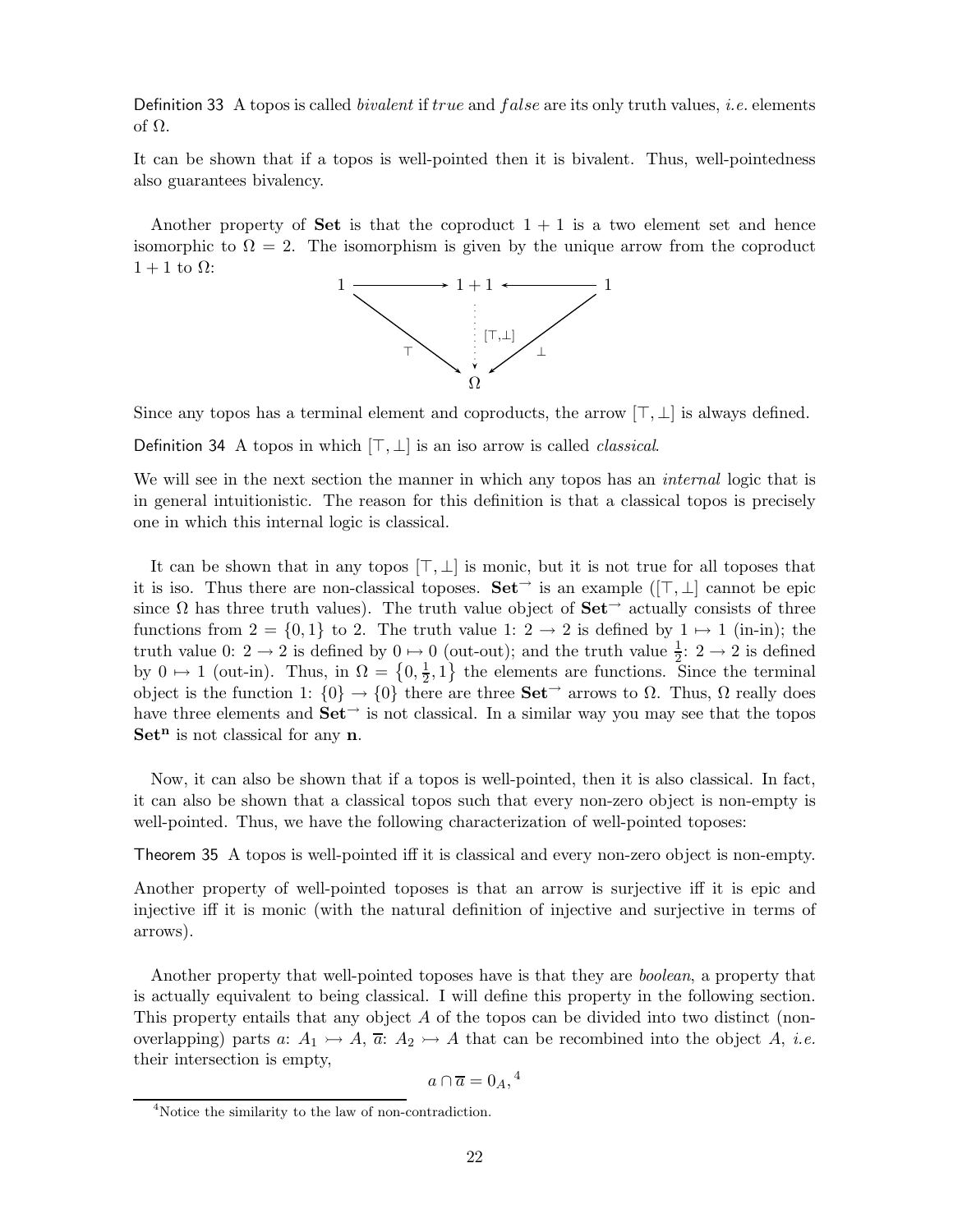where  $0_A$  is the empty part of A, and when an appropriate definition of the union  $f \cup g$  of two subobjects  $f: B \rightarrow A$ ,  $g: C \rightarrow A$  is defined,

$$
a \cup \overline{a} = 1_A.^5
$$

Thinking of this in terms of the domains of the subobjects, this can be thought of as saying that  $A_1 \cap A_2 = 0$  and  $A_1 \cup A_2 = A$ .

This kind of splitting of objects into two parts is not possible in all toposes. Toposes that have *cohesion* lack this property. For instance, in the topos **Spaces** of smooth spaces, which includes the smooth real line  $R$ , the objects contain nilpotent infinitesimals. These (non-zero) infinitesimals act like 'glue' that holds together the points of  $\mathcal{R}$ .<sup>6</sup> If such objects are divided into non-overlapping parts then it is not possible to recombine them into the whole—in the process of division something is lost, the 'glue' that holds the parts together. To illustrate this idea Bell has drawn analogies to the breaking of a stick or the splitting of a piece of metal into parts have this property—once split into parts they cannot be restored to the whole by bringing them back together. Objects with cohesion cannot be reduced to their parts, or thought of in another way their parts are not independent of one another—they 'interact.' Thus, the parts of objects of toposes with the boolean property exhibit a kind of independence or discreteness.

A final important property characteristic of the category Set of sets is the axiom of choice. Categorically the axiom of choice can be stated in terms of the existence of a section for each epic arrow. Given a surjective function  $f: X \to Y$  between two sets in Set, the *fibres* of the map are the inverse images  $f^{-1}(y)$  of all the elements  $y \in Y$ . A section for such a function is a function s:  $Y \to X$  such that  $f \circ s = 1_Y$ . Such a section can be thought of as a *choice* function. Given an element y of Y, Y being thought of as an index set,  $s(y)$  is a choice of an element of the fibre  $f^{-1}(y)$  over y (this is guaranteed by the definition  $f \circ s = 1_Y$ ). Thus, a section of  $f$  selects an element from each fibre. It is then easy to see intuitively how the existence of a section for every surjective function is a form of the axiom of choice. The generalization to an arbitrary category is the following:

Axiom 1 (Epics Split (ES)) Each epic arrow  $f: A \to B$  has a section  $s: B \to A$  with  $f \circ s = 1_B$ .

There is a (strictly) stronger axiom of choice due to Mac Lane. This is the following:

Axiom 2 (Axiom of Choice (AC)) If  $A \not\cong 0$  then for any arrow  $f: A \rightarrow B$  there exists a g:  $B \to A$  such that  $f \circ g \circ f = f$ .

AC really is stronger than ES since it is possible to show that if AC holds in a topos  $\mathcal{E}$ , then ES holds in  $\mathcal{E}$ , and  $\mathcal{E}$  is bivalent and has the property that non-zero objects are non-empty, but that ES on its own does not entail AC. A topos that satisfies ES and is well pointed, however, satisfies AC. It can also be shown that a topos satisfies AC iff it satisfies ES and every non-zero object is non-empty.

<sup>5</sup>Notice the similarity to the law of excluded middle.

<sup>&</sup>lt;sup>6</sup>The points of R are the arrows  $1 \to \mathcal{R}$ , which does not exhaust the content of R as in the case of the set-theoretic reals R. The set of infinitesimals of R is the set  $\{x \mid \neg \neg x = 0\}$ , 0 being the only point in the set of infinitesimals. Because the internal logic in Spaces is intuitionistic the set of infinitesimals contains more than just 0. The set of points of R is the set  $\{x \mid \neg \neg \neg x = 0\}$ .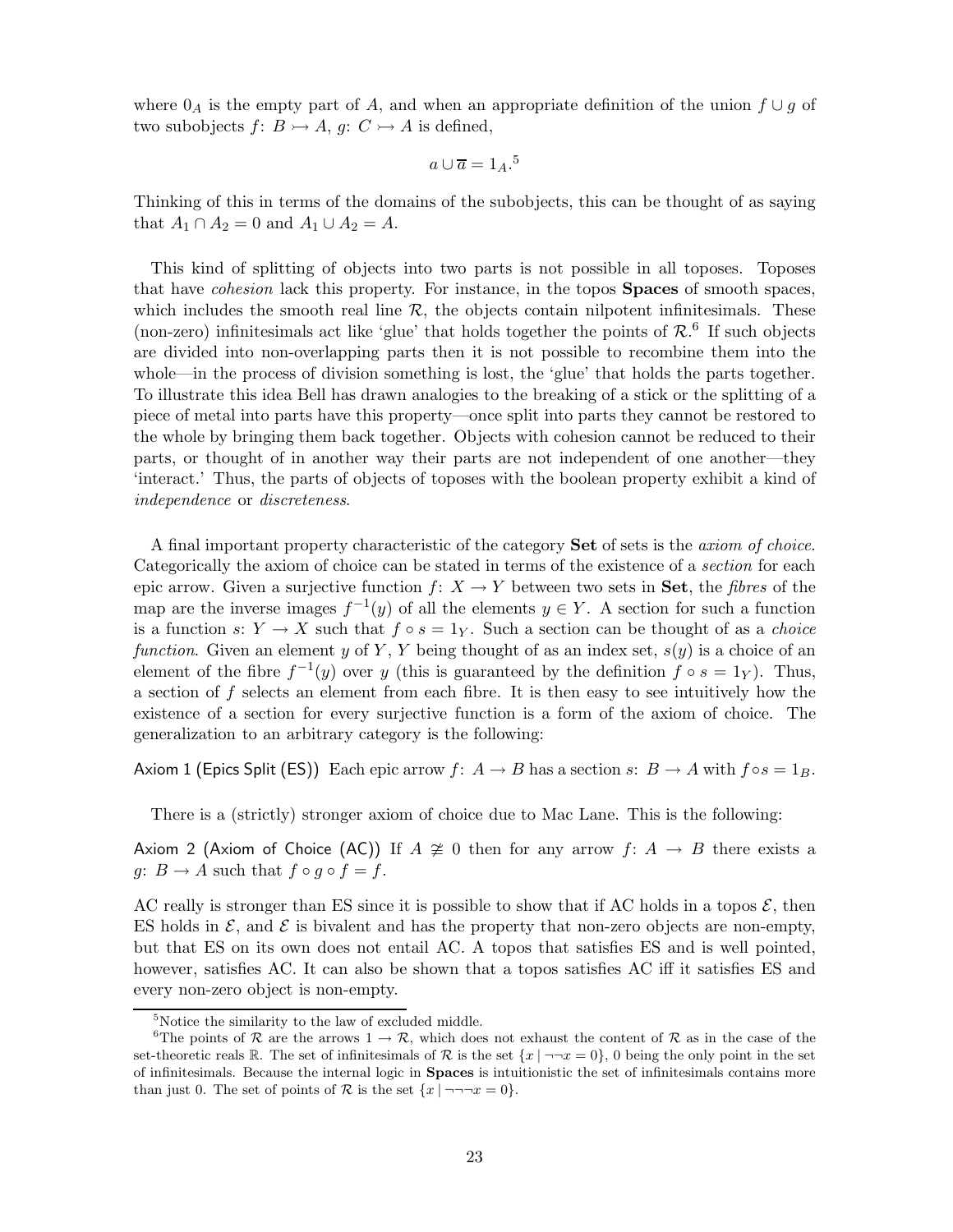The axiom of choice is a very strong principle. In fact, if the ES axiom of choice holds in a topos then that topos is boolean (classical), a result due to Diaconsecu. This imposes a kind of constancy as discussed above and it entails that the logic (internal and external) of the topos is classical. This is often summarized as saying that the axiom of choice implies the law of excluded middle.<sup>7</sup>

To sum up, we conclude that for a topos to be Set-like it must be a well-pointed topos. Well-pointed toposes actually are models of a weak form of Zermelo set theory.<sup>8</sup> Wellpointed toposes that also satisfy a property called partial transitivity are actually in exact correspondence with models of Zermelo set theory.<sup>9</sup> A characteristic of Set in particular, however, is that it also satisfies the axiom of choice. Well-pointed toposes that also satisfy ES are in exact correspondence with models of ZC (Zermelo set theory with choice).

There is another important property of Set that we have neglected to consider. Set contains a special infinite set  $\omega$ , the least infinite ordinal. This is a result of the fact that Set satisfies the axiom of infinity. Categorically this amounts to the existence of a *natural* numbers object, which we will discuss below. That a category is well-pointed and satisfies ES is not sufficient to guarantee the existence of a natural numbers object. Thus, this must be added as an axiom in order to characterize **Set**. Thus, **Set** is a well-pointed topos with a natural numbers object in which epics split.<sup>10</sup>

#### 5 Internal and External Aspects of Topos Logic

The connection of topos theory to logic is quite varied and complex. This section is devoted to a consideration of some of the basic aspects of topos logic. This will serve to clarify the status of the so-called internal logic of a topos. Using this internal logic, a topos admits an interpretation of a certain kind of higher order (intuitionistic) type theory. Such theories are called *local set theories*. In fact, each local set theory can be seen to generate a topos, which is called a linguistic topos, and it turns out that each topos is equivalent to a linguistic one.

To get started we will consider some external aspects of topos logic. Another property of Set not considered in the previous section is that given any set X,  $\mathcal{P}(X)$  is a boolean algebra (a complemented distributive lattice) with the ordering given by set inclusion. Given any topos  $\mathcal E$  and an object A, an analogue of this is  $\text{Sub}(A)$ , which is the collection of equivalence

<sup>&</sup>lt;sup>7</sup>The axiom of choice (ES or AC) also implies that a topos is *weakly extensional* or *localic*. This is the property that parts of 1 separate arrows. That a topos is well pointed, however, is not sufficient to make the axiom of choice hold, which is established by Cohen's work on independence proofs that showed that "there are models of set theory, hence well-pointed [toposes], in which the axiom of choice fails." (Goldblatt, 2006, 299-300)

<sup>&</sup>lt;sup>8</sup>This form of set theory, denoted  $Z_0$ , includes the axioms of classical first-order logic with identity and the axioms of extensionality, empty set, pairing, powerset, union and bounded separation.

<sup>&</sup>lt;sup>9</sup>This system, denoted Z, satisfies the axioms of  $Z_0$  as well as regularity, the axiom of transitivity and the axiom of transitive representation (see Goldblatt (2006)).

<sup>&</sup>lt;sup>10</sup>The category of sets is also well-founded, it does not have cyclic membership or infinite descending membership chains. This is a result of the fact that **Set** satisfies the axiom of regularity. The system  $Z_0$ together with infinity, regularity and replacement (this ensures that the image of a function whose domain is a set is also a set) is the system ZF of Zermelo-Fraenkel set theory. The (apparently) appropriate framework for constructing categorical models of ZF is a more general framework than toposes. Joyal & Moerdijk (1995) work in a framework of heyting pretoposes and the models of (intuitionistic) ZF are what they call free Zermelo-Fraenkel algebras.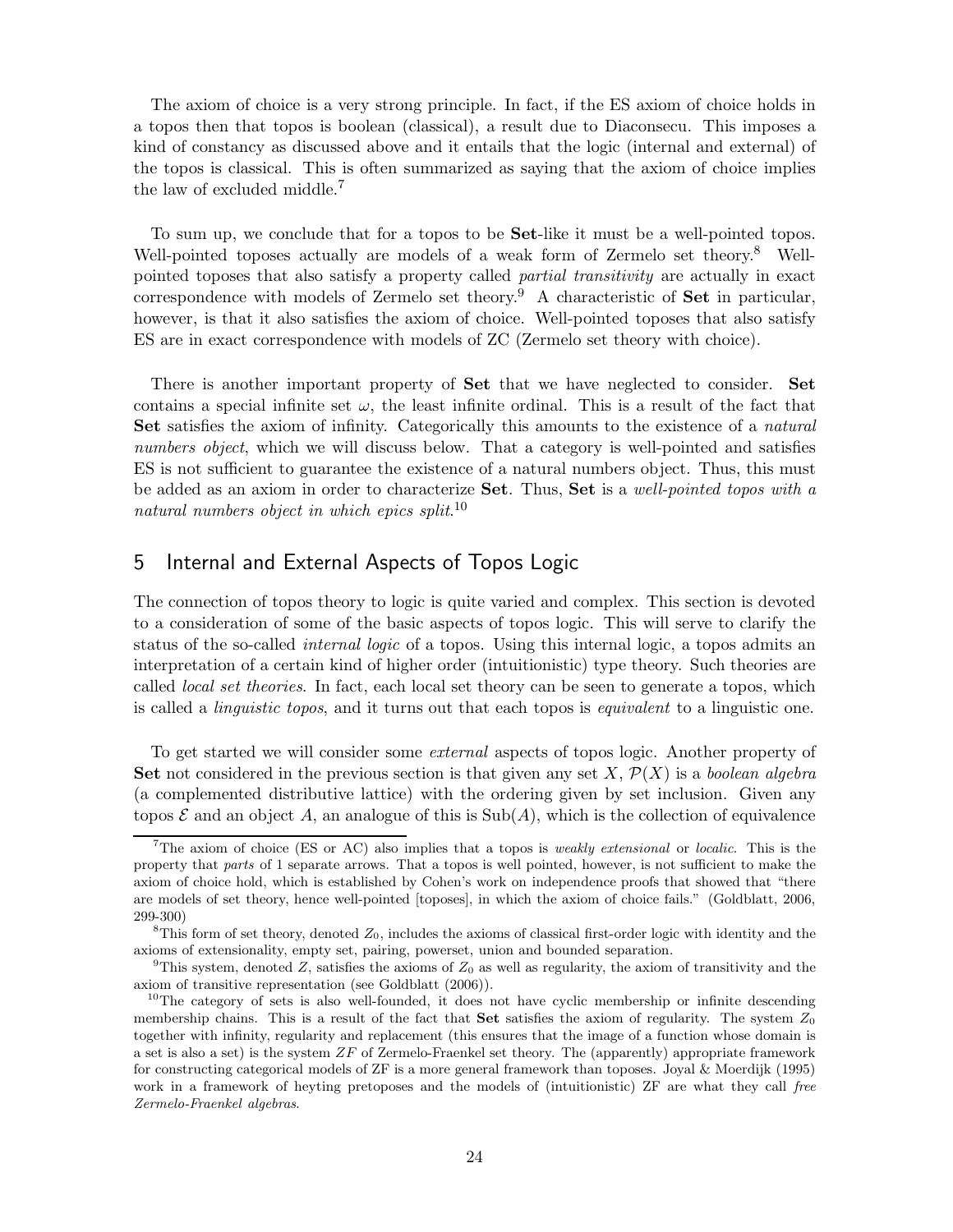classes of subobjects of A and is isomorphic to the collection of arrows  $\mathcal{E}(A,\Omega)$ . Under the ordering of inclusion  $\subseteq$  of subobjects, Sub(A) is a partially ordered set.<sup>11</sup> Given two subobjects  $f: B \rightarrow A$  and  $g: C \rightarrow A$  of A, it is possible to define their intersection  $f \cap g$  (in terms of the pullback of f along g) and their union  $f \cup g$  (in terms of the coproduct  $B + C$ and epi-monic factorization).  $f \cap g$  and  $f \cup g$  are the infimum (meet) and supremum (join) of f and g, respectively. Thus,  $\text{Sub}(A)$  is a lattice. In fact, it is a bounded lattice with top element  $1_A$  and bottom element  $0_A$ . Moreover, it is distributive, since

$$
f \cap (g \cup h) \cong (f \cup g) \cap (f \cup h).
$$

The question, then, is whether  $\text{Sub}(A)$  is a complemented lattice, making it a boolean algebra. In fact, it is in general not.

Recall that a bounded lattice  $\langle L, \leq \rangle$  with top and bottom elements 1 and 0 is *complemented* if any a in L has a complement  $a'$ , *i.e.* there is an  $a' \in L$  such that

$$
a \cap a' = 0 \qquad \text{and} \qquad a \cup a' = 1.
$$

In terms of a boolean algebra providing a semantics for classical logic, the former corresponds to the law of non-contradiction and the latter to the law of excluded middle. Both of these properties are not satisfied in  $\text{Sub}(A)$  for an arbitrary topos. A form of the former is. The definition of negation  $\neg$  in a topos is the arrow making the following diagram is a pullback:



*i.e.*  $\neg$  is the classifying arrow  $\chi_{\perp}$  of  $\perp$ . Given a subobject  $f: B \rightarrow A$ ,  $-f$  is defined to be the subobject classified by  $\chi_{-f} = \neg \circ \chi_f$ .  $-f$  is the correlate in an arbitrary topos of the (relative) complement of a subset in  $\mathcal{P}(X)$  (*cf.* the discussion of boolean toposes in the previous section). It is true in an arbitrary topos that

$$
f\cap -f=0_A.
$$

It is not, however, true in all toposes that

$$
f \cup -f = 1_A.
$$

Thus,  $\text{Sub}(A)$  does not in general provide a semantics for classical logic.

Definition 36 A topos in which  $(Sub(A), \subseteq)$  for any object A is a boolean algebra is called a boolean topos.

It can be shown that a topos is boolean iff it is classical. Thus, well-pointed toposes are boolean. It can also be shown that a topos is boolean iff  $i: 1 \rightarrow 1+1$  is a subobject classifier and iff  $\top \cup \bot = 1_{\Omega}$  in Sub( $\Omega$ ). It can also be shown that a topos is boolean iff Sub( $\Omega$ ) is a boolean algebra. Thus, Sub( $\Omega$ ) being a boolean algebra is sufficient to ensure that Sub(A) is a boolean algebra for all objects A.

<sup>&</sup>lt;sup>11</sup>We assume here some ambient 'set' theory which gives meaning to 'collection.' This highlights that  $\mathcal{E}(A,\Omega)$  and Sub(A) are *external* to the topos, *i.e.* not objects of the topos.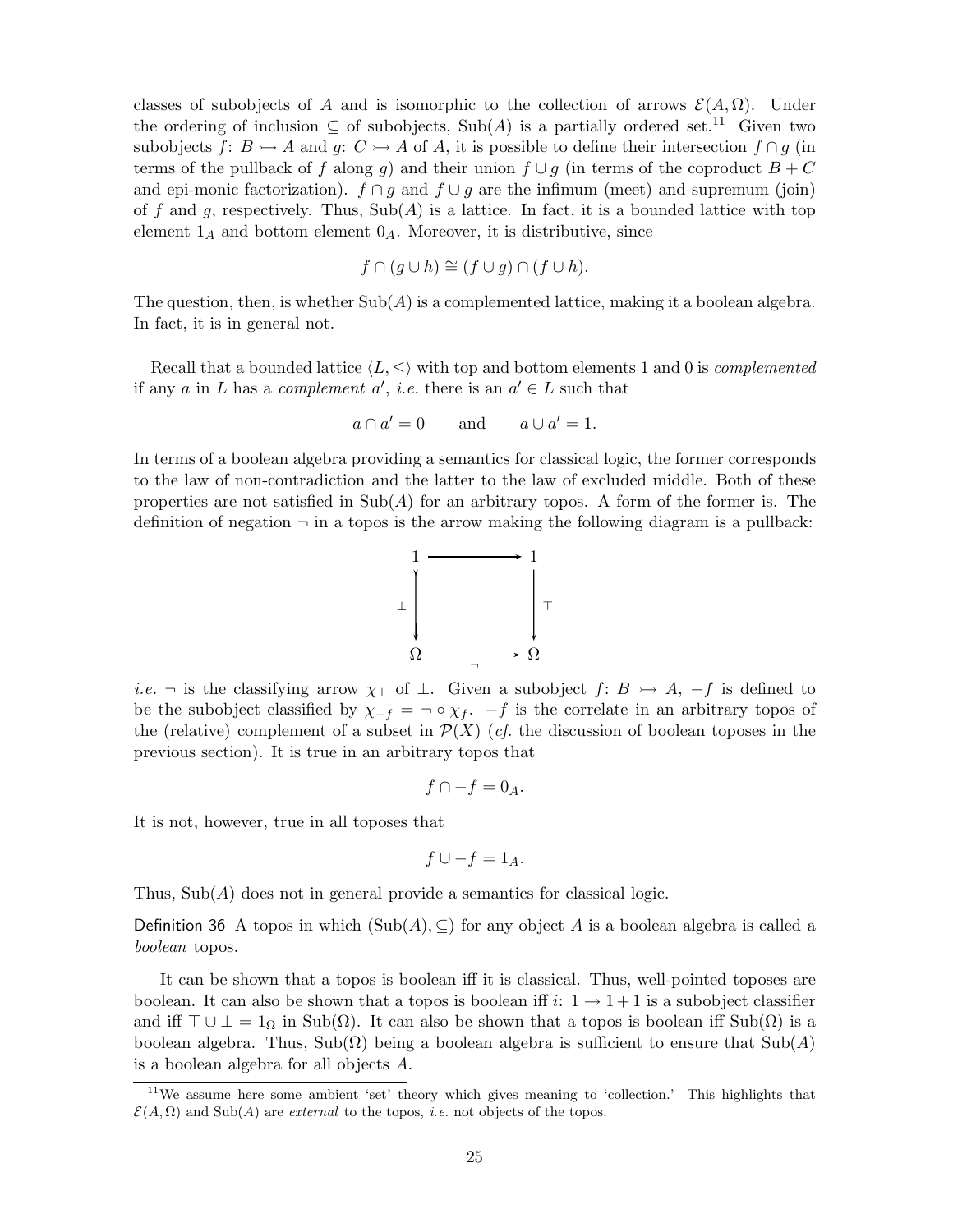Toposes can provide a semantics for propositional logic in another way than in terms of the algebra  $\text{Sub}(A)$  of subobjects of an object A. To describe how this works it is necessary to define the logical connectives, negation ¬, conjunction ∩, disjunction ∪ and implication  $\rightarrow$  in terms of arrows. Consider first the situation in **Set**. In line with what we saw above, negation  $\neg: 2 \rightarrow 2$  is the characteristic function of the set

$$
\{x \mid \neg x = 1\} = \{0\} \subseteq 2.
$$

Since the inclusion function  $\{0\} \rightarrow 2$  is just the function false, we have the following pullback in Set:



This explains the definition of  $\neg$  in an arbitrary topos above.

In the case of conjunction  $\cap: 2 \times 2 \rightarrow 2$ , the only input that gives output 1 is  $\langle 1, 1 \rangle$ . Thus,  $A = \{(1, 1)\}\$ is the part of 2 × 2 that gets mapped to 1, so that  $\cap = \chi_A$ . Now, the pullback of true along  $\cap$  is the map  $1 \rightarrow 2 \times 2$  that picks out A, *i.e.* the map defined by  $\{0\} \mapsto \langle 1, 1 \rangle$ , thus the following is a pullback:



Generalizing this to an arbitrary topos we have that conjunction  $\cap$  is the arrow from  $\Omega \times \Omega$ to  $\Omega$  such that the following is a pullback:



The construction of  $\cup$  and  $\mapsto$  in terms of arrows is more complicated and it will not be useful to develop them here. Thus, I will just give the definitions. The interested reader can find the motivation for these definition in Goldblatt (2006, 137-9). Let  $\mathcal E$  be a topos. The disjunction arrow ∪:  $\Omega \times \Omega \to \Omega$  is defined to be the character of the image of the  $\mathcal E$  arrow

$$
[\langle \top, 1_{\Omega} \rangle, \langle 1_{\Omega}, \top \rangle] \colon \Omega + \Omega.
$$

The implication arrow  $\mapsto$  :  $\Omega \times \Omega \to \Omega$  is defined to be the character of the subobject

$$
e: \preceq \longrightarrow \Omega \times \Omega,
$$

which is the equalizer of

$$
\Omega\times\Omega\stackrel{\cap}{\rightrightarrows}\Omega,
$$

where  $\cap$  is the conjunction arrow and the lower arrow is  $p_1$ , the first projection arrow of the product  $Ω \times Ω$ .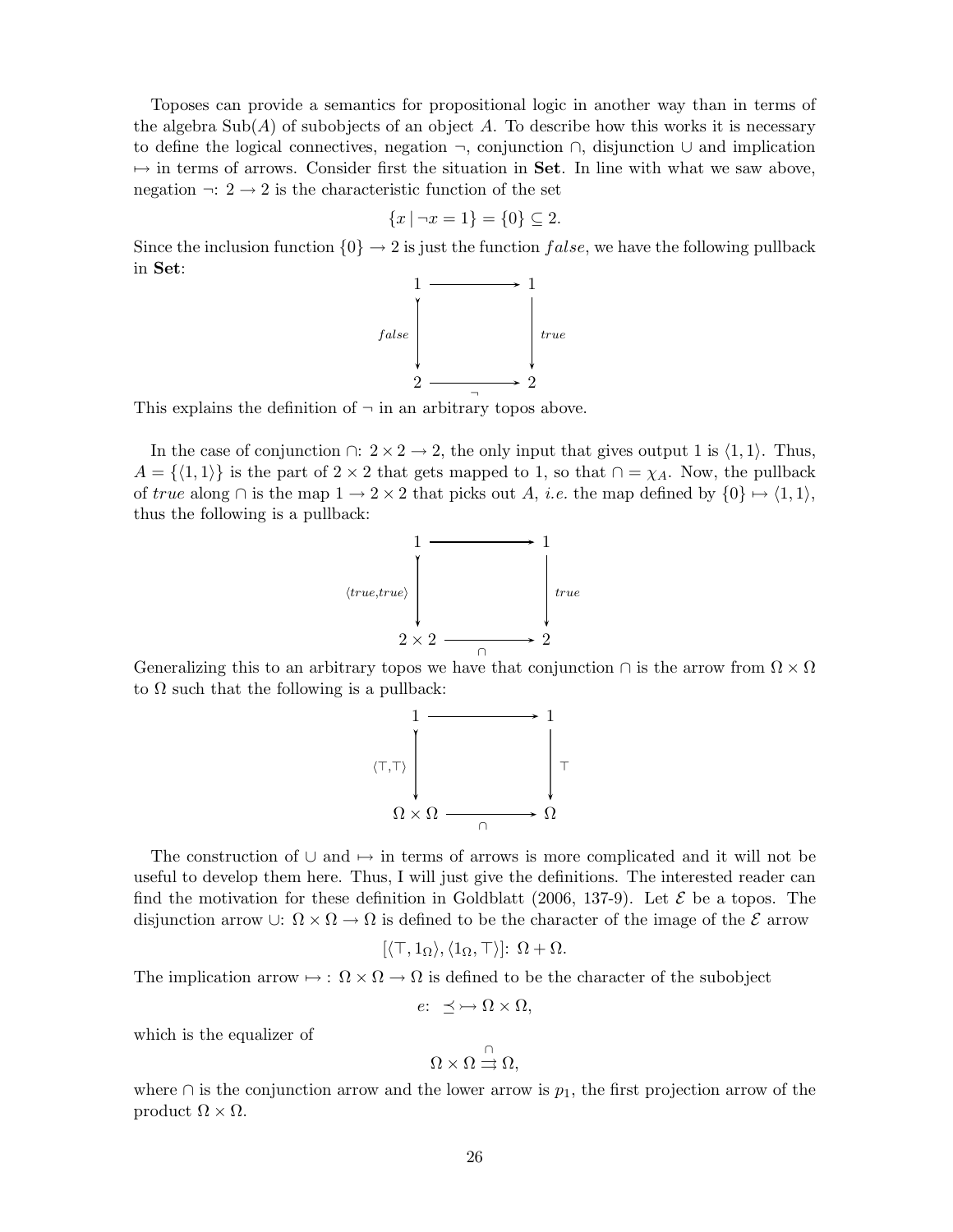Now we may consider how the truth values of a topos can provide the semantics for propositional logic. This is done in terms of a *truth valuation*, which is a mapping  $V: \mathcal{L} \rightarrow$  $\mathcal{E}(1,\Omega)$  from the language L of propositional logic to the collection of truth values  $\mathcal{E}(1,\Omega)$ . The truth valuation is defined in the following way. First atomic propositions  $p$  in the language L are assigned truth values, *i.e.* arrows  $V(p)$ :  $1 \rightarrow \Omega$ . This is extended to a truth valuation on all of  $\mathcal L$  using the negation  $\neg$ , conjunction  $\bigcap$ , disjunction  $\bigcup$  and implication  $\mapsto$ operators of  $\mathcal{E}$ , defined as arrows above, and defining

$$
V(\neg p) = \neg \circ V(p),
$$
  
\n
$$
V(p \land q) = \cap \circ \langle V(p), V(q) \rangle
$$
  
\n
$$
V(p \lor q) = \cup \circ \langle V(p), V(q) \rangle
$$
  
\n
$$
V(p \to q) = \mapsto \circ \langle V(p), V(q) \rangle.
$$
\n(1)

If a given proposition p is assigned the truth value  $\top$ , then we write

$$
\mathcal{E} \vDash p.
$$

Now, it can be shown that if a topos  $\mathcal{E}$  is boolean, then  $\mathcal{E} \models p \vee \neg p$  for any sentence p. In fact it can be shown that for any topos  $\mathcal{E}, \mathcal{E} \models p \vee \neg p$  iff Sub(1) is a boolean algebra. What is perhaps peculiar is that a topos can fail to be boolean yet it is still the case that  $\mathcal{E} \models p \vee \neg p$ . This is because there ere are toposes where Sub(1) is a boolean algebra but Sub( $\Omega$ ) is not. This situation is clarified with the observation, mentioned in a footnote above, that the collections Sub(A) and  $\mathcal{E}(1,\Omega)$  are not objects in the topos! They are external to  $\mathcal{E}$ . The objects of  $\mathcal E$  that correspond to these collections are  $\Omega^A$  and  $\Omega^1 \cong \Omega$  respectively. Thus, we are led to consider the internal version of the law of excluded middle.

In Set the validity of  $p \vee \neg p$  corresponds to the equation  $x \cup \neg x = 1$  for any  $x \in 2$ . In terms of commuting diagrams, this is equivalent to the commutativity of



This is generalized to an arbitrary topos  $\mathcal E$  as the commutativity of the following diagram:



The commutativity of this diagram is equivalent to the internal validity of the law of excluded middle since it can be shown that in a topos  $\mathcal E$  Sub( $\Omega$ ) is a boolean algebra iff this diagram commutes.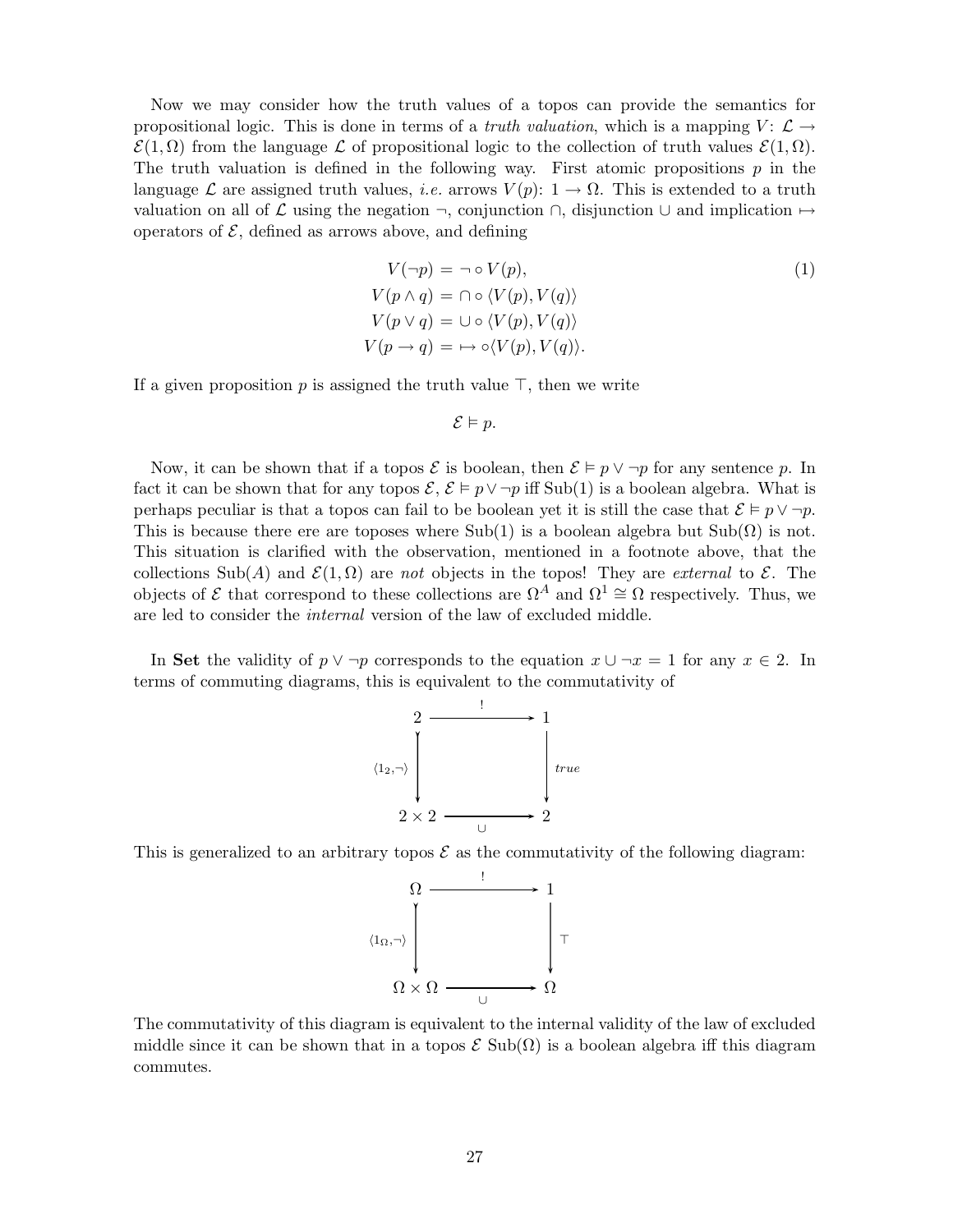Now, a set of axioms for classical propositional logic is the following:

1. 
$$
p \rightarrow (p \land p)
$$
  
\n2.  $(p \land q) \rightarrow (q \land p)$   
\n3.  $(p \rightarrow q) \rightarrow ((p \land r) \rightarrow (q \land r))$   
\n4.  $((p \rightarrow q) \land (q \rightarrow r)) \rightarrow (p \rightarrow r)$   
\n5.  $q \rightarrow (p \rightarrow q)$   
\n6.  $(p \land (p \rightarrow q)) \rightarrow q$   
\n7.  $p \rightarrow (p \lor q)$   
\n8.  $(p \lor q) \rightarrow (q \rightarrow p)$   
\n9.  $((p \rightarrow r) \land (q \rightarrow r)) \rightarrow ((p \lor p) \rightarrow r)$   
\n10.  $\neg p \rightarrow (p \rightarrow q)$   
\n11.  $((p \rightarrow q) \land (p \rightarrow \neg q)) \rightarrow \neg p$   
\n12.  $p \lor \neg p$ 

If the last axiom, the law of excluded middle is left out, then axioms 1-11 form a set of axioms for intuitionistic propositional logic. All of these can be written in the form of a commutative diagram. It can be shown that in any topos  $\mathcal E$  the diagrams for axioms 1 to 11 all commute. Thus, the axioms of intuitionistic propositional logic are internally true in every topos. Axiom 12 is internally true in a topos iff it is boolean. Thus, the internal (propositional) logic of a topos is in general intuitionistic and the internal logic is classical iff the topos is boolean.

Up until now we have only considered propositional logical operators. The interpretation of the existential and universal quantifiers in toposes is (significantly!) more complicated and involves the notion of an *adjunction* or *adjoint situation*. This notion is developed briefly in appendix A. First note that a truth valuation of the sentences

$$
\forall x \varphi(x) \quad \text{and} \quad \exists x \varphi(x),
$$

can be thought of in terms of the the universal and existential operators assigning truth values to properties. For example,

$$
\forall x \varphi(x) = true
$$

can be thought of as the universal quantifier  $\forall$  assigning the property  $\varphi$  the truth value true. Recall that properties of an object A in a topos are arrows  $A \to \Omega$  from A to the truth value object  $\Omega$ . Thus, for properties  $\varphi_A$  of A, the assignment of a truth value to sentences  $\forall_A x \varphi(x)$ and  $\exists_A x \varphi(x)$  ought to send an element of  $\Omega^A$  to an element of  $\Omega$ . Thus, we would expect the internal interpretations of the quantifiers to be arrows  $\Omega^A \to \Omega$ .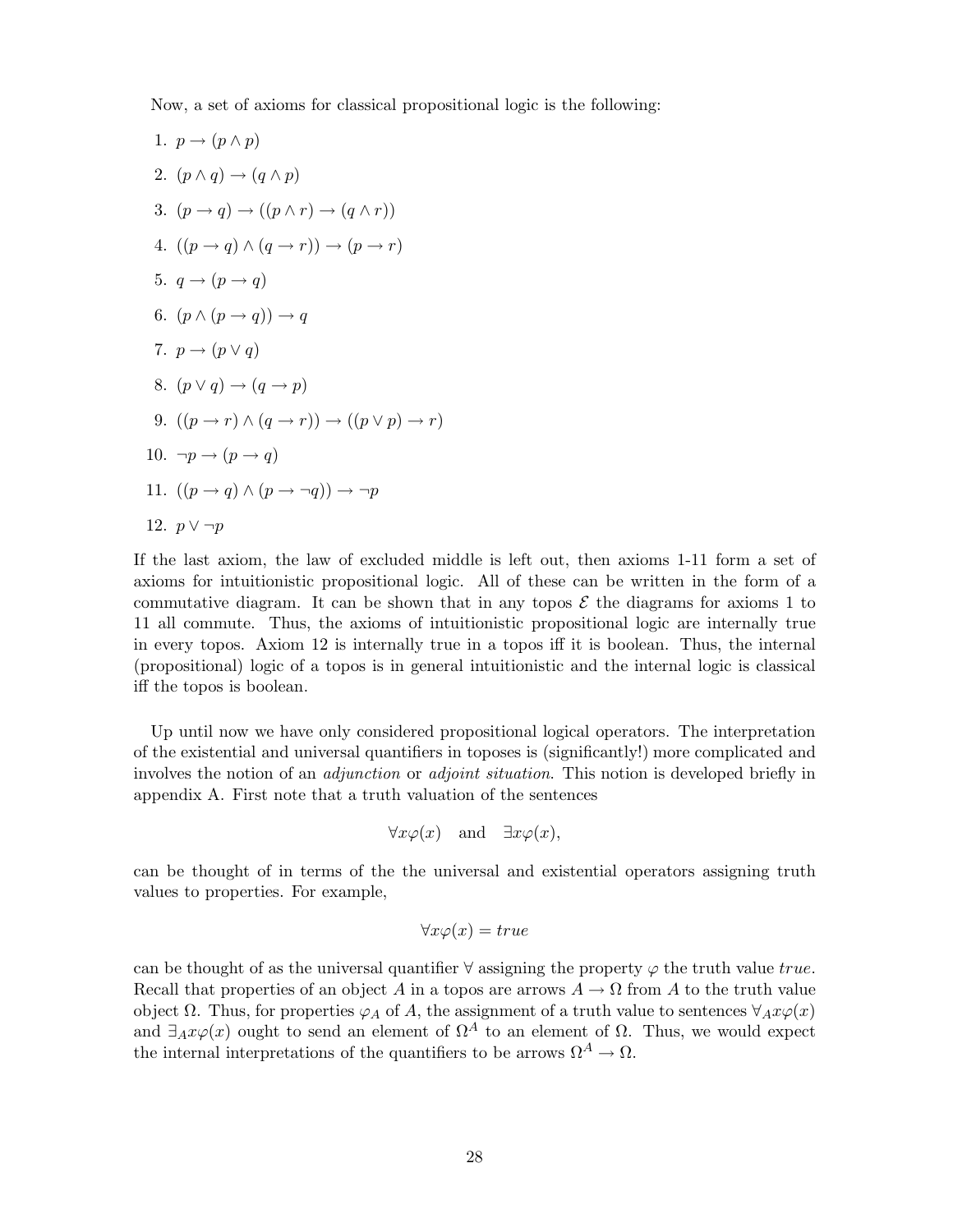The interpretation of the universal quantifier is simple enough to consider here. The existential quantifier is much more difficult to analyze and the interested reader should consult Goldblatt (2006, 245 ff.). To develop the definition we require the notion of the name of an arrow, which we just consider in the special case here. Consider the exponential object  $\Omega^A$ and its evaluation arrow ev:  $\Omega^A \times A \to \Omega$ . From the definition of the exponential, given an arrow  $1 \times A \to \Omega$ , which corresponds to an arrow  $A \to \Omega$ , since  $A \cong 1 \times A$ , we have the following commutative diagram:



The arrow  $\lceil g \rceil$ , the exponential adjoint of g, is called the *name* of the arrow g. It is the element of  $\Omega^{\tilde{A}}$  corresponding to the arrow g. The general definition of the name of an arrow is similar.

Now, the intuitive idea for the interpretation of universal quantification is that if  $\forall_{A} x \varphi(x)$ is true, then all parts of  $A$  receive the truth value true. Thus we will require the map true<sub>A</sub>:  $A \to \Omega$  that maps all of A onto true, *i.e.* the map that factors through true:  $1 \to \Omega$ , and we need to connect this to the name of arrow  $true_A$ . The way to accomplish this is to consider the composite  $true_A \circ p_1: 1 \times A \to A \to \Omega$ , so that the name  $True_A \circ f$  of the arrow true<sub>A</sub> is the exponential adjoint of true<sub>A</sub>  $\circ$   $p_1$ . Then, the universal quantifier is the unique arrow  $\forall_A: \Omega^A \to \Omega$  making the following diagram a pullback:



We see that the universal quantifier sends elements of  $\Omega^A$  to elements of  $\Omega$  as required.

Now, given a property  $\varphi: A \to \Omega$ , will analyze the truth of the proposition  $\forall_A x \varphi(x)$ in terms of the name  $\lceil \varphi \rceil$  of the property.<sup>12</sup> If the proposition  $\forall_A x \varphi(x)$  is true, then the following diagram commutes:



Thus, if we interpret the proposition  $\forall_A x \varphi(x)$  as  $\forall_A \circ \neg \varphi$ , then the truth of the proposition,

<sup>&</sup>lt;sup>12</sup>The name of a property  $\varphi$  is a special case of a *power transpose* of  $\varphi$ , which is introduced below.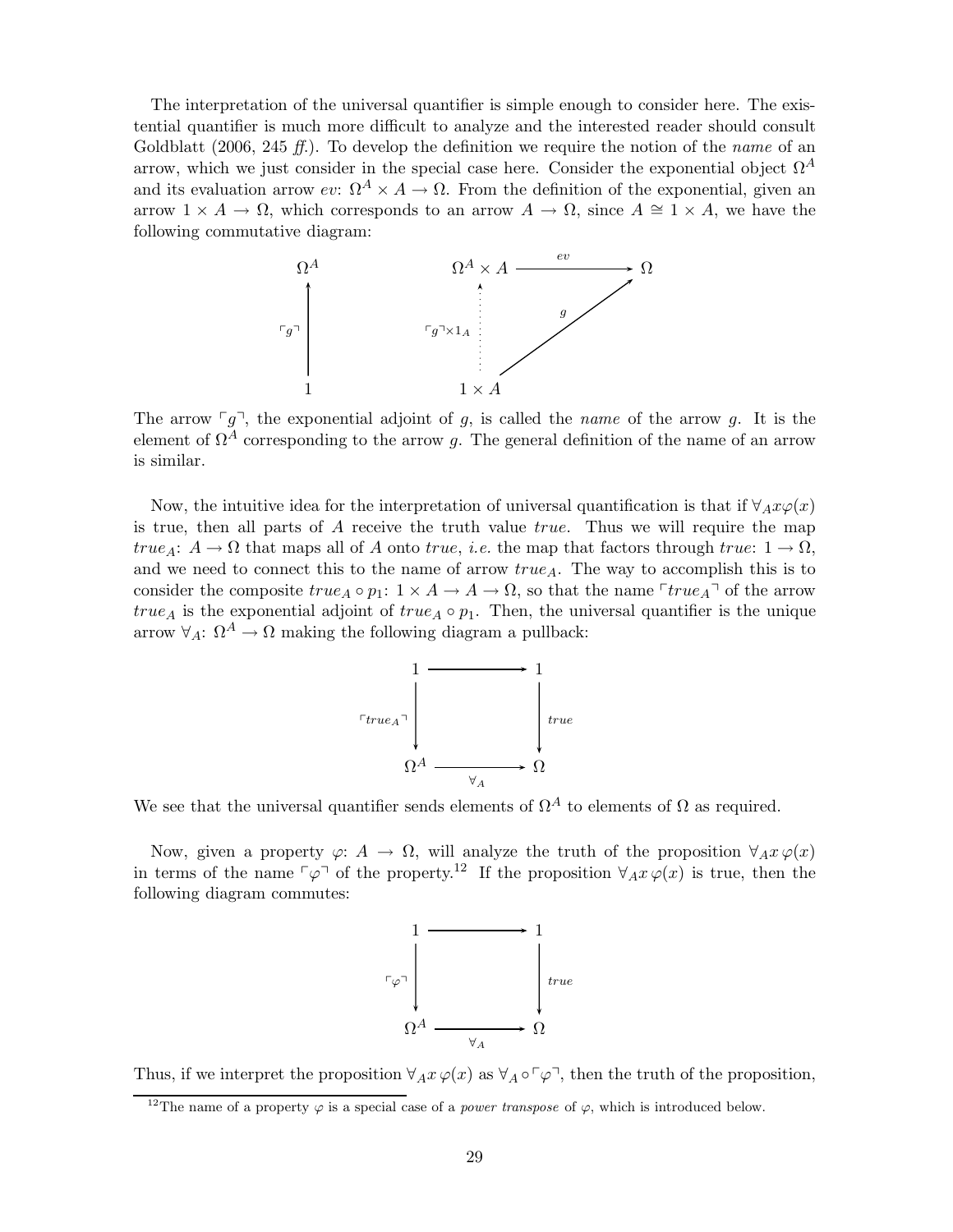and the commutativity of the above diagram, is expressed by

$$
\forall_{A}\ulcorner\varphi\urcorner=true.
$$

You will see, then, that

$$
\forall_{A}\ulcorner\varphi\urcorner = true \Longleftrightarrow \ulcorner\varphi\urcorner = \ulcorner true_{A}\urcorner.
$$

## 6 The Internal Logic of a Topos and Local Set Theories

Now that we have an appreciation of some of the basics of topos logic, we may now turn to consider a nice way of organizing and clarifying logic and set theory in a topos. This involves the notions of a *local language* and a *local set theory*. The basic idea of how a topos gives rise to a 'local' set theory is the following. The objects of the topos are thought of as types in the logical sense, but Bell (2005) suggests that these types may be thought of as *natural kinds* or species. Unlike in set theory, however, where the inclusion relation among sets is global, the inclusion relation among the types, i.e. objects, of a topos is only defined between subtypes or subspecies of the same type. This is because a subobject is an arrow

$$
s\colon B\rightarrowtail A
$$

and one subobject s:  $B \rightarrow A$  is included in another t:  $C \rightarrow A$ , *i.e.*  $s \subseteq t$ , just in case that the following diagram commutes:



Thus, inclusion is only defined for two subspecies of the same species, *i.e.*  $A$ —inclusion is local. Such a theory where the objects in a topos are thought of as sets is in this sense a local set theory.

A local set theory is a higher order type theory with the same primitive symbols as classical set theory,  $viz = \in \text{and } \{ | \}$ , where set-theoretic operations of forming products and powers of types can be performed and that contains a truth value type, which acts as the range of values of propositional functions on types. (Bell, 2005, 297) A local set theory is formulated by specifying a set of 'extra logical' axioms within a local language. Thus, we first define a local language.<sup>13</sup>

A *local language*  $\mathcal L$  contains the following symbols:

- $\bullet$  1 (unity type)
- $\Omega$  (truth value type)
- $S, T, U, \ldots$  (ground types, possibly none)
- $f, g, h \dots$  (function symbols, possibly none)

 $13$ The exposition in this section follows Bell (2005) very closely.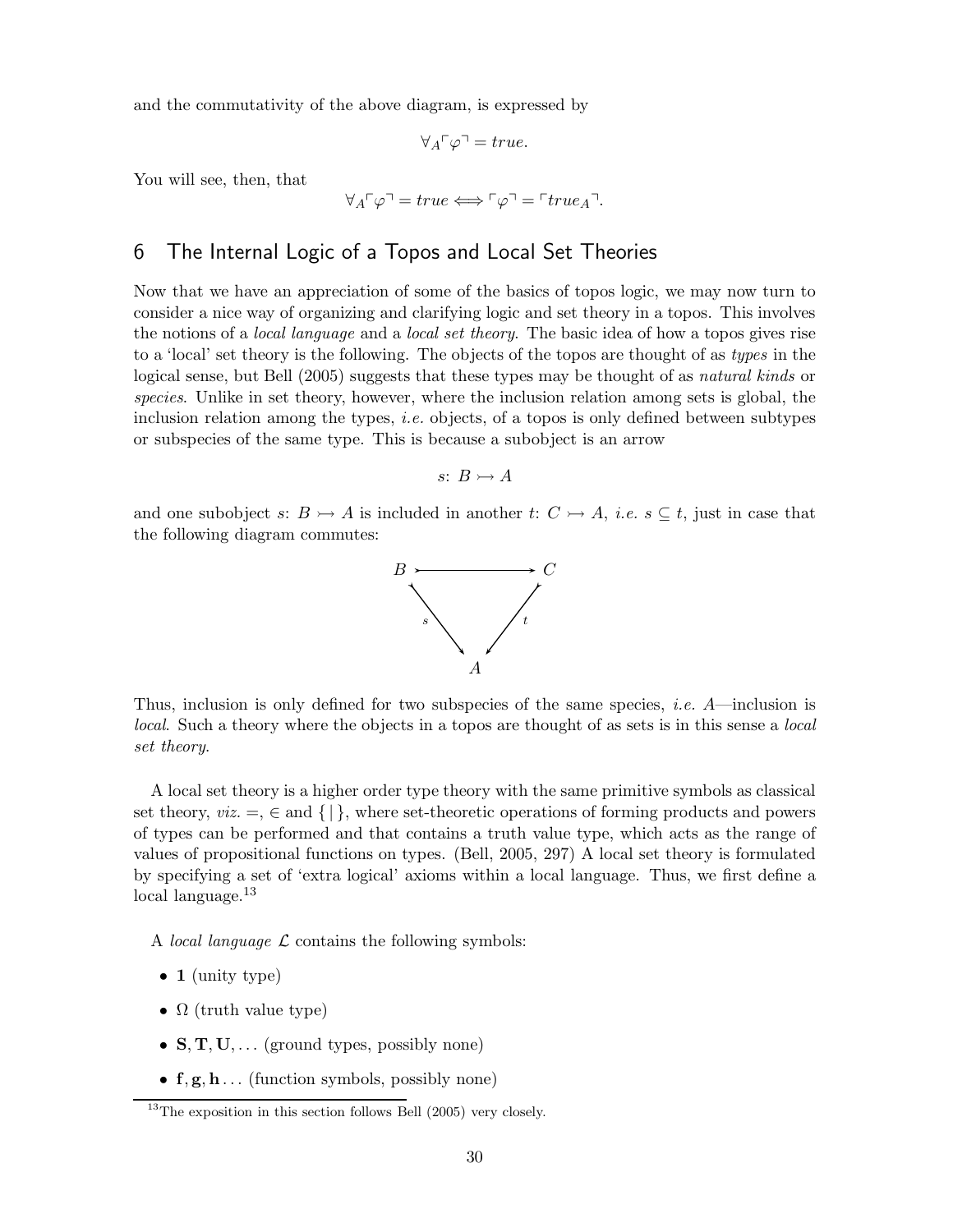- $x_{\mathbf{A}}, y_{\mathbf{A}}, z_{\mathbf{A}} \dots$  (variables of each type **A**, defined below)
- $\bullet$   $\bullet$  (unique entity of type 1)

The types of  $\mathcal L$  are defined recursively in the following way:

- 1 and  $\Omega$  are types
- any ground type is a type
- $A_1 \times \cdots \times A_n$  is a type whenever  $A_1, \ldots, A_n$  are types and if  $n = 1$   $A_1 \times \cdots \times A_n$  is  $A_1$  and 1 if  $n = 0$  (product types)
- **PA** is a type whenever **A** is (power types)

Each function symbol f has a *signature* of the form  $A \rightarrow B$  for some types A and B. The signature of a function symbol may be indicated as  $f: A \rightarrow B$ .

The terms of a local language  $\mathcal L$  are defined recursively in the following way, where  $\tau$ : A indicates that the term  $\tau$  has type **A**.

| Term: type                                                                              | Conditions                                                              |
|-----------------------------------------------------------------------------------------|-------------------------------------------------------------------------|
| $\bullet$ :1                                                                            |                                                                         |
| $x_{\mathbf{A}}$ : A                                                                    |                                                                         |
| $f(\tau)$ : B                                                                           | f: $A \rightarrow B$ , $\tau$ : A                                       |
| $\langle \tau_1,\ldots,\tau_n \rangle: \mathbf{A_1} \times \cdots \times \mathbf{A_n},$ | $\tau_1$ : $\mathbf{A}_1, \ldots, \tau_n$ : $\mathbf{A}_n$              |
| $\langle \tau_1,\ldots,\tau_n\rangle$ is $\tau_1$ if $n=1$ and $\bullet$ if $n=0$       |                                                                         |
| $(\tau)_i$ : $\mathbf{A}_i$ , $(\tau)_i$ is $\tau$ if $n=1$                             | $\tau: \mathbf{A_1} \times \cdots \times \mathbf{A_n}, 1 \leq i \leq n$ |
| $\{x_{\mathbf{A}}   \alpha\}$ : PA                                                      | $\alpha$ : $\Omega$                                                     |
| $\sigma = \tau: \Omega$                                                                 | $\sigma$ and $\tau$ of same type                                        |
| $\sigma \in \tau: \Omega$                                                               | $\sigma$ : <b>A</b> , $\tau$ : <b>PA</b> for some type <b>A</b>         |

Terms of type  $\Omega$  are called *formulas, propositions* or *truth values*. Formulas will be denoted by Greek letters from the beginning of the alphabet,  $\alpha, \beta, \gamma, \ldots$  and variables of type  $\Omega$  will be denoted  $\omega, \omega', \omega'', \ldots$  If it is clear what the type of a variable  $x_A$  is, we may drop the explicit reference to the type **A** and just write x. Given a term  $\tau$ , we denote the result of the substitution of a term  $\sigma$  for each free occurrence of the variable x by  $\tau(x/\sigma)$  (an occurrence of x is free if it does not occur in  $\{x | \alpha\}$ . We will also write  $\alpha \leftrightarrow \beta$  if  $\alpha = \beta$ . A term is called *closed* if it has no free variables. A closed term of type  $\Omega$ , *i.e.* a closed formula, is called a sentence.

Using the sequent notation, *i.e.* Γ:  $\alpha$  for a finite set of sentences Γ, to express that  $\alpha$  is a logical consequence of the sentences Γ, the *basic axioms* for a local language are the following:

> Tautology  $\alpha$ :  $\alpha$ Unity :  $x_1 = \bullet$ Equality  $x = y, \alpha(z/x)$ :  $\alpha(z/y), x, y$  free for z in  $\alpha$ Products :  $(\langle x_1, \ldots, x_n \rangle)_i = x_i$ Comprehension  $x \in \{x \mid \alpha\} \leftrightarrow \alpha$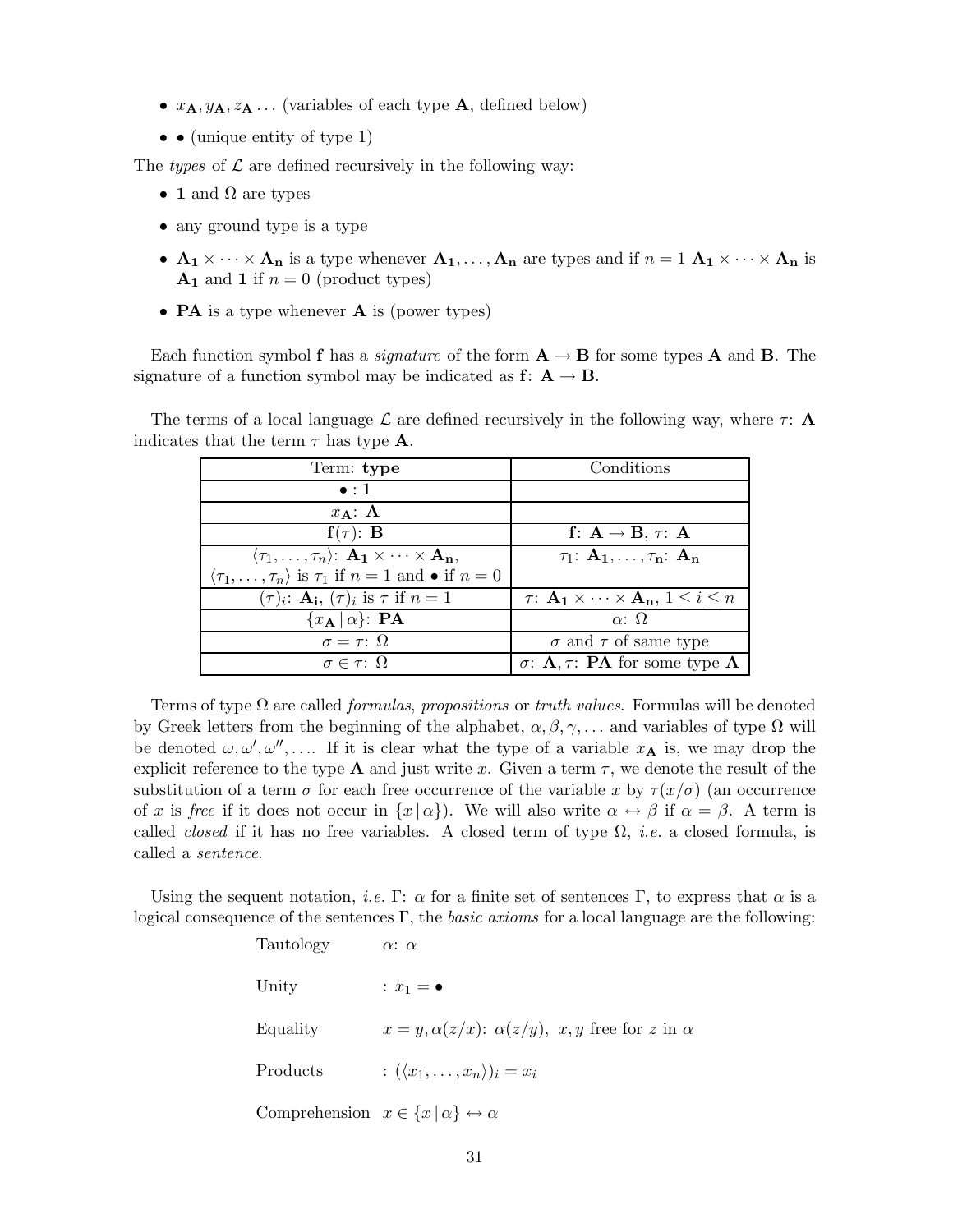The *rules of inference* are the following:

Thinking  
\n
$$
\frac{\Gamma: \alpha}{\beta, \Gamma: \alpha}
$$
\nRestricted Cut 
$$
\frac{\Gamma: \alpha \alpha, \Gamma: \beta}{\Gamma: \beta}
$$
 (where any free variable of  $\alpha$  is free in  $\Gamma$  or  $\beta$ )\nSubstitution  
\n
$$
\frac{\Gamma: \alpha}{\Gamma(x/\tau): \alpha(x\tau)} \quad (\tau \text{ not free for } x \text{ in } \Gamma \text{ and } \alpha)
$$
\nExtensionality  
\n
$$
\frac{\Gamma: x \in \sigma \leftrightarrow x \in \tau}{\Gamma: \sigma = \tau} \quad (x \text{ not free in } \Gamma, \sigma, \tau)
$$
\nEquivalence  
\n
$$
\frac{\alpha, \Gamma: \beta \quad \beta, \Gamma: \alpha}{\Gamma: \alpha \leftrightarrow \beta}
$$

The axioms and rules of inference for a local language give rise to a system of natural deduction in L. If S is any collection of sequents in L then the sequent  $\Gamma: \alpha$  is deducible from S, written  $\Gamma \vdash_S \alpha$ , if there is a deduction of  $\Gamma: \alpha$  using the basic axioms, the sequents of S and the rules of inference. In case that  $S = \emptyset$ , we write  $\Gamma \vdash \alpha$  and if  $\Gamma = \emptyset$ , we write  $\vdash_S \alpha$ .

A local set theory in a local language  $\mathcal L$  is a collection S of sequents that is closed under deducibility from S. Given any collection of sequents  $S$ , this generates the local set theory  $S^*$ , the deductive closure of S. The local set theory in  $\mathcal L$  generated by  $\emptyset$  is called *pure* local set theory in  $\mathcal{L}$ .

Now, notice that there are no logical operators among the primitive symbols of a local language  $\mathcal{L}$ . The reason for this is that the logical operators can actually be *defined* in terms of the primitive symbols of  $\mathcal{L}$ —a local set theory generates its own *internal* logic. The *logical* operations in a local set theory are defined in the following way:

| Logical Operation              | Definition                                                                  |
|--------------------------------|-----------------------------------------------------------------------------|
| $\alpha \leftrightarrow \beta$ | $\alpha = \beta$                                                            |
| $\top$ (true)                  | $\cdot = \bullet$                                                           |
| $\alpha \wedge \beta$          | $\langle \alpha, \beta \rangle = \langle \top, \top \rangle$                |
| $\alpha \rightarrow \beta$     | $(\alpha \wedge \beta) \leftrightarrow \alpha$                              |
| $\forall x \alpha$             | ${x \mid \alpha} = {x \mid \top}$                                           |
| $\perp$ (false)                | $\forall \omega \, \omega$                                                  |
| $\neg \alpha$                  | $\alpha \rightarrow \perp$                                                  |
| $\alpha \vee \beta$            | $\forall \omega [(\alpha \to \omega \wedge \beta \to \omega) \to \omega]$   |
| $\exists x \alpha$             | $\forall \omega [\forall x (\alpha \rightarrow \omega) \rightarrow \omega]$ |

As is customary,  $x \neq y$  is defined to be  $\neg(x = y)$ ,  $x \notin y$  is defined to be  $\neg(x \in y)$  and  $\exists ! x \alpha$ is defined to be  $\exists x[\alpha \wedge \forall y \alpha(x/y) \rightarrow x = y]$ .

Examples of theorems that are derivable in any local set theory are the introduction and elimination rules for the logical operators. In the case of conjunction we have that

$$
\frac{\Gamma: \alpha \quad \Gamma: \beta}{\Gamma: \alpha \land \beta} \quad \text{and} \quad \frac{\Gamma: \alpha \land \beta}{\Gamma: \alpha \quad \Gamma: \beta}.
$$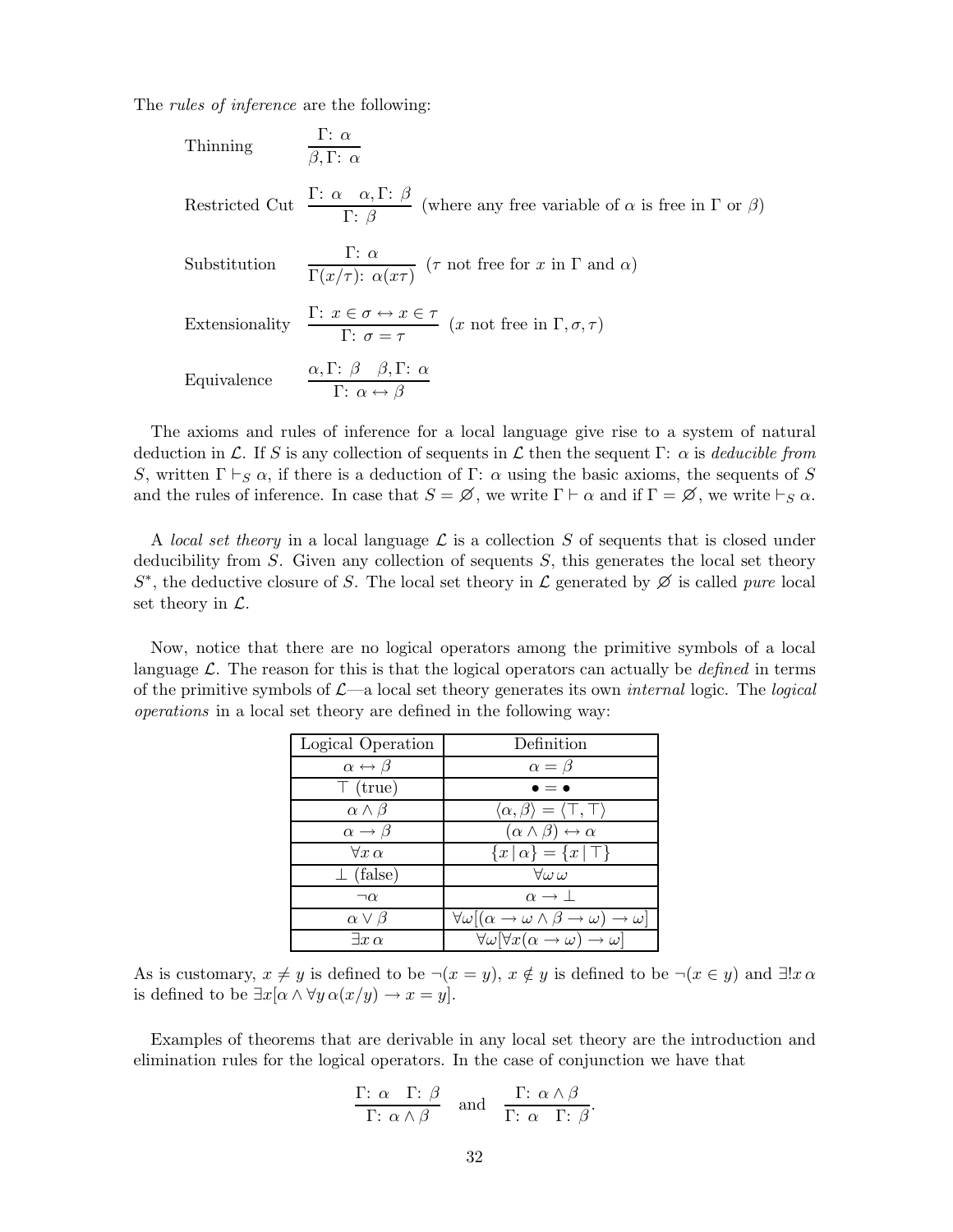In the case of implication we have that

$$
\frac{\alpha, \Gamma: \beta}{\Gamma: \alpha \to \beta} \quad \text{and} \quad \frac{\Gamma: \alpha \to \beta}{\alpha, \Gamma: \beta}.
$$

We also have the following relation between equivalent propositions and their extensions:

$$
\frac{\Gamma: \ \alpha \leftrightarrow \beta}{\Gamma: \ \{x \mid \alpha\} = \{x \mid \beta\}}.
$$

For additional results and proofs see Bell (2008, 73-83).

With the logical operations defined, we may now consider how the concept of a set is introduced into a local language. A set-like term is a term of power type and a closed setlike term is called an  $(\mathcal{L})$  set. Sets are denoted by upper case roman letters  $X, Y, Z$ , we use  $\forall x \in X \alpha$  to denote  $\forall x (x \in X \leftrightarrow \alpha)$  and a similar abbreviation for the existential quantifier. The relations and operations for sets in a local language are the following (note that in the definitions of  $\subseteq$ ,  $\cap$  and  $\cup$ , the sets X and Y must be of the same type):

| Operation                        | Definition                                                                                                          |
|----------------------------------|---------------------------------------------------------------------------------------------------------------------|
| $\{x \in X \mid \alpha\}$        | $\{x \mid x \in X \wedge \alpha\}$                                                                                  |
| $X \subset Y$                    | $\forall x \in X \ x \in Y$                                                                                         |
| $X \cap Y$                       | ${x \mid x \in X \land x \in Y}$                                                                                    |
| $X \cup Y$                       | $\{x \mid x \in X \lor x \in Y\}$                                                                                   |
| $U_A$ or $A$                     | ${x_{\bf A}   \top}$                                                                                                |
| $\varnothing_A$ or $\varnothing$ | $\{x_{\mathbf{A}}   \perp\}$                                                                                        |
| $E-X$                            | $\{x \mid x \in E \land x \notin X\}$                                                                               |
| PX                               | $\{u \mid u \subseteq X\}$                                                                                          |
| U(U:PPA)                         | $\{x \mid \forall u \in U \: x \in u\}$                                                                             |
| $U(U: \textbf{PPA})$             | ${x \mid \exists u \in U \ x \in u}$                                                                                |
| $X_i$                            | ${x \, \forall i \in I \, x \in X_i}$                                                                               |
| $i \in I$                        |                                                                                                                     |
| $X_i$                            | ${x \mid \exists i \in I \ x \in X_i}$                                                                              |
| $i \in I$                        |                                                                                                                     |
| $\{\tau_1,\ldots,\tau_n\}$       | $\{x \mid x = \tau_1 \vee \cdots \vee x = \tau_n\}$                                                                 |
| $\{\tau   \alpha\}$              | $\overline{\{z \mid \exists x_1 \cdots \exists x_n (z = \tau \wedge \alpha)\}}$                                     |
| $X \times Y$                     | $\{\langle x,y\rangle \, \, x\in X \wedge x\in Y\}$                                                                 |
| $X+Y$                            | $\{\langle \{x\},\varnothing \rangle \,   \, x \in X\} \cup \{\langle \varnothing, \{y\} \rangle \,   \, y \in X\}$ |
| Fun(X,Y)                         | ${u \mid u \subseteq X \times Y \wedge \forall x \in X \exists ! y \in Y \langle x, y \rangle \in u}$               |

The important fact about the collection of  $\mathcal{L}$ -sets of a local set theory is that is determines a topos. Let S be a local set theory in a local language  $\mathcal{L}$ . We define an equivalence relation  $\sim_S$  on the collection of all  $\mathcal{L}$ -sets by

$$
X \sim_S Y \iff \vdash_S X = Y.
$$

An S-set is then defined to be a equivalence class  $[X]$  of  $\mathcal{L}$ -sets under this equivalence relation, which we may identify with X. An S-map  $f: X \to Y$  is a triple  $(f, X, Y)$ , which may be identified with f, of S-sets such that  $\vdash_S f \in Y^X$ . X and Y are the *domain* and *codomain*,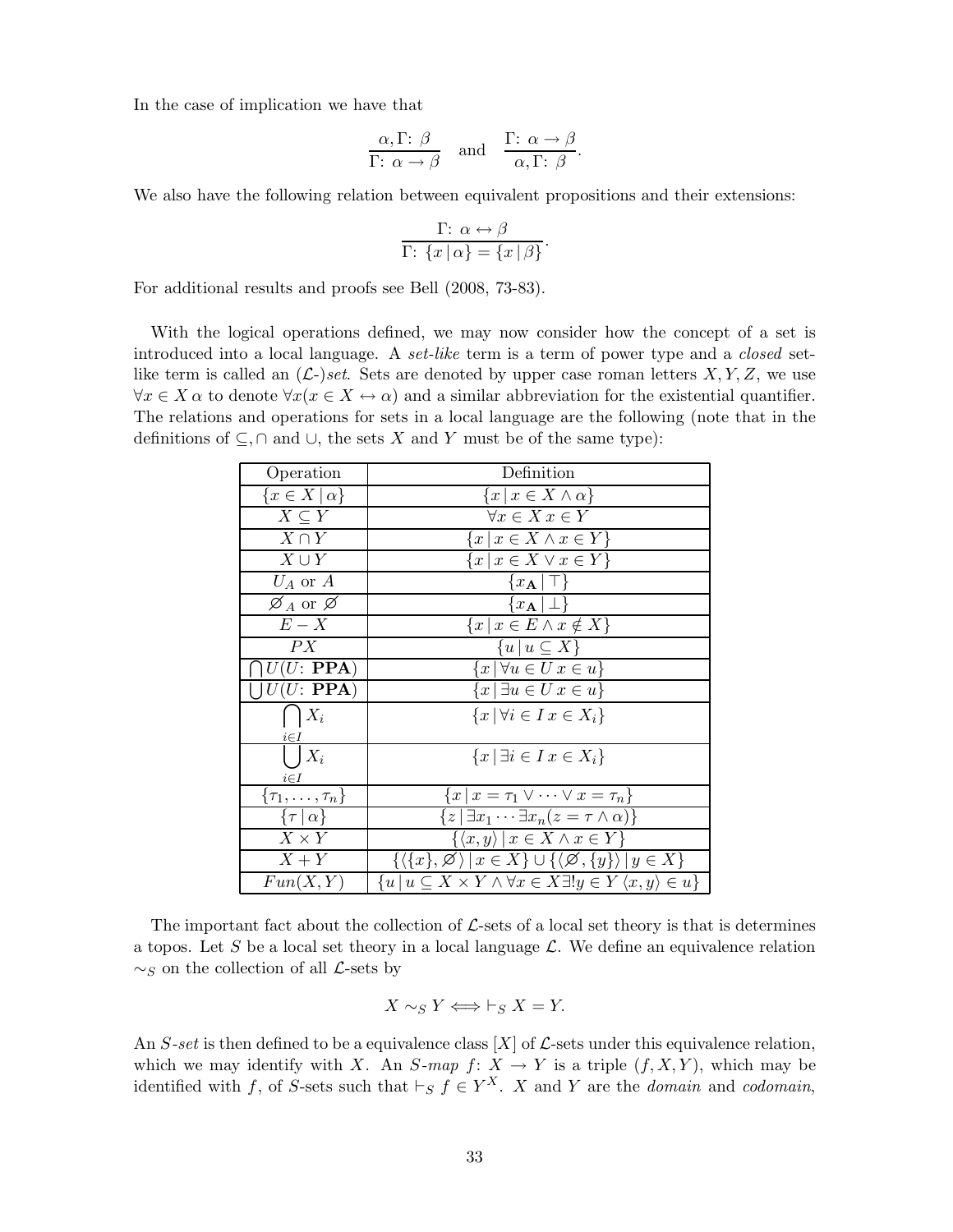respectively, of the S-map. The collection of S-sets and S-maps forms a category, with the composite of S-maps  $f: X \to Y$  and  $g: Y \to Z$  being given by

$$
g \circ f = \{ \langle x, z \rangle \mid \exists y (\langle x, y \rangle \in f \land \langle y, z \rangle \in g) \}.
$$

Moreover, this category is a topos, the topos of sets determined by S.

We are now ready to see how a local language is interpreted in a topos, *i.e.* how a topos can provide the semantics for a local language. Let  $\mathcal L$  be a local language and  $\mathcal E$  a topos. Then, an *interpretation* I of  $\mathcal L$  in  $\mathcal E$  is the following kind of assignment:

- each type **A** is assigned an  $\mathcal{E}\text{-object } A_I$  such that the following conditions are met:
	- 1.  $(\mathbf{A}_1 \times \cdots \times \mathbf{A}_n)_I = A_{1,I} \times \cdots \times A_{n,I};$
	- 2.  $(\mathbf{PA})_I = \mathcal{P} A_I = \Omega^{A_I}$ , where  $\Omega$  is the truth value object of  $\mathcal{E};$
	- 3.  $1<sub>I</sub> = 1$ , the terminal object of  $\mathcal{E}$ .
- each function symbol  $f: A \rightarrow B$  is assigned an  $\mathcal{E}\text{-arrow}$   $f_I: A_I \rightarrow B_I$ .

The interpretation is extended to terms of  $\mathcal L$  in the following way. If  $\tau: \mathbf B$ , i.e.  $\tau$  is of type **B**, we write **x** for any sequence  $(x_1, \ldots, x_n)$  of variables containing all variables of  $\tau$ . Such sequences are called *adequate sequences*. Then we have the following recursive definition of an  $\mathcal{E}\text{-arrow}$ 

$$
[\![\tau]\!]_{\mathbf{x}}\colon A_1\times\cdots\times A_n\to B:
$$

 $\llbracket \bullet \rrbracket_{\mathbf{x}} = A_1 \times \cdots \times A_n \to 1$  (the unique such arrow in  $\mathcal{E}$ )  $[\![x_i]\!]_{\mathbf{x}} = p_i: A_1 \times \cdots \times A_n \to A_i$  (the projection arrow of the product)  $[\![\mathbf{f}(\tau)]\!]_{\mathbf{x}}=f_I\circ[\![\tau]\!]_{\mathbf{x}}$  $[\![\langle \tau_1,\ldots,\tau_n\rangle]\!]_{\mathbf{x}} = \langle [\![\tau_1]\!]_{\mathbf{x}},\ldots,[\![\tau_n]\!]_{\mathbf{x}}\rangle$  $[\![ (\tau)_i ]\!]_{\mathbf{x}} = p_i \circ [\![\tau]\!]_{\mathbf{x}}$  $[\![\{y \, \vert \, \alpha\}]_{\mathbf{x}} = (\llbracket \alpha(y/u) \rrbracket_{u\mathbf{x}} \circ can)^\wedge$ 

The last line requires unpacking. u is not one of the  $x_i$ , but rather is free for y in  $\alpha$ , y is of type  $C$  making  $B$  of type  $PC$ , and can is the canonical isomorphism

$$
C \times (A_1 \times \cdots \times A_n) \cong C \times A_1 \times \cdots \times A_n.
$$

The  $\wedge$  indicates the taking of the *power transpose of f*, which is the exponential adjoint of f:



Next we have that

$$
[\![\sigma=\tau]\!]_{\mathbf{x}}=eq_{C}\circ[\![\langle\sigma,\tau\rangle]\!]_{\mathbf{x}},
$$

where  $eq_C$  is the the character  $\chi_{\delta_C}: C \times C \to \Omega$  of the diagonal arrow  $\delta_C: C \to C \times C$ . Finally,

$$
[\![\sigma\in\tau]\!]_{\mathbf{x}}=e_C\circ[\![\langle\sigma,\tau\rangle]\!]_{\mathbf{x}},
$$

where  $e_C: \Omega^C \times C \to \Omega$  is the evaluation arrow of the power object  $\Omega^C$ .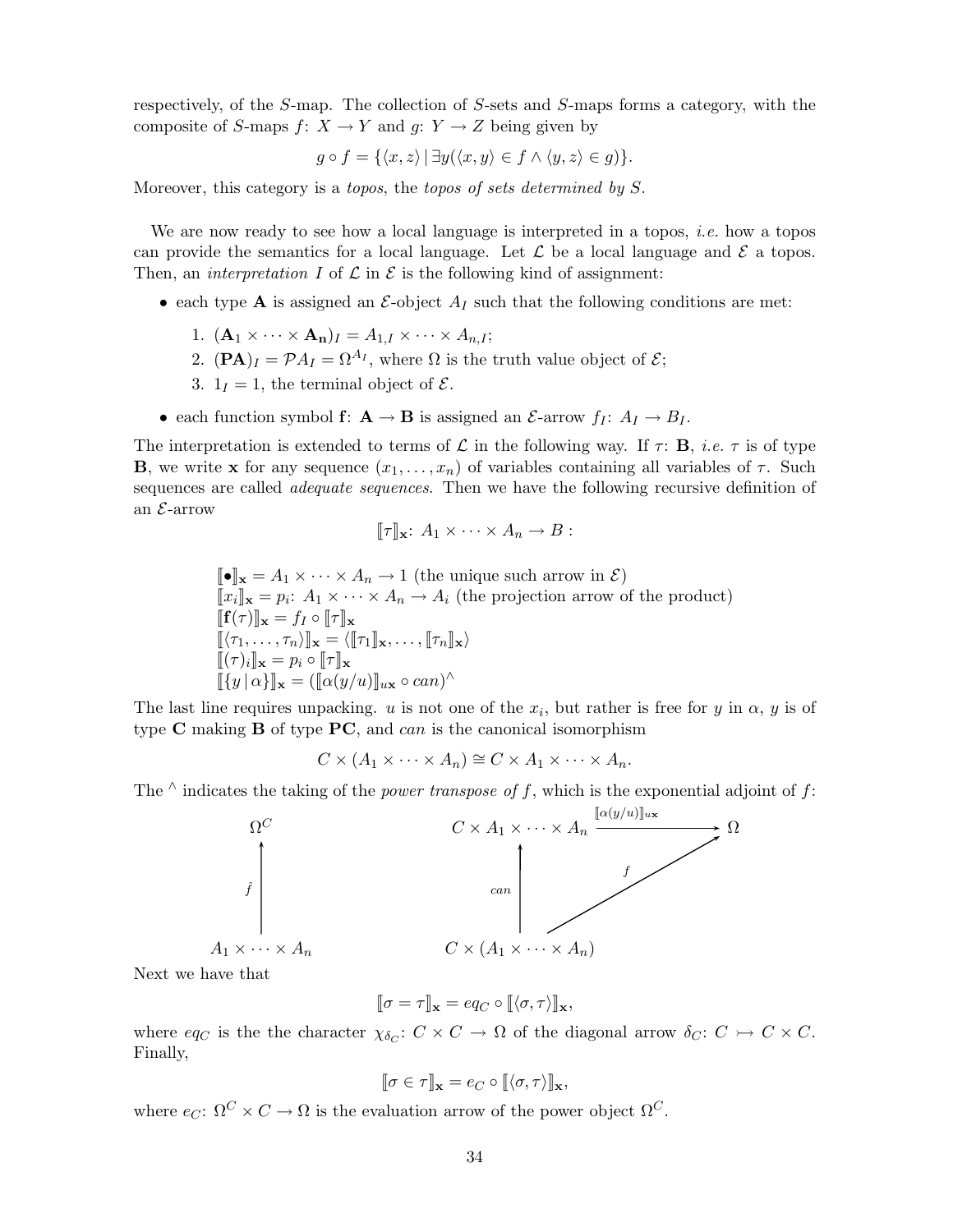Now, in the special case where  $\tau$  is a closed term (of type **B**), then **x** can be taken to be the empty set  $\emptyset$ . In such a case we denote  $\llbracket \tau \rrbracket_{\emptyset}$  by  $\llbracket \tau \rrbracket$ . In this case  $\llbracket \tau \rrbracket$  is an  $\mathcal{E}\text{-element } 1 \to B$  of B, and if  $\tau$  is a closed set-like term  $\{y | \alpha\}$  then  $\langle \{y | \alpha\} \rangle$  is an E-element of  $PC = \Omega^C$ , which corresponds via the taking of the power transpose to a subobject of C. Then the arrow  $\llbracket \alpha \rrbracket_y$ is precisely the classifying arrow of this subobject of C.

We may now define the notion of the validity of a formula in a topos. Let  $I$  be an interpretation of a local language  $\mathcal L$  in a topos  $\mathcal E$ . If  $\Gamma = {\alpha_1, \ldots, \alpha_m}$  is a finite set of formulas we write  $\llbracket \Gamma \rrbracket_{I,\mathbf{x}}$  for

$$
\begin{cases} [\![\alpha_1]\!]_{I,\mathbf{x}} \cap \cdots \cap [\![\alpha_m]\!]_{I,\mathbf{x}} & m > 0\\ \top & m = 0. \end{cases}
$$

If  $\beta$  is a formula and  $\mathbf{x} = (\mathbf{x_1}, \dots, \mathbf{x_n})$  is a list of all the free variables in  $\Gamma \cup {\beta}$ , then we write

$$
\Gamma \vDash_I \beta \quad \text{and} \quad \Gamma \vDash_{\mathcal{E}} \beta
$$

if

 $\llbracket \Gamma \rrbracket_{I,\mathbf{x}} \leq \llbracket \beta \rrbracket_{I,\mathbf{x}},$ 

where the latter expression means that  $[\![\Gamma]\!]_{I,\mathbf{x}} \in [\![\beta]\!]_{I,\mathbf{x}}$  in the sense that there is an arrow f such that  $[\![\Gamma]\!]_{I,\mathbf{x}} = [\![\beta]\!]_{I,\mathbf{x}} \circ f$  (this relation turns the collections of arrows  $\mathcal{E}(A,\Omega)$  into a lattice). A formula  $\beta$  of a local language  $\mathcal L$  is valid in a topos  $\mathcal E$  under the interpretation I if  $\Gamma \models_I \beta$ . In such a case we may also say that the sequent  $\Gamma: \beta$  is valid under an interpretation I in E. If S is a local set theory, then I is a model of S if every sequent of S is valid under I. We write

 $\Gamma \models \alpha$  for  $\Gamma \models_I \alpha$  for every interpretation I

and we write

$$
\Gamma \vDash_S \alpha \quad \text{for} \quad \Gamma \vDash_I \alpha \text{ for every model } I \text{ of } S.
$$

There are several important facts about interpretations of local languages in toposes. First of all, it can be shown that the basic axioms and rules of inference of any local set theory are valid under every interpretation. It can also be shown that interpretations of local languages and local set theories are sound, i.e.

$$
\Gamma \vdash \alpha \Longrightarrow \Gamma \vDash \alpha
$$

and

$$
\Gamma \vdash_S \alpha \Longrightarrow \Gamma \vDash_S \alpha.
$$

For a proof see Bell  $(2008, 97 \text{ ff})$ . Furthermore, it can be shown that interpretations of local languages and local set theories are complete, i.e.

$$
\Gamma \vDash \alpha \Longrightarrow \Gamma \vdash \alpha
$$

and

 $\Gamma \models_S \alpha \Longrightarrow \Gamma \vdash_S \alpha$ .

For a proof see Bell (2008, 103-105).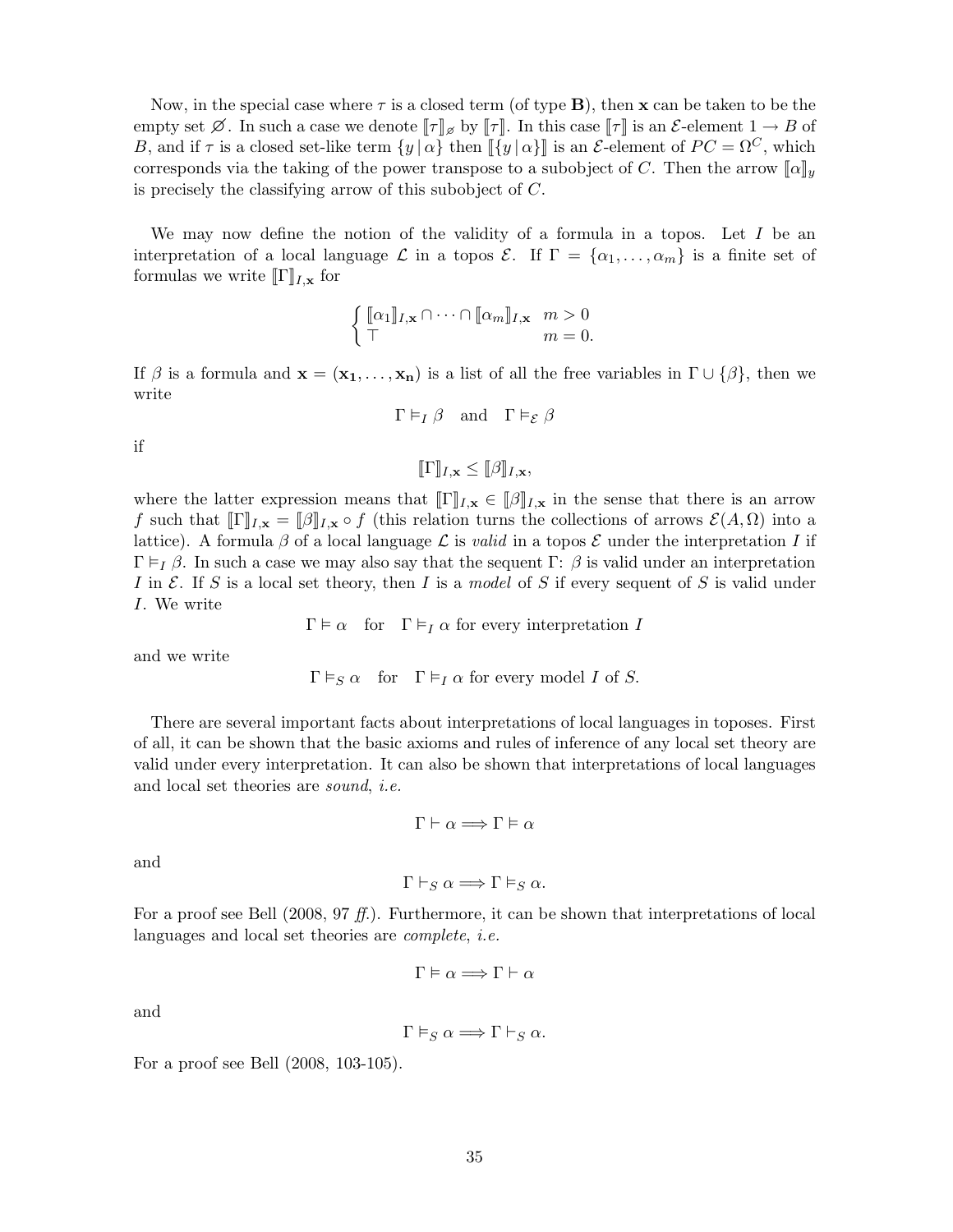Another important result is that every topos is equivalent to the topos of sets of some local set theory. Thus, the notion of a local set theory really is an appropriate notion for interpreting logic in a topos and interpreting a topos as a generalized category of sets. This result is established by showing that every topos generates a local language  $\mathcal{L}$ , called the internal language of the topos. Given a topos  $\mathcal{E}$ , the internal local language, or theory is denoted  $Th(\mathcal{E})$ . The topos of sets  $\mathcal{C}(S)$  generated by a local set theory  $\mathcal{L}$  is called a *linguistic topos.* It can then be shown that the topos of sets  $\mathcal{C}(Th(\mathcal{E}))$  generated by the internal language  $Th(\mathcal{E})$  of a topos  $\mathcal E$  is equivalent, in the technical sense of an equivalence of categories, to the topos  $\mathcal E$  itself, *i.e.* 

$$
\mathcal{E} \cong \mathcal{C}(Th(\mathcal{E})).
$$

Another interesting fact about local set theory is that a version of Tarski's theorem on the undefinability of truth and Gödel's first and second incompleteness theorems can be stated and proven in any local set theory. Not only this, the proofs of these theorems is considerably simpler than in the context of classical first order logic. For details and proofs see Bell (2005, 321-324). Also, like the characterization of the category Set of sets considered above, it can be shown that Set is equivalent to a particular kind of local set theory. For details and a proof see Bell (2005, 325-327).

#### 7 Number Systems, Arithmetic and Natural Numbers Objects

As we saw in a previous section, the category Cat of sets can be characterized as a wellpointed topos with a natural numbers object such that epics split. We now consider how to define the 'set' of natural numbers in a topos. In set theory the axiom of infinity guarantees the existence of the infinite set  $\omega$ , the set of finite ordinals. We wish to define an object of a topos that corresponds to  $\omega$  in Set.

 $\omega$  has a designated element  $0 = \emptyset$  and the rest of the natural numbers are generated from it. 1 is  $\{0\}$ , which is generated from 0 as  $0 \cup \{0\}$ . 2 is  $\{0,1\} = \{0,\{0\}\}$ , which is generated from 1 as  $1 \cup \{1\}$ . Similarly, for any finite ordinal  $n, n+1 =_{def} n \cup \{n\}$ . This generates the set  $\omega$  of natural numbers recursively. This also generates a function s:  $\omega \to \omega$  on  $\omega$  defined such that  $s(n) = n \cup \{n\} = n + 1$  called the successor function. The diagram corresponding to this is the following:

$$
1 \xrightarrow{0} \omega \xrightarrow{s} \omega.
$$

Lawvere noticed that this diagram has a sort of "co-universal" property, in the following way. (Goldblatt, 2006, 301) Given any diagram of the same type, *i.e.* a diagram of the form

$$
1 \xrightarrow{x} A \xrightarrow{f} A,
$$

it factors uniquely through the diagram involving the successor function above.

To see this observe that we can generate a sequence  $\langle x(0),f(x(0)),f(f(x(0))),\ldots\rangle$  of elements of A by repeatedly applying the function  $f$  to  $x(0)$ . Since sequences are properly thought of as functions, we obtain a function h:  $\omega \rightarrow A$  defined such that

$$
h(0) = x(0)
$$

and

$$
h(n+1) = f(h(n)),
$$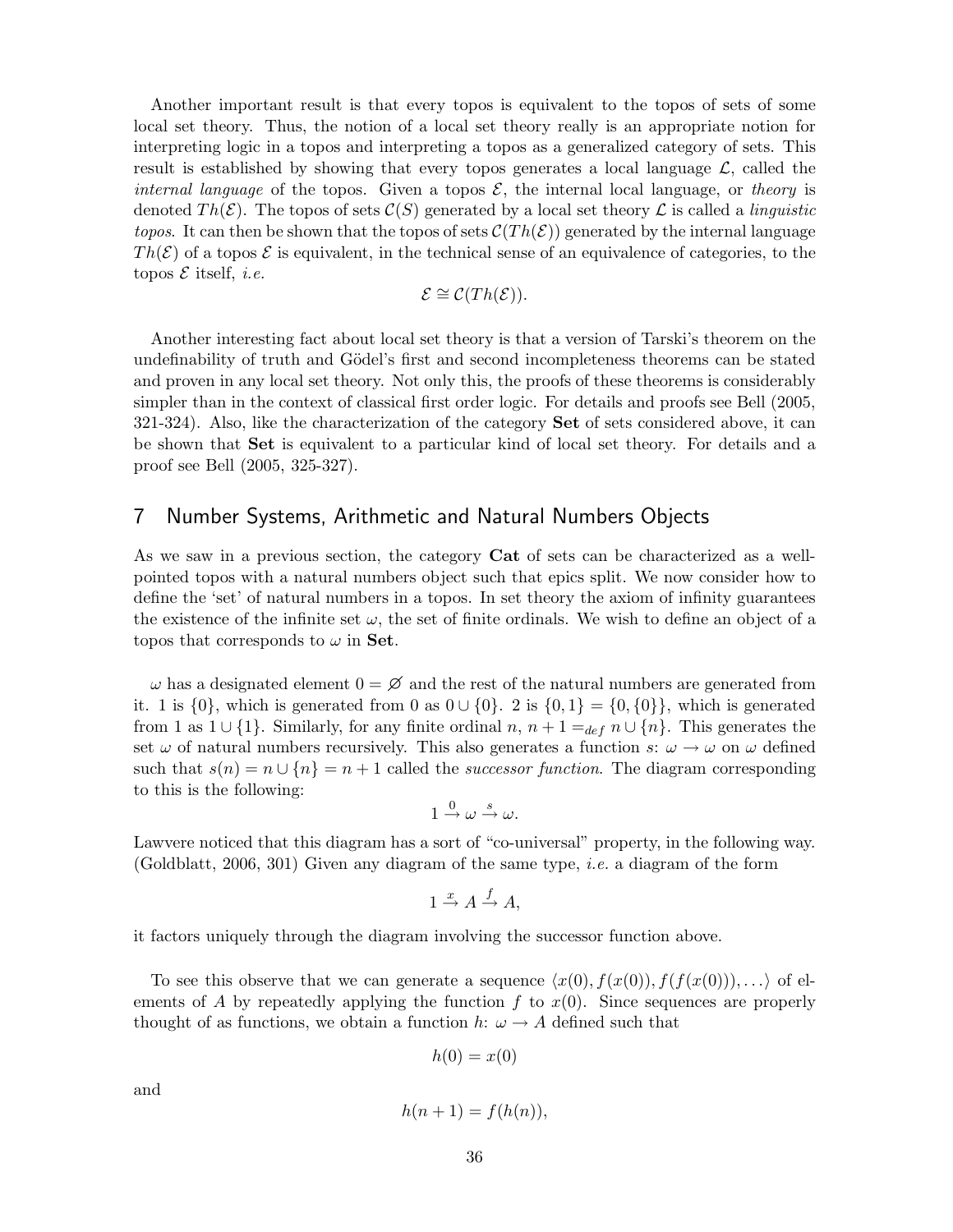which in terms of the successor function says that

$$
h \circ s(n) = f \circ h(n).
$$

These conditions on  $h$  express the commutativity of the following diagram:



Thus, we see the sense in which  $f$  factors through  $s$ . In order for this diagram to commute we must have that  $h(0) = x$  and that  $h(1) = h(s(0)) = f(h(0)) = f(x)$ . But from this latter relation, commutativity requires that  $h(2) = h(s(1)) = h(s(s(0))) = f(f(h(0))) = f(f(x)) =$  $f(h(1))$ . By induction we see that commutativity requires that the defining conditions for the function  $h$  must hold, *i.e.* that the factorization is unique.

This method of definition of functions is called definition by simple recursion. To enable definition by simple recursion in a category we may introduce the following axiom, which is the axiom for a natural numbers object:

Axiom 3 (Natural Numbers Object (NNO)) There exists a natural numbers object, i.e. an object N with arrows  $1 \stackrel{0}{\rightarrow} N \stackrel{s}{\rightarrow} N$  such that for any object A and arrows  $1 \stackrel{x}{\rightarrow} A \stackrel{f}{\rightarrow} A$  there is a unique arrow h:  $N \rightarrow A$  making the following diagram commute:



This characterization of a natural numbers object is called the Peano-Lawvere axiom. It follows from the definition of a natural numbers object that if a category has a natural numbers object then it is unique up to isomorphism, *i.e.* the arrows between them guaranteed to exist by the definition are iso.

In the context of local set theories, natural numbers objects  $1 \stackrel{0}{\rightarrow} N \stackrel{s}{\rightarrow} N$  are characterized axiomatically in the following way:

$$
\vdash_S \neg(s(n) = 0);
$$
  

$$
s(n) = s(m) \vdash_S m = n;
$$
  

$$
0 \in u, \forall (n \in u \to s(n) \in u) \vdash_S \forall n.n \in u;
$$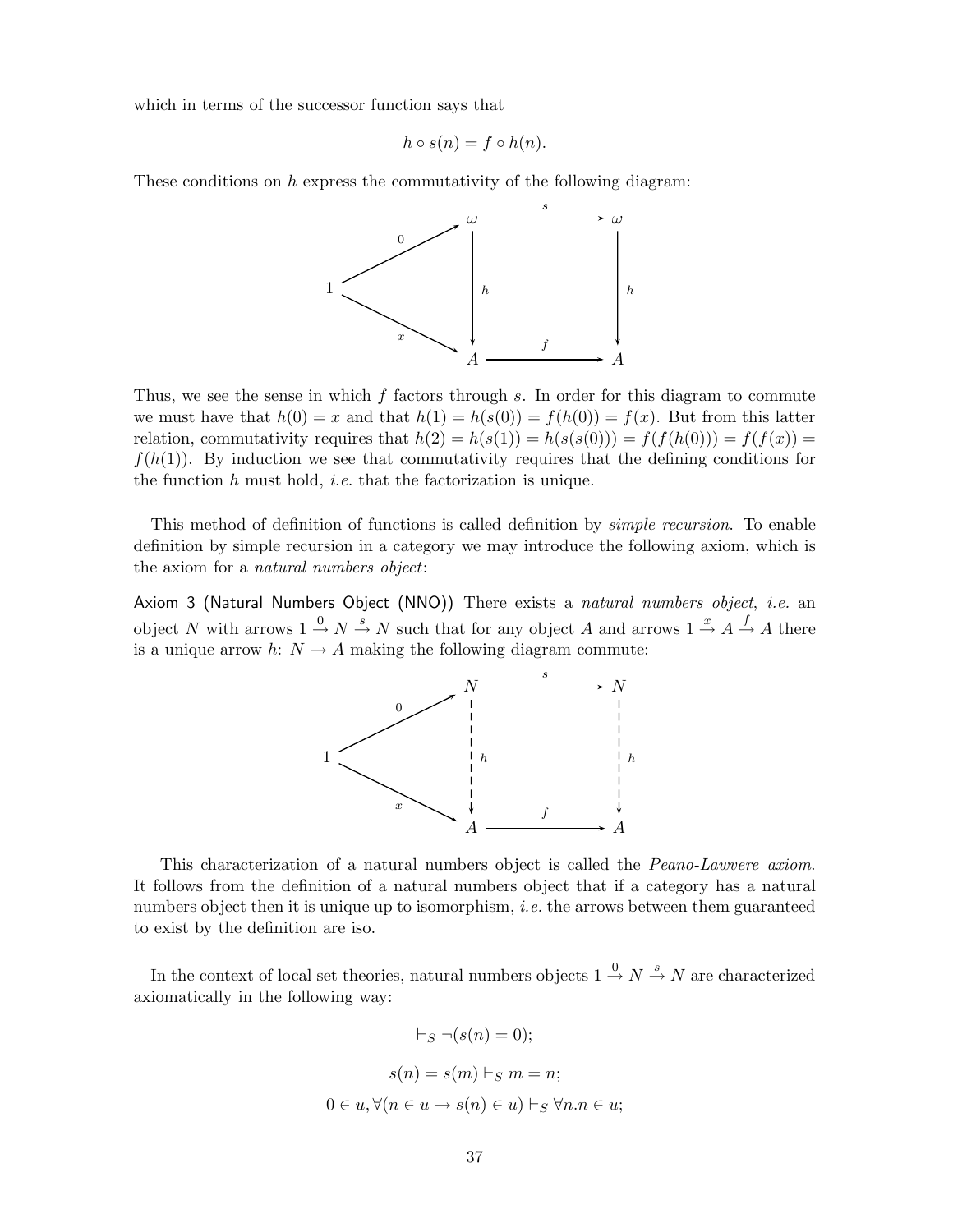where m and n are variables of type N, the variable u is of type  $PN$ . These are called the Peano axioms. The last axiom is seen to be the axiom schema of induction. It, naturally, is what makes natural numbers objects support induction, since it says that the only subobject of N including 0 and is closed under succession is N itself. The Peano-Lawvere definition for natural numbers objects given above is also called the simple recursion principle. It can be shown that a diagram  $1 \stackrel{0}{\rightarrow} N \stackrel{s}{\rightarrow} N$  satisfies the simple recursion principle (Peano-Lawvere axiom) iff it satisfies the Peano axioms, i.e. the two characterizations of a natural numbers object are equivalent.

Recalling that the existence of  $\omega$  in Set is a result of the axiom of infinity, one might wonder if such a connection may be made in toposes. In fact it can. It can be shown that the existence in a topos  $\mathcal E$  of a natural numbers object is equivalent to the existence of an  $\mathcal E$ -object A and an iso arrow f such that  $A + 1 \stackrel{f}{\rightarrow} A$ . If we define an object of a topos to be *infinite* if  $A + 1 \simeq A$ , then it follows that a topos contains a natural numbers object iff it contains an infinite object. Thus, the Peano-Lawvere axiom really is like an axiom of infinity. Recalling that Set is characterized categorically as a well-pointed topos with a natural numbers object such that epics split, we see that the addition of the existence of a natural numbers object to a well-pointed topos satisfying ES amounts to the addition of an axiom of infinity.

An important theorem that can be proved in any topos with a natural numbers object is the *primitive recursion theorem*. This theorem licences the definition of functions by primitive recursion in any topos with a natural numbers object, thereby enabling the definition of the operations required to set up a system of arithmetic. This includes an order relation on N as well as addition and multiplication operations. Thus, any topos with a natural numbers object includes a system of arithmetic.

This can be taken further, since toposes with a natural numbers object admit forms of the usual construction of the integers, rationals and Cauchy and Dedikind reals. Interestingly, the construction of the reals in a topos by the Cauchy and Dedikind procedures do not in general lead to isomorphic results. Given a construction of the rationals  $Q$ , the object  $Q^N$  is an object of sequences of rationals. In the internal language of a topos it is then possible to define Cauchy seqences and the required equivalence relation in order to produce the object  $R_c$  of Cauchy reals. Since a Dedikind cut is a suitable pair of subobject of the rationals, the Dedikind reals  $R_d$  are a subobject of  $\Omega^Q \times \Omega^Q$ . For the details of these constructions see Johnstone (1977). It is not true in general that  $R_d$  is (conditionally) order-complete.<sup>14</sup> In fact, it was shown by Johnstone that  $R_d$  is conditionally complete iff the local set theory S one is working in satisfies the logical rule

$$
\vdash_S \forall \omega (\neg \omega \vee \neg \neg \omega),
$$

showing an interesting connection between mathematics and logic in local set theories.

 $14A$  partially ordered set is *conditionally complete* if every non-empty set with an upper bound has a least upper bound.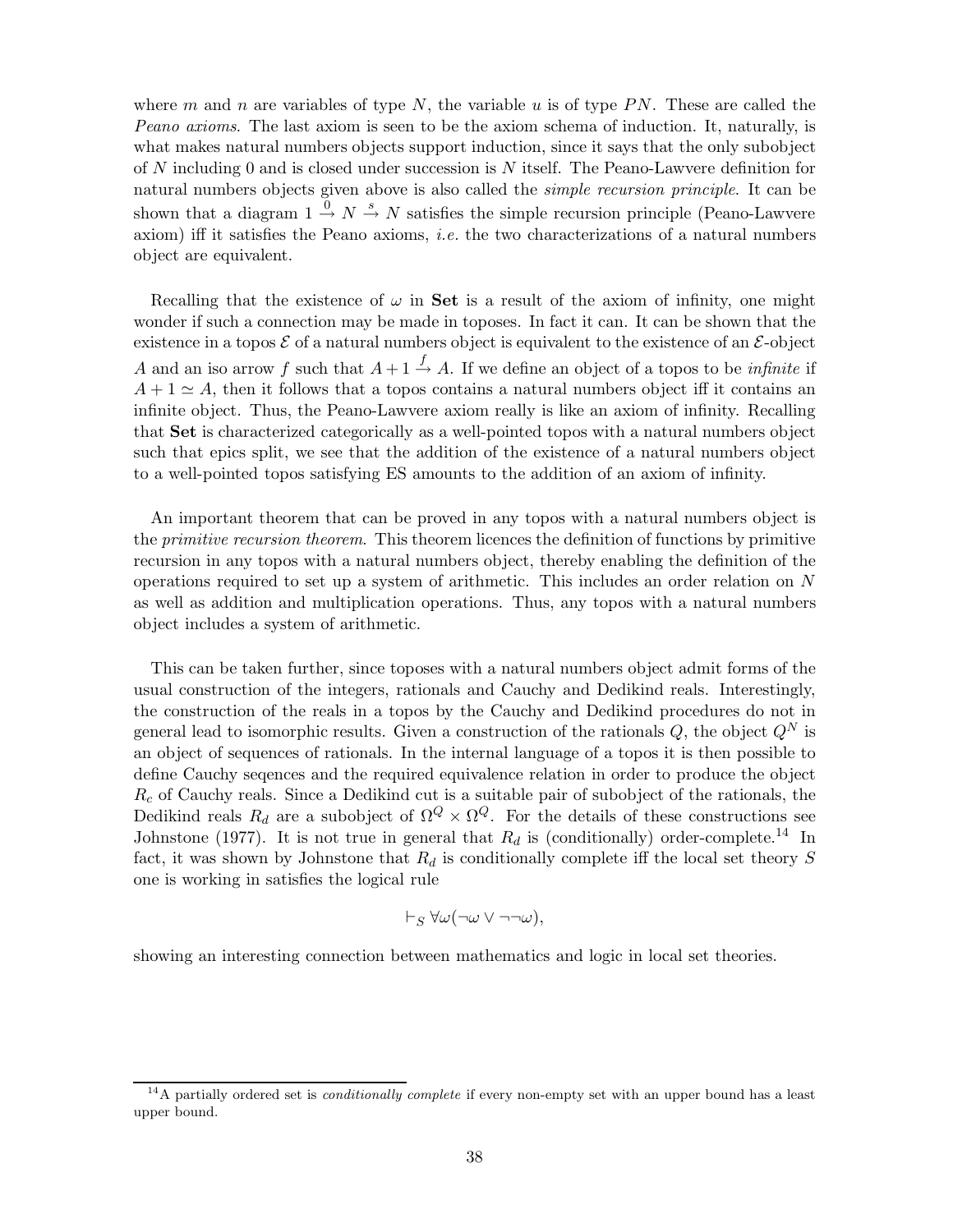### A Adjoint Situations

As the definition of adjoint in the first section indicates, an adjunction involves a pair of functors  $\mathbf{F}: \mathbf{C} \to \mathbf{D}$  and  $\mathbf{G}: \mathbf{D} \to \mathbf{C}$  between categories **C** and **D** which establishes a certain kind of correspondence of arrows of the two categories. Let A be a  $\bf{C}$  object and a B a  $\bf{D}$ object. In an adjoint situation, if there is an arrow from A to  $G(B)$  in C, then there is a corresponding arrow  $\mathbf{F}(A)$  to B in D. Similarly, if there is an arrow from  $\mathbf{F}(A)$  to B, there is a corresponding arrow from A to  $G(B)$ . Thus, we have a correspondence of the form



and a bijection  $\theta_{AB}$  between the collections of arrows:

$$
\mathbf{C}(A,\mathbf{G}(B)) \cong \mathbf{D}(\mathbf{F}(A),B).
$$

You will recall that the definition of an adjunction also includes a pair of natural transformations. This fits in in the present picture in terms of the correspondence between the hom-sets  $\mathbf{C}(A, \mathbf{G}(B))$  and  $\mathbf{D}(\mathbf{F}(A), B)$  being natural in A and B, which is to say that the correspondence  $\theta_{AB}$  preserves the structure of the categories as the selection of objects A and B from C and D, respectively, varies. For example, suppose we consider pairs  $\langle A, B \rangle$ and  $\langle A, C \rangle$  in  $\mathbb{C} \times \mathbb{D}$  such that the following is a commutative diagram in  $\mathbb{C}$ :



Then, there is a corresponding commutative triangle in **D** such that  $\theta_{AB}$  and  $\theta_{AC}$  relates the corresponding arrows:



The correspondences  $\theta_{AB}$  generate the components of a natural transformation between the two functors. To see how this works, consider how the diagram on the right in the previous figure gets mapped into  $C$  by  $G$  and then how this diagram gets mapped back into  $D$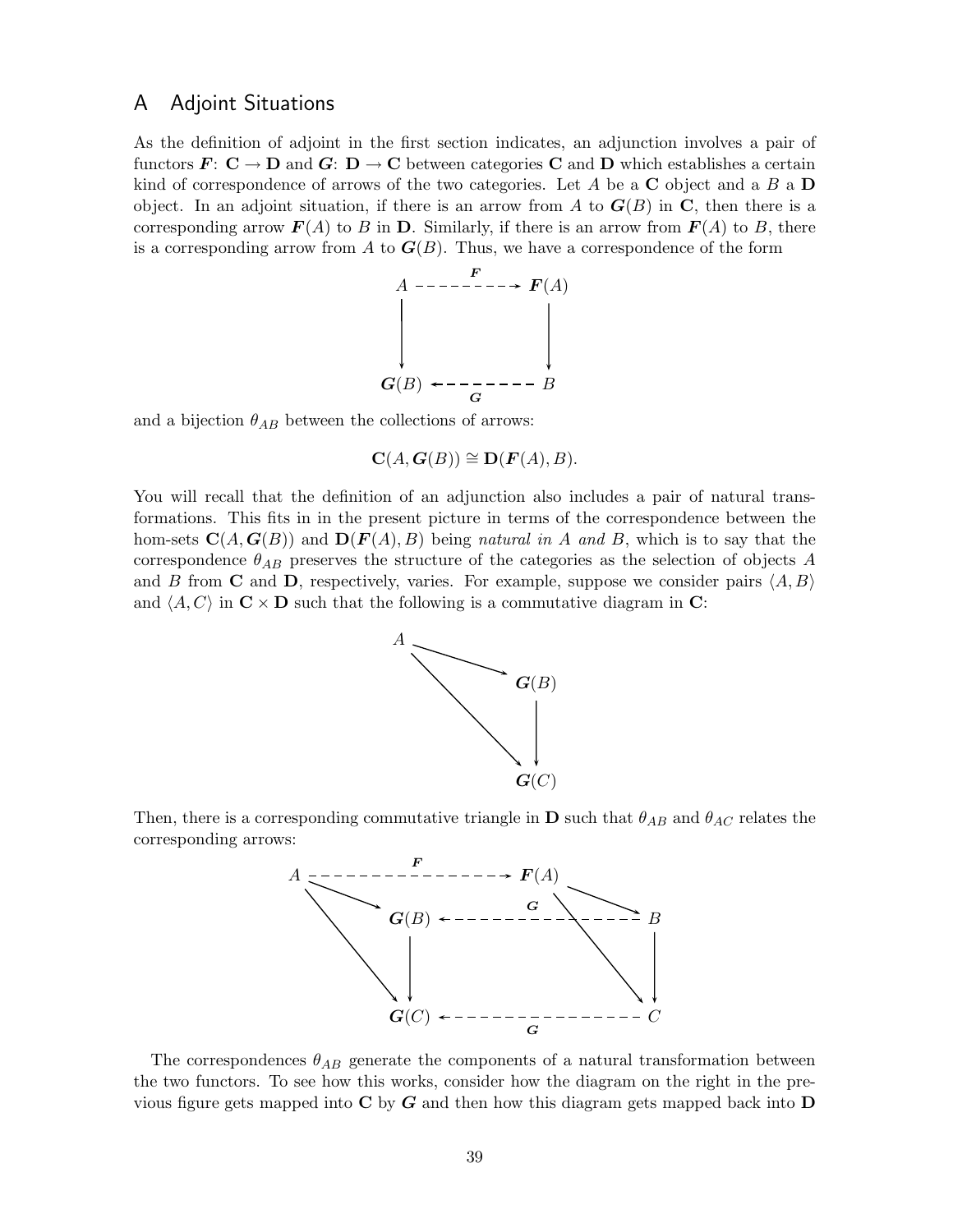by  $\boldsymbol{F}$ . We have the following:



The arrows labelled  $\varepsilon_{\bm{F}(A)}, \varepsilon_B$  and  $\varepsilon_C$  are components of the natural transformation  $\varepsilon: \bm{F}\bm{G} \rightarrow$  $1<sub>D</sub>$  given in the definition of adjunction in the first section. Similarly, if we consider the same for the diagram on the left being mapped into  $\bf{D}$  by  $\bf{F}$  and then how this diagram gets mapped back into  $C$  by  $G$  then we obtain:



The arrow labelled  $\eta_A$ ,  $\eta_{\mathbf{G}(B)}$  and  $\eta_{\mathbf{G}(C)}$  are components of the natural transformation  $\eta: \mathbf{1}_{\mathbf{C}} \to \mathbf{G}\mathbf{F}$  given in the definition of adjunction in the first section.

Given such a situation, a triple  $\langle \mathbf{F}, \mathbf{G}, \theta \rangle$ , which is an equivalent definition of an *adjunction* between **C** and **D**, **F** is said to be left adjoint to **G** (in such a case we say **F** has a left adjoint), which is denoted  $\mathbf{F} \dashv \mathbf{G}$ , and  $\mathbf{G}$  is said to be right adjoint to  $\mathbf{F}$  (in such a case we say  $\mathbf{G}$  has a right adjoint), which is denoted  $G \vdash F$ . The correspondence is sometimes denoted as

$$
\frac{\boldsymbol{F}(A) \to B}{A \to \boldsymbol{G}(B)},
$$

with  $\mathbf{F}(A)$  being on the left and  $\mathbf{G}(B)$  being on the right, corresponding the which is the right and left adjoint. The existence of a right or a left adjoint to a functor has important implications for the structures preserved by the functor. For example, if  $\mathbf{F} \dashv \mathbf{G}$  then  $\mathbf{G}$ preserves limits, *i.e.* maps limits of  $D$  to limits of  $C$ , and  $F$  preserves colimits.

Adjunctions are ubiquitous in mathematics. The thesis of Mac Lane (1978) is that "a systematic use of ... adjunctions illuminates and clarifies the [areas of mathematics where adjunctions arise]." (107) In the words of Goldblatt (2006), "the isolation and explication of the notion of adjointness is perhaps the most profound contribution that category theory has made to the history of general mathematical ideas." (438) Let us give a few examples.

For a simple example of an adjoint, consider the one object category 1 and another category **D**. Then, there is a unique functor **G** from **D** to 1. Thus, if  $\mathbf{F}: \mathbf{1} \to \mathbf{D}$  is a functor such that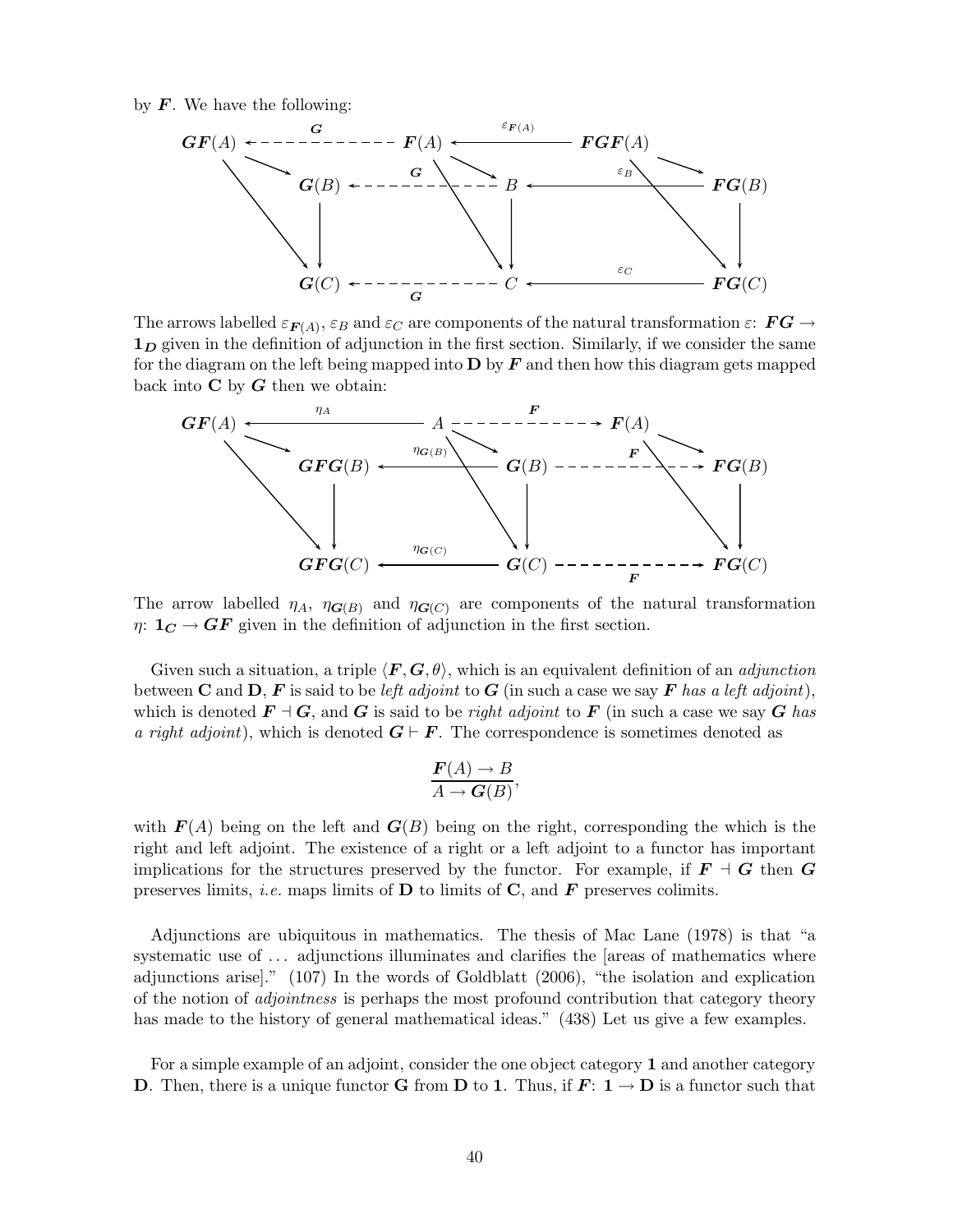$\mathbf{F} \dashv \mathbf{G}$ , i.e.  $\mathbf{F}$  is left adjoint to **G**, then for any object B of **D**, there is a correspondence

$$
\frac{\boldsymbol{F}(0) \to B}{0 \to \boldsymbol{G}(B)}.
$$

Now, since there is a unique arrow  $0 \to G(B)$  since 1 has only one object, there is a unique arrow  $\mathbf{F}(0) \to B$  in **D**, which is to say that  $\mathbf{F}(0)$  is an initial object!

Let  $S =$  Set. Another example involves the *diagonal functor*  $\Delta: S \to S \times S$ , defined by  $X \mapsto \langle X, X \rangle$  (and  $f \mapsto \langle f, f \rangle$ ).  $\Delta$  has a left adjoint as a result of the correspondence between pairs of functions  $C \to X$  and  $C \to Y$  and mappings  $C \to X + Y$  to the coproduct  $X + Y$ , i.e. we have a correspondence

$$
\frac{\Delta(C) \to \langle X, Y \rangle}{C \to X + Y}.
$$

Thus, the functor II:  $S \times S \rightarrow S$  right adjoint to  $\Delta$  is the functor that sends a pair  $\langle X, Y \rangle$ to is coproduct  $X + Y$ , *i.e.*  $\mathbb{L}(\langle X, Y \rangle) = X + Y$ .

 $\Delta$  also has a right adjoint as a result of the correspondence between pairs of functions  $X \to C$  and  $Y \to C$  and mappings  $X \times Y \to C$  to the product  $X \times Y$ , *i.e.* we have a correspondence

$$
\frac{X \times Y \to C}{\langle X, Y \rangle \to \Delta(C)}.
$$

Thus, the functor  $\Pi: \mathcal{S} \times \mathcal{S} \to \mathcal{S}$  left adjoint to  $\Delta$  is the functor that sends a pair  $\langle X, Y \rangle$  to the product  $X \times Y$ , *i.e.*  $\Pi(\langle X, Y \rangle) = X \times Y$ . Thus, we have that

 $\Pi \dashv \Delta \dashv \amalg$ .